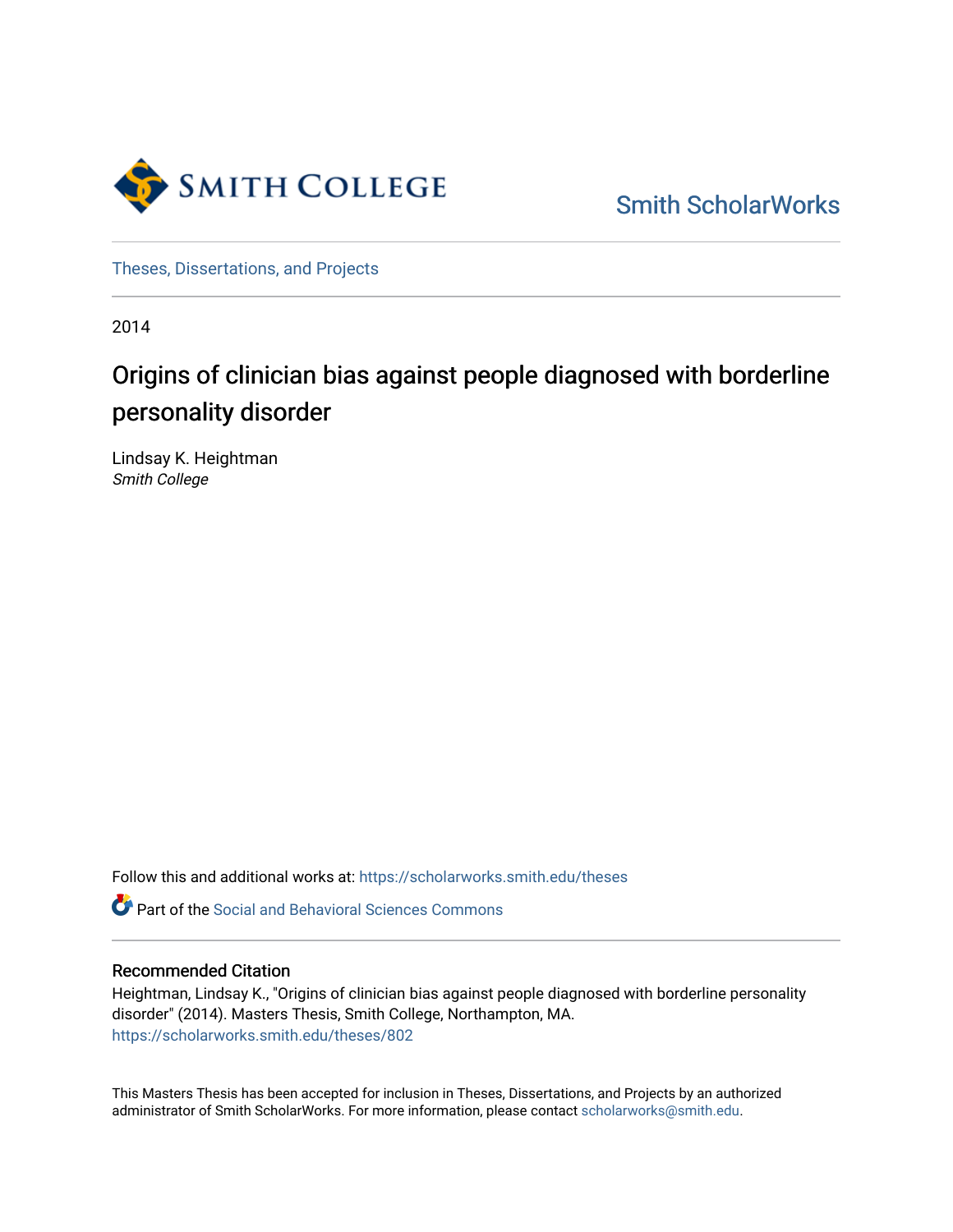Lindsay Heightman Origins of Clinician Bias Against People Diagnosed with Borderline Personality Disorder

# ABSTRACT

A growing body of literature confirms that bias exists and thrives in mental health settings among clinicians charged with the care of individuals who meet criteria for BPD as outlined in DSM V – TR and DSM V. This study explores the origins of such bias against individuals diagnosed with Borderline Personality Disorder (BPD). Second, this study examines the various sources of learning that shape student clinicians' attitudes about people with a BPD diagnosis.

Study participants, all students in Master's-level clinical social work programs, responded to an anonymous online survey wherein they were asked to reflect on their learning experiences and rate their sources of learning on scales measuring strength of influence and attitude toward people with BPD. They were also asked open-ended questions about their experiences learning about and working with individuals diagnosed with BPD.

The study found that student clinicians credit their clinical work with individuals diagnosed with BPD as the most influential source of learning. They also credit colleagues as the most negative influence in their learning process about individuals diagnosed with BPD. The paper concludes with a discussion of the implications for social work education, further questions, and suggestions for future research.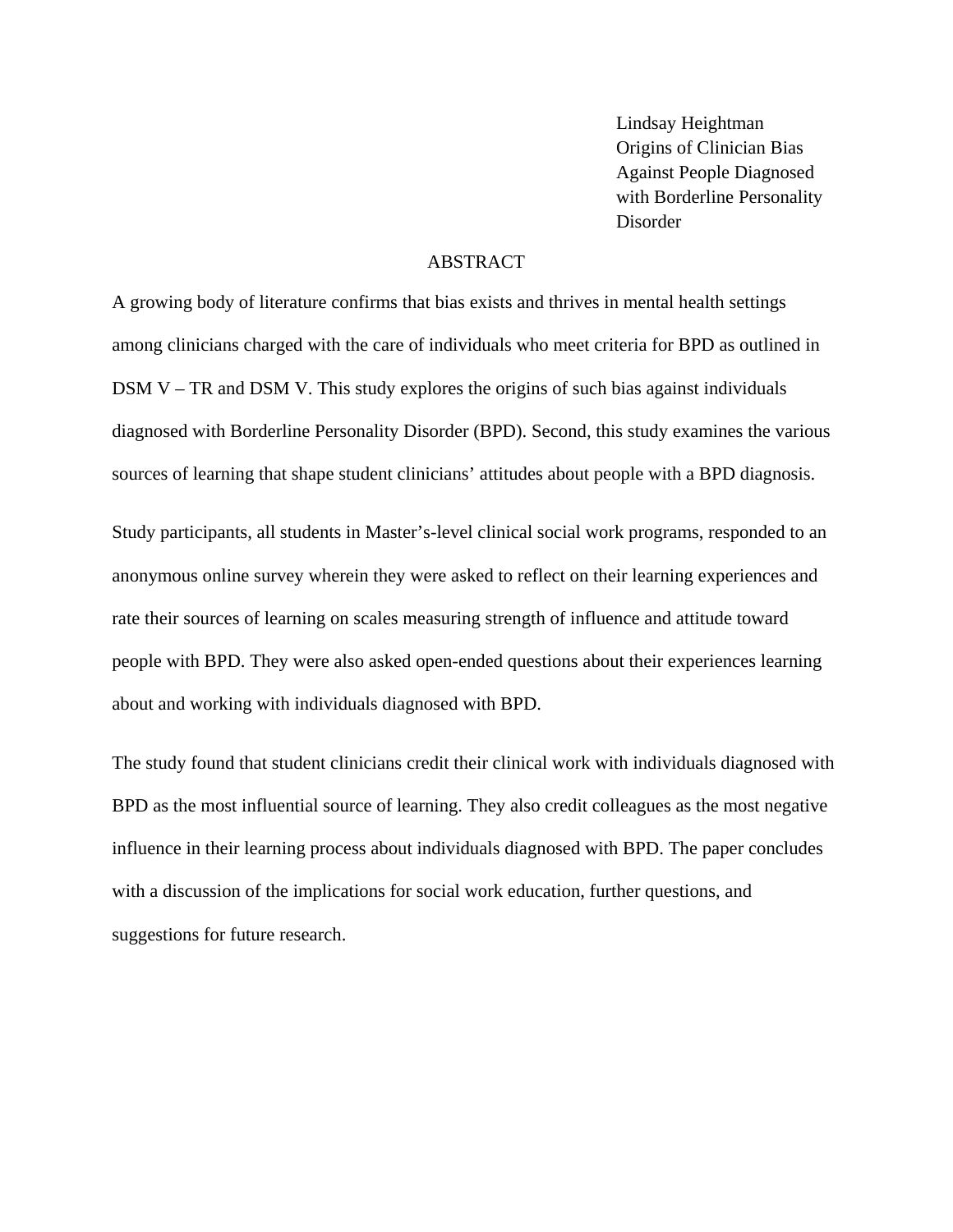# **ORIGINS OF CLINICIAN BIAS AGAINST PEOPLE DIAGNOSED WITH BORDERLINE PERSONALITY DISORDER**

A project based upon an independent investigation, submitted in partial fulfillment of the requirements for the degree Master of Social Work.

Lindsay Heightman

Smith College School for Social Work Northampton, Massachusetts 01063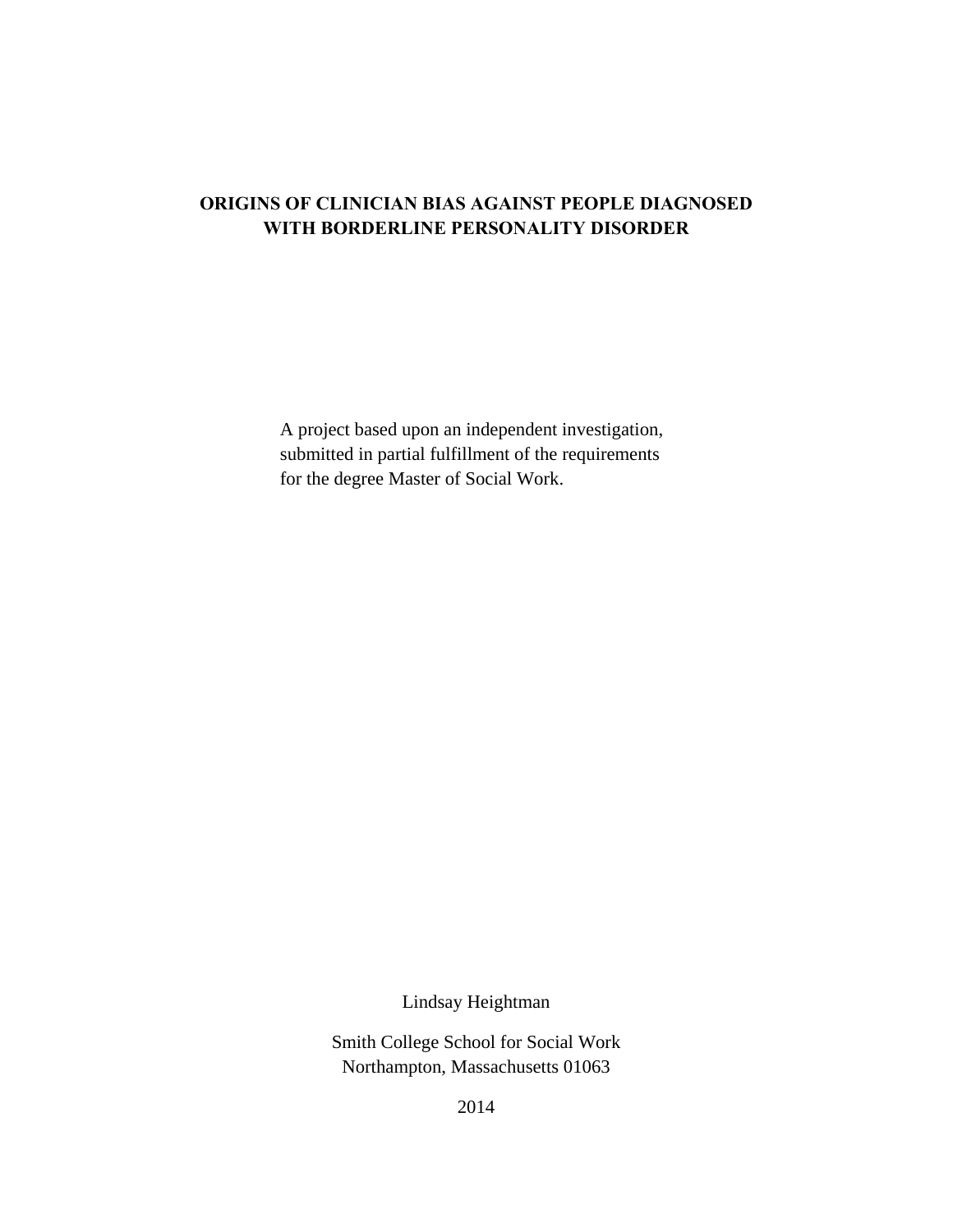#### ACKNOWLEDGEMENTS

I am deeply grateful for the support of my partner and friend, J. Clark Gardner. I am also thankful to all my study participants who shared their time and insight. I want to thank friends, colleagues, instructors and advisors in my community at Smith College School for Social Work who have encouraged me with their enthusiasm and inspired me with their curiosity and compassion.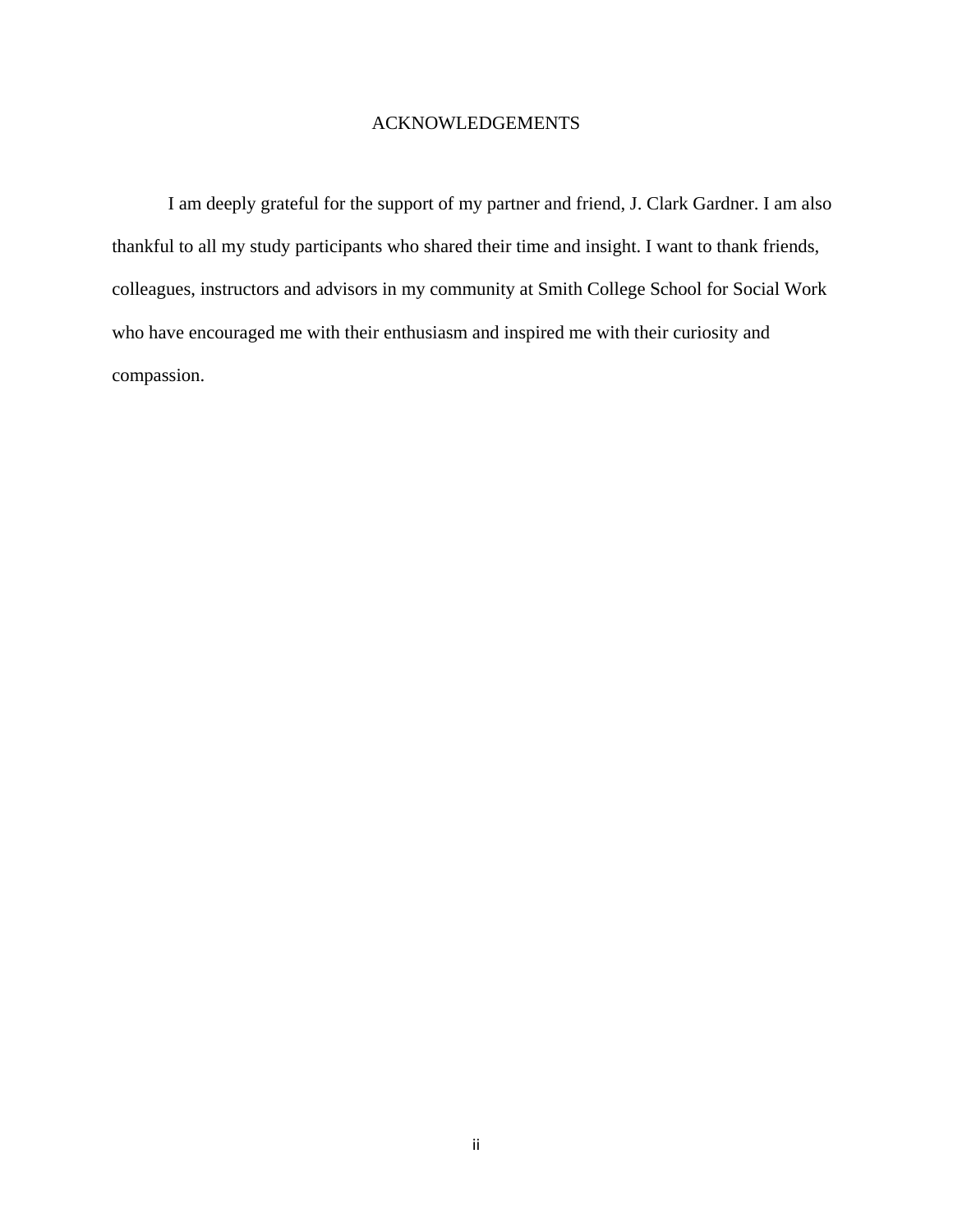# **TABLE OF CONTENTS**

| <b>CHAPTER</b>    |
|-------------------|
|                   |
|                   |
|                   |
|                   |
|                   |
|                   |
| <b>APPENDICES</b> |
|                   |
|                   |
|                   |
|                   |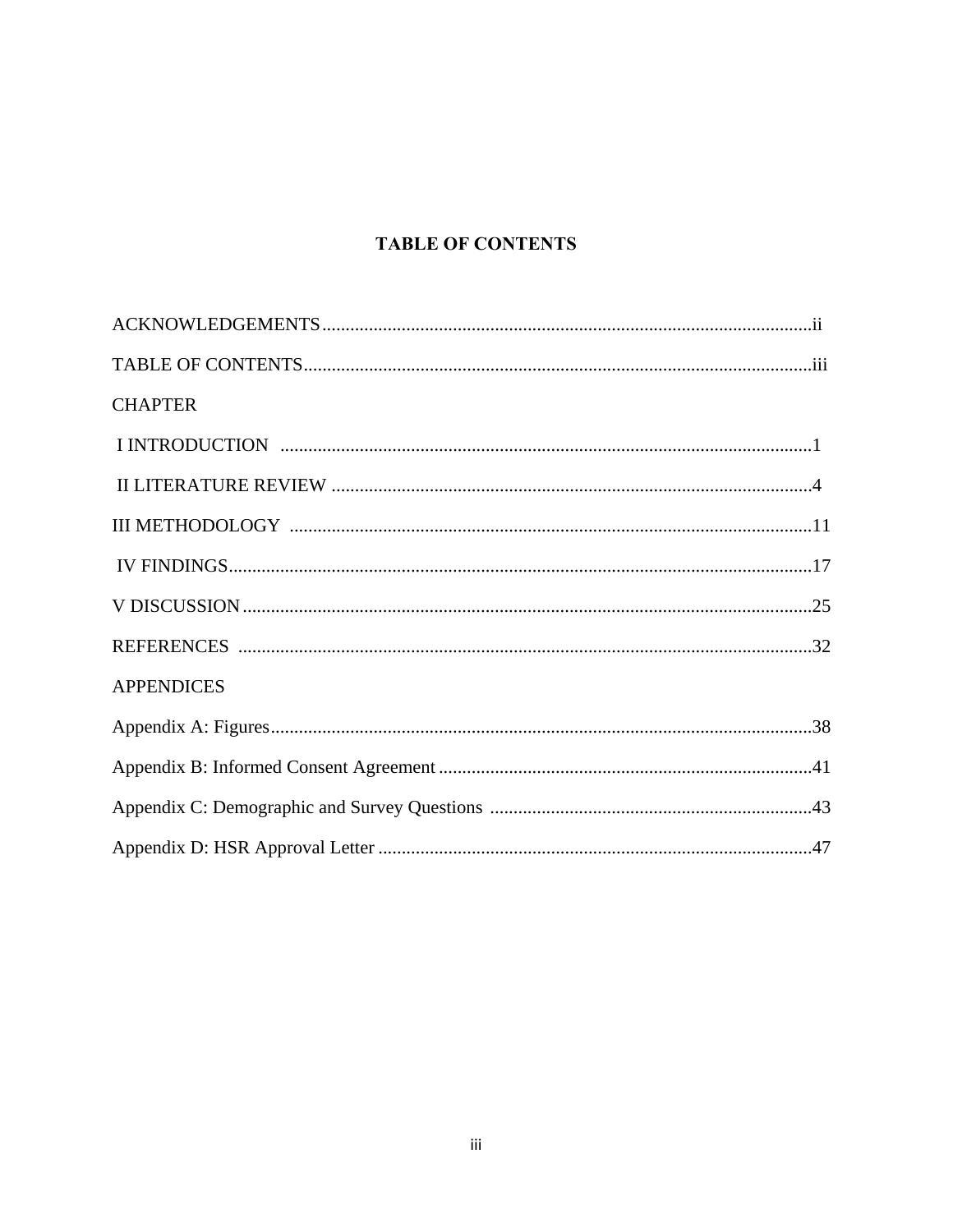### CHAPTER I

#### **Introduction**

I sit uncomfortably in the conference room of the outpatient clinic where I have just begun my internship. My group co-facilitator gathers her things after the patients have left. As we debrief, the tone of the discussion turns negative and, in reference to one person who seemed intent on dominating group time today, my co-facilitator states in a tone that implies mutual understanding, "She's such a borderline." Such scenes are not rare in team meetings and hospital rounds and anywhere mental health practitioners gather. And it can be confusing. Psychiatrists, psychologists, psychiatric nurses, counselors, and social workers tend to go into the helping professions with good intentions, and then come to embrace concepts and promote attitudes that are harmful to those whose care they are charged with. In no case is this contradiction more glaring than with patients or clients who are diagnosed with Borderline Personality Disorder or who have characteristics that align with some of the criteria for BPD. The label *borderline* is often tossed out in such a way that it loses its diagnostic utility and pollutes perceptions of would-be professional helpers. As a label used across health and mental health settings, the word borderline is often used to implicitly designate clients or patients who may be considered unlikeable, difficult, dangerous, or a nuisance.

When used diagnostically, BPD as outlined in the DSM-IV-TR (2000) refers to nine criteria in areas from behavior and cognition to relationships and interpersonal challenges. These criteria evolved from what Otto Kernberg, MD, proposed in the 1960s was a personality structure situated on the border between psychosis and neurosis on a spectrum of personality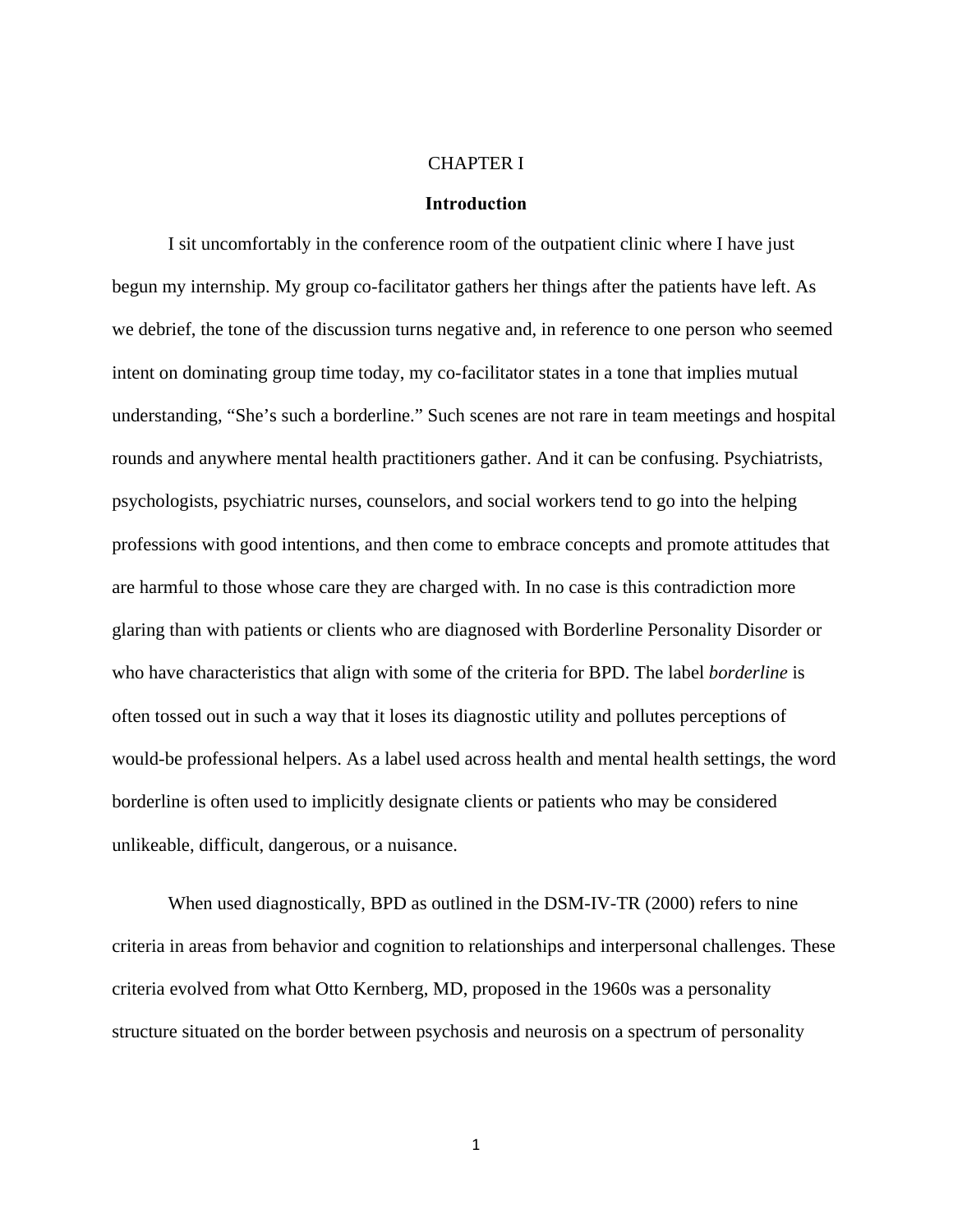organization. BPD appeared as a formal diagnosis in 1980 when it entered the DSM III (Friedel, 2012).

The existing literature examines some of the etiology of symptoms of BPD and efficacy of treatment modalities (Weston & Gabbard, 1999; Klein, 1952; Bowlby, 1988; Mitchell & Black, 1995), particularly focusing on Dialectical Behavior Therapy (Linehan, 1993; Leib, Zanarini, Linehan & Bohus, 2004) Some studies have explored stigma against people diagnosed with BPD (Nels, 1998; Nels, 2000; Aviriam, Brodsky, & Stanley, 2006, Lester, 2013; Liebman & Burnette, 2013; Ussher, 2013), confirming the existence of pervasive negative stereotypes associated with a BPD diagnosis as well as the label *borderline*, used often used regardless of whether the person being labeled meets diagnostic criteria (Lester, 2013; Gabbard, 1997, Aviriam, Brodsky, & Stanley, 2006).

However, there is a considerable gap in the literature. Though the current literature confirms the existence of stigma, I could find no studies focused on how mental health workers come to adopt this negative bias (Wright & Jones, 2012; James & Cowman, 2007). The majority of the research uses quantitative methodology and focuses solely on attitudes and experiences of mental health nurses. In this mixed methods study I examine the ways in which new social workers are exposed to ideas and attitudes around BPD. This study encouraged student clinicians to reflect on the things they have learned about BPD, the sources of their learning, and the manner in which that information was conveyed. This study utilized an online, mixed-methods survey to examine the information and attitudes about BPD that student-clinicians had been exposed to. Survey questions were qualitative and quantitative. Data were analyzed using descriptive statistics and thematic coding.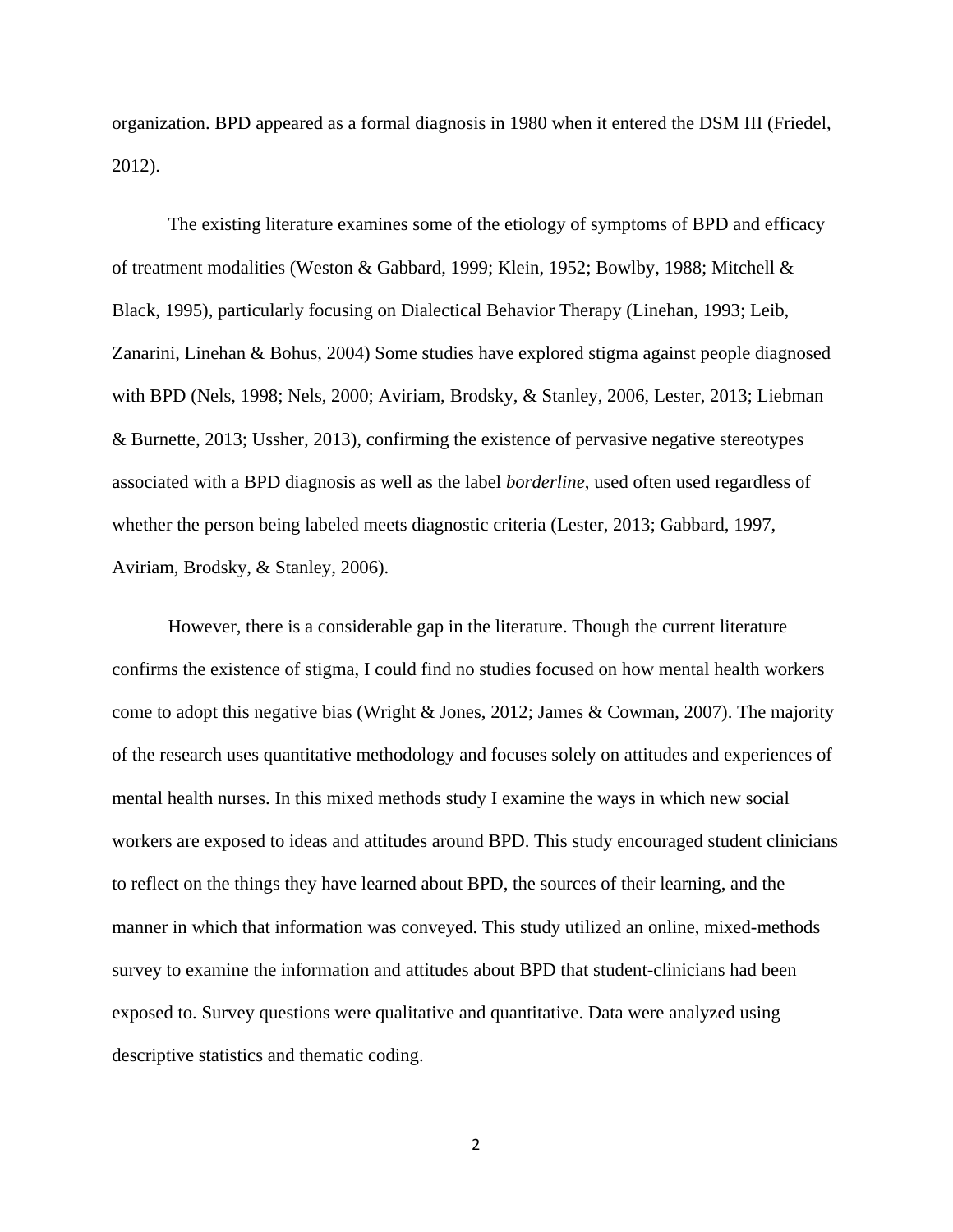The next section is a review of the theoretical basis of BPD and current literature on the stigmatizing effects of the diagnosis. It is followed by a section detailing the methodology of the current study. I share the findings of the study, followed by a discussion of the strengths and limitations of the study and the implications of the study's findings.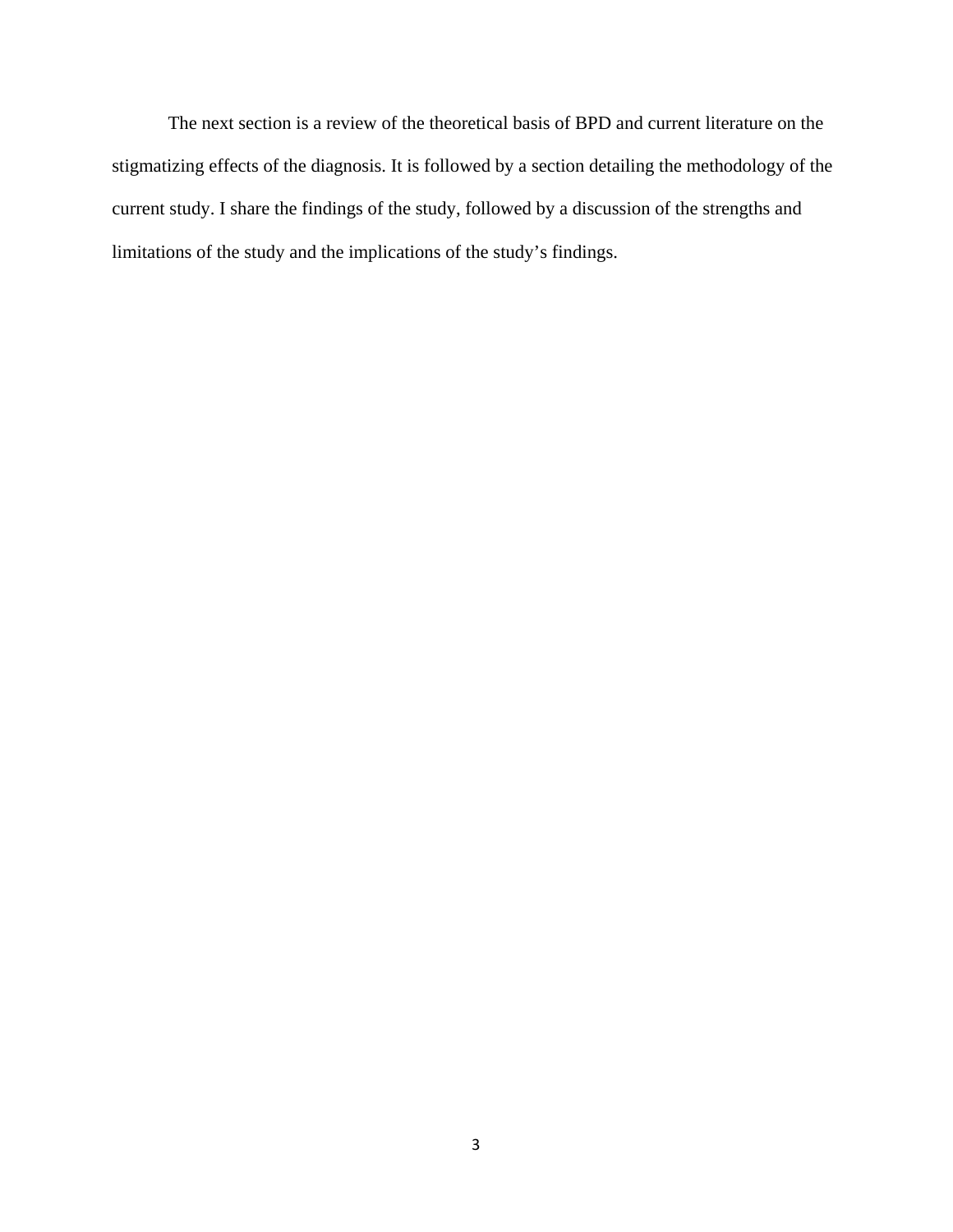#### CHAPTER II

#### **Literature Review**

The following literature review explores the theoretical writings and empirical research relevant to the question: *What factors influence clinician bias against individuals who carry a diagnosis of Borderline Personality Disorder?* 

 The first section of this chapter covers the basic theoretical understanding of Borderline Personality Disorder (BPD) and the importance of the therapeutic alliance in psychotherapy. In the second section I explore the concept of stigma in the mental health field as it relates to BPD. The last section outlines existing research and examines the limitations of the current body of research on how helping professionals acquire biased attitudes toward individuals with a BPD diagnosis.

#### **Theoretical understanding of BPD**

The term "borderline" is used in the DSM V to describe individuals with a pattern of emotional experiences and relational habits characterized by turbulent relationships and emotional instability (American Psychiatric Association, 2013). The DSM does not address the etiology of the cluster of symptoms that make up its definition of Borderline Personality Disorder, though several theories attempt to explain the cluster of traits that make up the criteria for BPD (Winnicot, 1960; Klein, 1952; Cassidy & Mohr, 2001; Lieb, Zanarini, Linehan, & Bohus, 2004).

In her writings on object relations, Klein (1952) posits that failure to integrate both good and bad objects is characteristic of the schizo-paranoid position. Interpreted through the lens of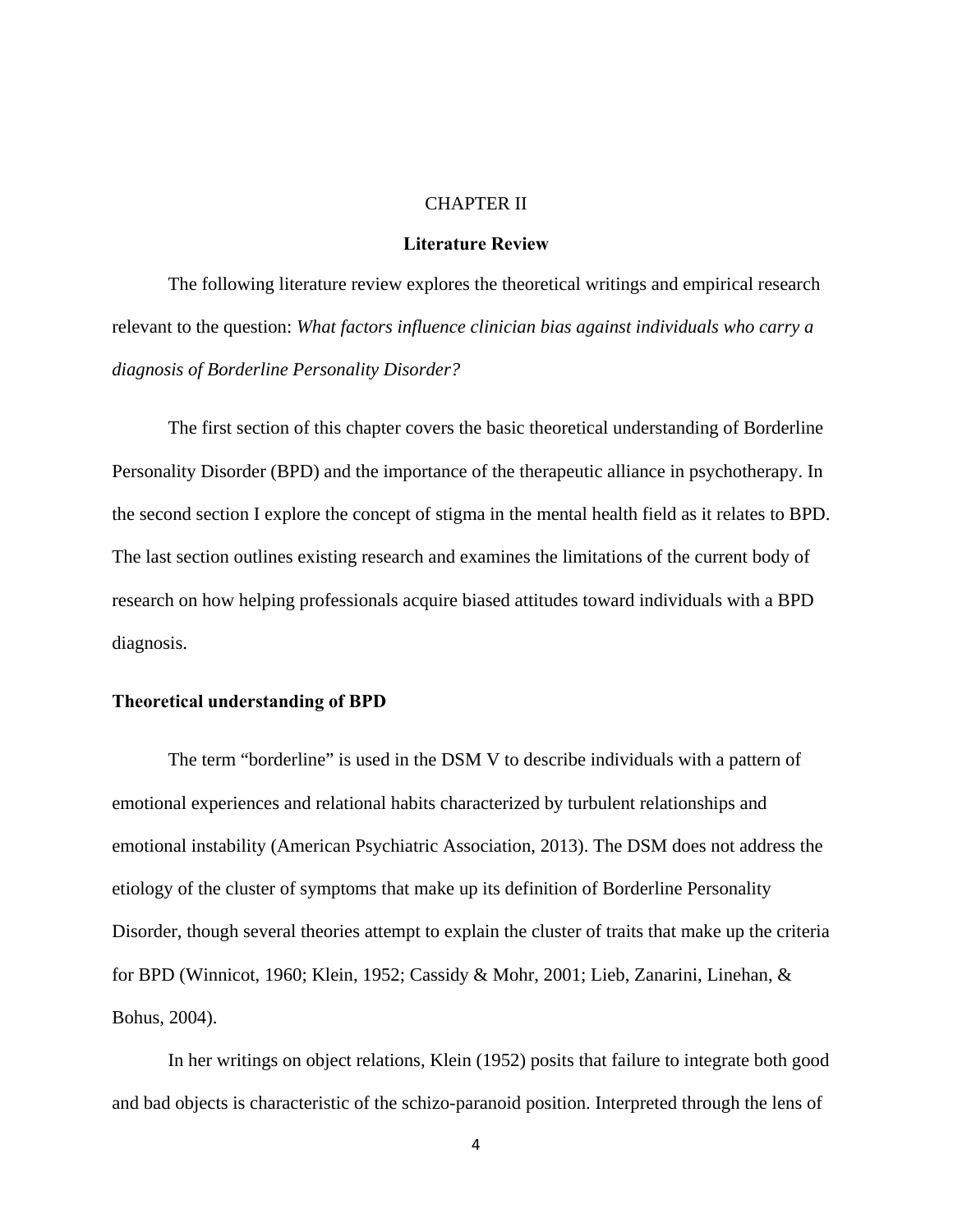object relations theory, the intense affective reactions of individuals with borderline personality features represent a developmental state wherein it is difficult or impossible for the individual to experience complex others as both good and bad simultaneously, a milestone which Klein refers to as "the depressive position". As articulated by Westen & Gabbard (1999), "Individuals with a borderline level of personality organization can clearly distinguish inner and outer (that is, they do not hallucinate), but they have difficulty maintaining consistent views of themselves and others over time, and they are prone to severe distortions in the way they perceive reality . . ." In short, theorists conceive of individuals with personality structure situated between neurotic and psychotic personality organization as functioning on the border between the two poles.

Object relations theorists Bowlby and Ainsworth formed a subset of ideas related to the individual's tendency to attach to external objects and evaluated the characteristics of three basic attachment styles (Bowlby, 1988; Mitchel & Black, 1995). Research in this area suggests that borderline disorders correlate with assessments of disorganized attachment often precipitated by neglect or abuse in early childhood (Cassidy & Mohr, 2001; Lieb, Zanarini, Linehan, & Bohus, 2004). This has important implications for the student practitioner who is charged with creating an atmosphere wherein a corrective experience of secure attachment may be fostered and a client's true self can emerge (Berzoff, 2011; Aron, 2003; Winnicot, 1960; Linehan, 1993).

#### **Treatment Prevalence**

O'Brien (1998) estimated prevalence of BPD at 1.8% in the general population, and 8- 15% of the clinical population seeking treatment through mental health services. One study of personnel in an integrated public mental health service found that almost all staff have regular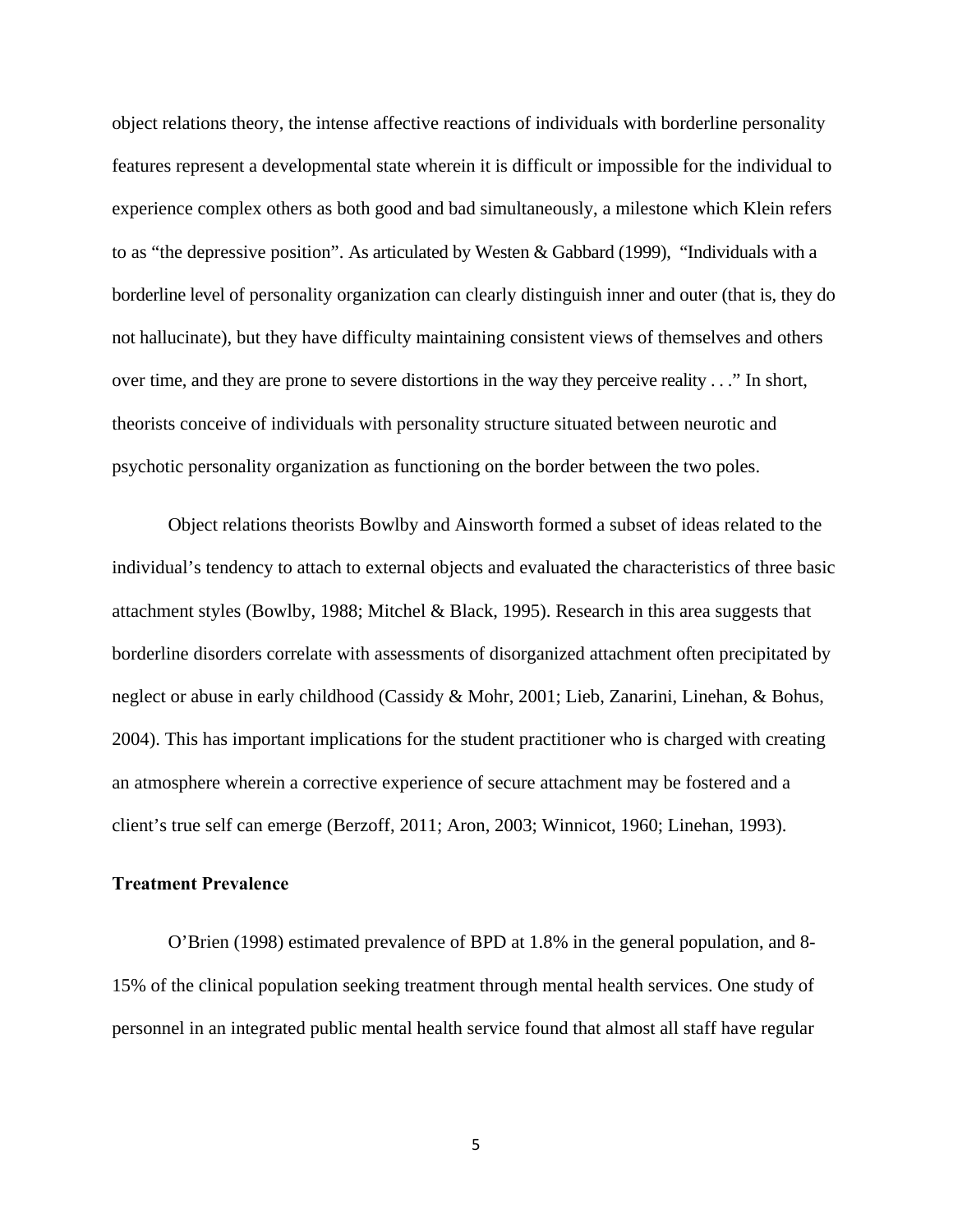contact with people diagnosed with BPD, with 85% reporting contact at least once a month and 32% reporting daily contact (Cleary, Seigfried & Walter, 2002).

Patients with a BPD diagnosis frequently present themselves for care in both hospital and community settings; prevalence rates of clients with BPD in these settings have been estimated at 20-23 % in hospitals and 11 in community settings (Swartz *et al.,* 1990; Widiger & Weissman, 1991). Social workers working in nearly any setting are likely to encounter individuals diagnosed with Borderline Personality Disorder or with personality traits consistent with at least some of the BPD criteria outlined in the DSM.

#### **The Therapeutic Alliance**

The quality of the relationship between therapist and client is one of the greatest correlates of therapeutic outcomes, indicating that development of a therapeutic alliance is central to treatment (Shedler, 2010). McWilliams (1994) suggests that clients who most evoke difficult feelings in therapists are depressed and borderline clients. McIntire and Schwartz (1998) posit therapists may experience these negative emotions in their work with clients with BPD because of clients' poor interactional skills and threats of suicide. Within the therapeutic relationship, negative countertransference reactions can easily reinforce the clients' self-critical feelings and foster hopelessness and shame (Dinos, Stevens, Serfaty, Weich, & King, 2004; Link & Phelan, 2006; Link, Struening, Rahav, Phelan, & Nuttbrock, 1997; Reusch, Lieb, Bohus, & Corrigan, 2006; Sterlin, 2006). Studies on service delivery illustrate how "offering services devoid of caring deprives clinicians and clients of the perspective that only genuine concern evokes. When problem behaviors are seen as volitional and intractable, a sense of hopelessness about treatment effectiveness prevails" (Nels, 1998, p. 103).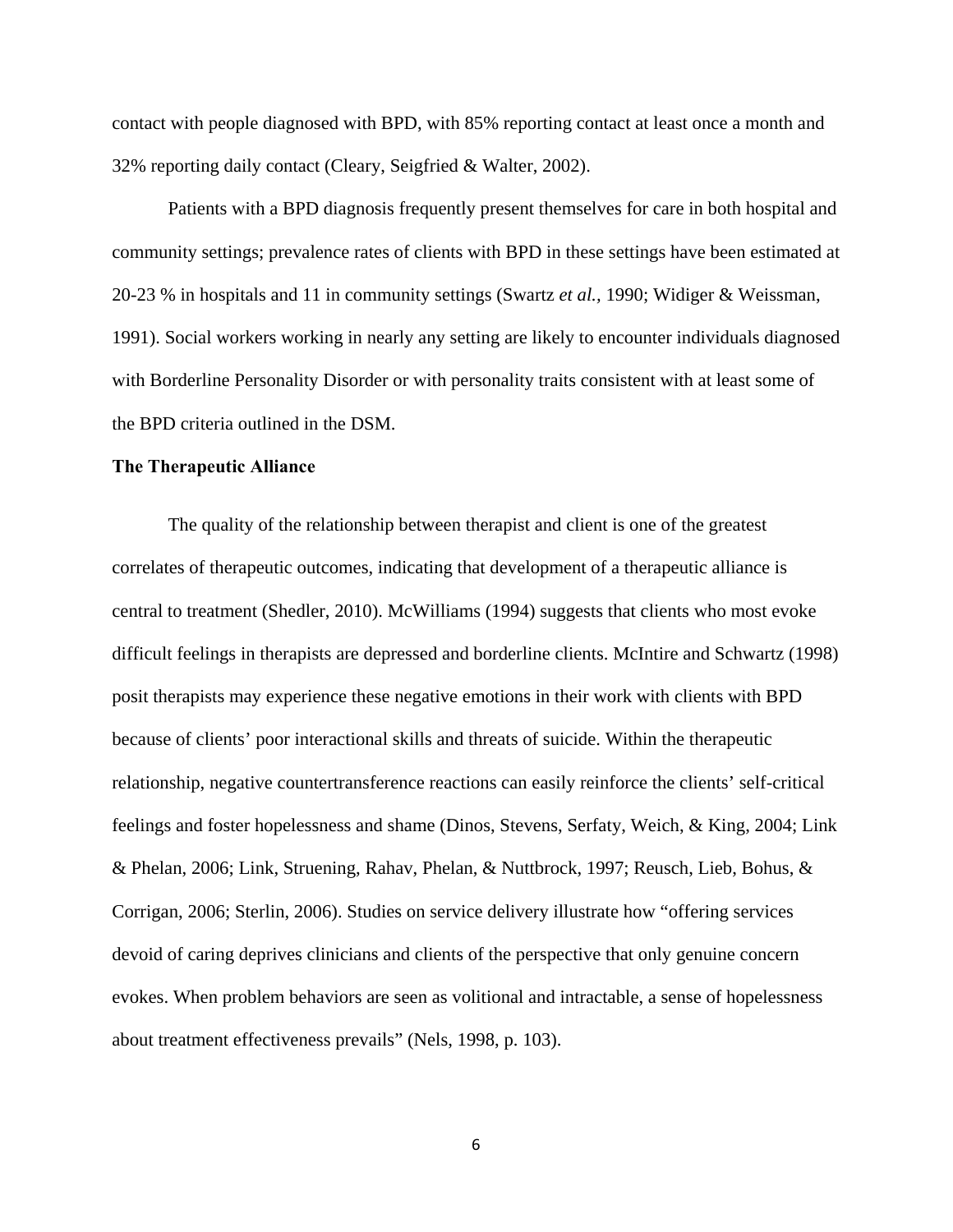#### **Stigma against individuals with a BPD diagnosis**

Like "hysteria" and other diagnosis that tend to stigmatize the emotionality thought typically feminine, diagnoses of borderline personality disorder are disproportionately assigned to women (Nehls, 1998; Ussher, 2013). Additionally, given that the preponderance of social workers are women, the conceptualization and stigma of borderline personality disorder in a female-dominated profession could be indicative of internalized sexism that plays out in the therapeutic relationship through countertransference (Liebman & Burnette, 2013).

Colloquially, the term "borderline" is often used pejoratively as a label. Lester (2013) proffers, "Officially, 'borderline' is a diagnostic label. Unofficially, in clinical parlance, it is synonymous with 'anathema.'' And Gabbard (1997) explains that many professionals regard individuals who exhibit borderline symptoms with contempt. In this second context, referring to a person as a borderline often refers to a person the speaker finds difficult to work with rather than being used as a potentially useful diagnostic label (Aviriam, Brodsky, & Stanley, 2006). Nehls (1998) explicated the paradox in which diagnosed individuals find themselves: "as persons with this label interact with clinicians, they find that their behavior is regarded as attention seeking. This attitude has resulted in widespread stigma toward persons who have been diagnosed, correctly or incorrectly, with borderline personality disorder" (p. 104). The term has retained so much negative connotation that Herman (1992) suggested abandoning the term altogether, just as the term "hysteria" has been eliminated from professional usage.

Social work students and other mental health workers encounter biases and stigma against people with mental illness as they enter their field work, and many take on the pervasive attitude that individuals with borderline personality features are difficult clients they would rather not deal with. Inherent in some agency cultures is the message that it is acceptable to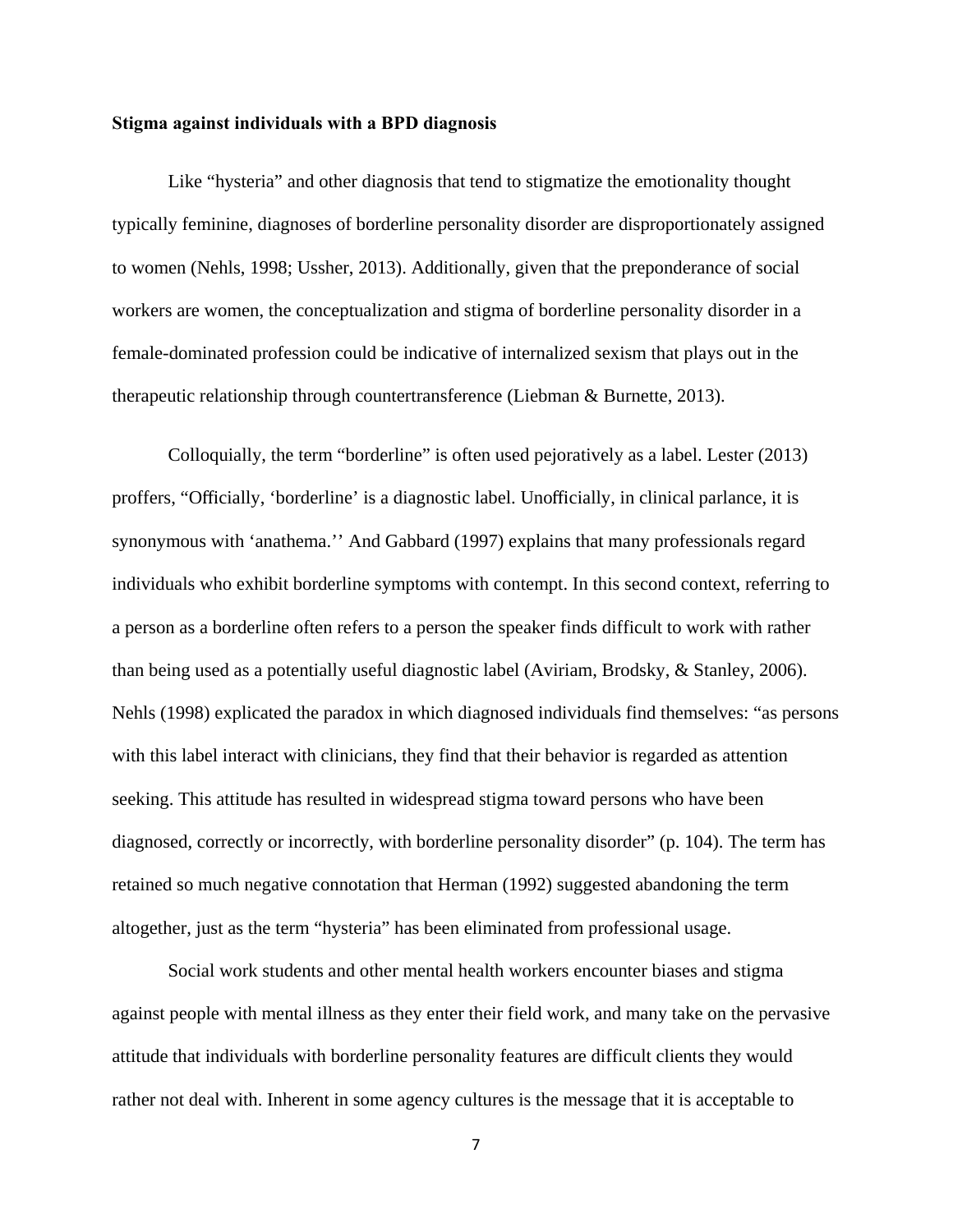conceptualize and speak about clients in pejorative ways behind closed doors (Nehls, 1998; Nehls, 2000; Aviriam, Brodsky, & Stanley, 2006; Servais & Saunders, 2007).

#### **Existing Research on Clinicians and Clients Diagnosed with BPD**

Much of the existing literature confirms that many mental health clinicians find working with clients with a BPD diagnosis challenging. Cleary, Siegfried and Walter (2002) found that 84% of staff in their study felt working with clients with BPD was more difficult than working with other populations, and 80% found working with these clients moderately to very difficult. Similarly, James and Cowman (2007) studied attitudes of nurses in Ireland and found that 80% of their study sample felt people with BPD were more difficult to care for than clients with other mental health diagnoses (as cited in Wright & Jones, 2012).

The perceived difficulty of working with people with a BPD diagnosis led Fraser and Gallop (1993) to study variance in empathetic responses from staff. They discovered that staff tended to be less empathetic toward people diagnosed with BPD than they were toward people with other diagnoses. According to Nehls (1992; 1994), negative attitudes of staff toward patients presenting with self-destructive gestures and acting out behaviors characteristic of BPD are connected to feelings of helplessness and incompetence. James and Cowman (2007) concluded that staff training is generally inadequate and care is provided inconsistently for individuals diagnosed with BPD seeking treatment (as cited in Wright & Jones, 2012). Additionally, it is somewhat common for people with BPD to reject therapeutic care, which may engender feelings of frustration or anger in staff (McIntire & Schwartz, 1998). McIntire & Schwartz (1998) assessed countertransference reactions of 155 licensed psychotherapists of varied experience and theoretical orientations; clients with a BPD diagnosis elicited more extreme reactions of hostility and dominance than clients presenting with depression who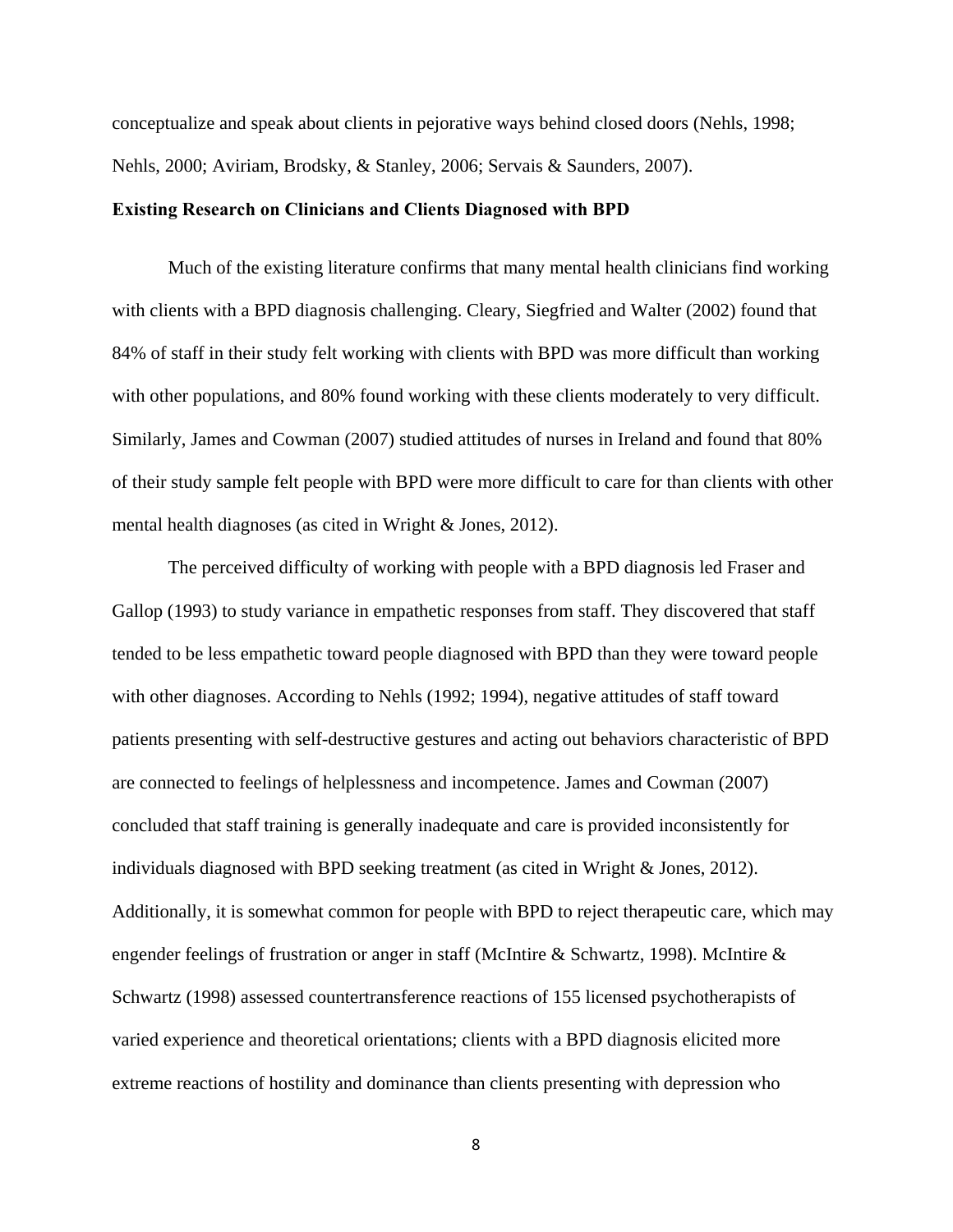provoked more feelings of submissiveness, friendliness and salience. Fifty registered mental health nurses in the United Kingdom participated in a study that measured causal attributions; the researchers found that nurses interacting with patients with a diagnostic label of BPD perceived those patients to be more in control of their negative behaviors than patients with other diagnostic labels such as schizophrenia or depression. The attribution of control was inversely related to staff sympathy and optimism regarding BPD patients (Markham & Trower, 2003; Markham, 2003).

Deans and Meocevic (2006) found a large portion of 65 registered psychiatric nurses reported negative attitudes and emotional reactions toward people with BPD. The majority of nurses saw people with BPD as manipulative, one third reported that patients with BPD made them angry, and more than a third "disagreed" or "strongly disagreed" that they know how to provide adequate care for people diagnosed with BPD. Cleary, Siegfried, and Walter (2002) also looked at clinician knowledge about appropriate symptoms and treatment BPD and found some significant deficits. Another study showed that mental health professionals in Australia are generally amenable to further training aimed at changing attitudes about working with patients with BPD, and that such training is effective in producing attitudinal changes as measured by optimism, enthusiasm, confidence and willingness to work with people with BPD (Krawitz, 2004). Given the proposed correlation of provider feelings of incompetence and lack of empathy, the shift in attitude following training outlined in Krawitz (2004) is promising.

#### **Limitations in the Literature**

Current literature documents the existence of widespread bias against individuals diagnosed with BPD and individuals with tendencies toward emotional dysregulation whether or not they meet official diagnostic criteria for BPD. The literature partially explores how bias is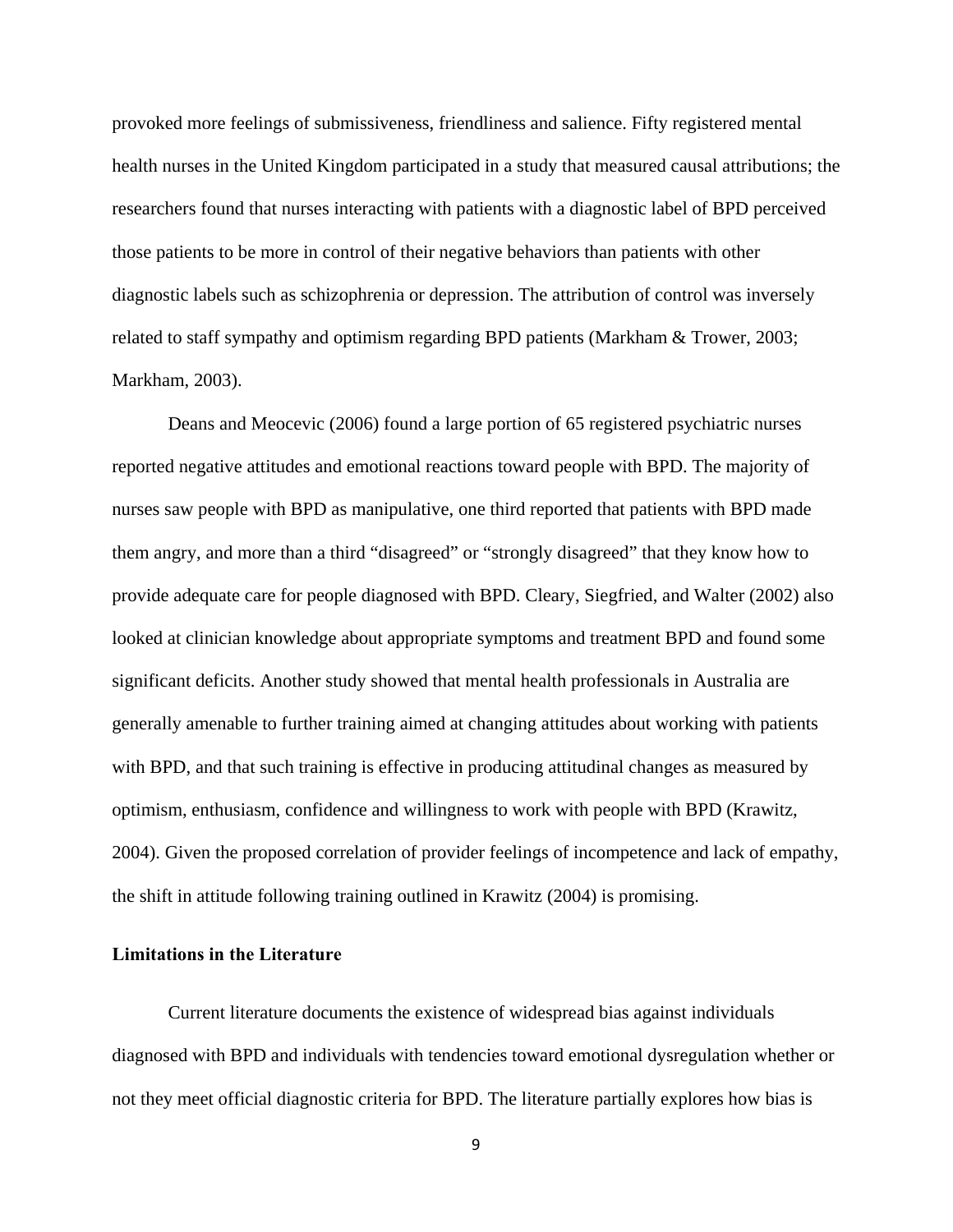propagated and accepted in psychiatric nursing settings; some researchers suggest reasons mental health workers dislike working with clients diagnosed with BPD (Nels, 1998). However, there is no existing literature that explores the origins of biased attitudes among mental health workers in general or social workers in particular. These suppositions are limited to clinical work and there is no literature that explores the impact of factors on clinicians' attitudes toward individuals diagnosed with BPD.

### **Conclusion**

Individuals who experience great emotional pain and dysregulation in the context of interpersonal relationships are most likely to receive a BPD diagnosis in treatment settings. Given the prevalence of the diagnosis among individuals who seek treatment in mental health settings, it is important that social workers and other helping professionals develop competence and compassion in the care of clients and patients with BPD. The therapeutic alliance is an important aspect in treatment and recovery, and such an alliance is made more complicated by the widespread prejudice in helping professions against people with a BPD diagnosis. The existing gaps in the literature call for inquiry into the genesis of bias against individuals with a BPD diagnosis.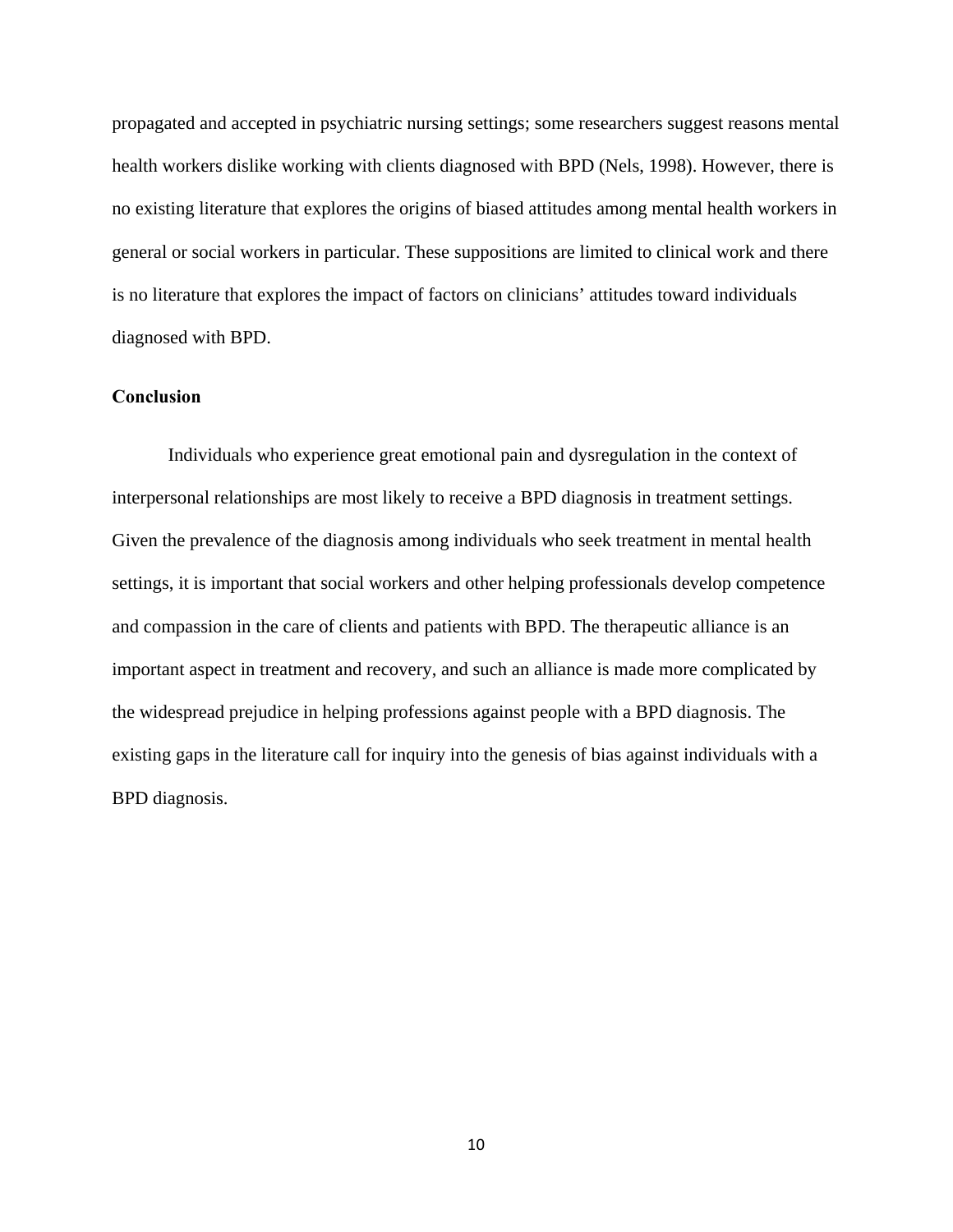### CHAPTER III

#### **Methodology**

This study explores the sources of attitudes and bias against individuals who carry a diagnosis of borderline personality disorder. The study was designed to answer the following question: What are the factors that influence clinician bias against individuals who carry a diagnosis of borderline personality disorder? Individuals diagnosed with borderline personality disorder have long been a subject of interest to clinicians and researchers alike; this interest and corresponding research has led to well-documented clinician bias, though no study has been published exploring the genesis of such bias. A mixed methods study was appropriate for studying a new aspect of an established phenomenon because this study explores an unstudied aspect of an established phenomenon. I chose to survey a sample of student clinicians because they are more likely to remember the tone of their first exposures to the learning environments wherein they learned about BPD and their first relationships with individuals who carry a BPD diagnosis.

Embedded in the larger research questions are several hypotheses. My hypotheses are informed by social cognitive learning theory which posits that individuals learn vicariously from their social surroundings (Bandura, 1986). One assumption underlying my research is that bias toward individuals who carry a BPD diagnosis is not an inherent. I designed the survey to isolate which sources of learning are most potent and learn which of them, if any, transmits the most bias. My hypotheses are as follows: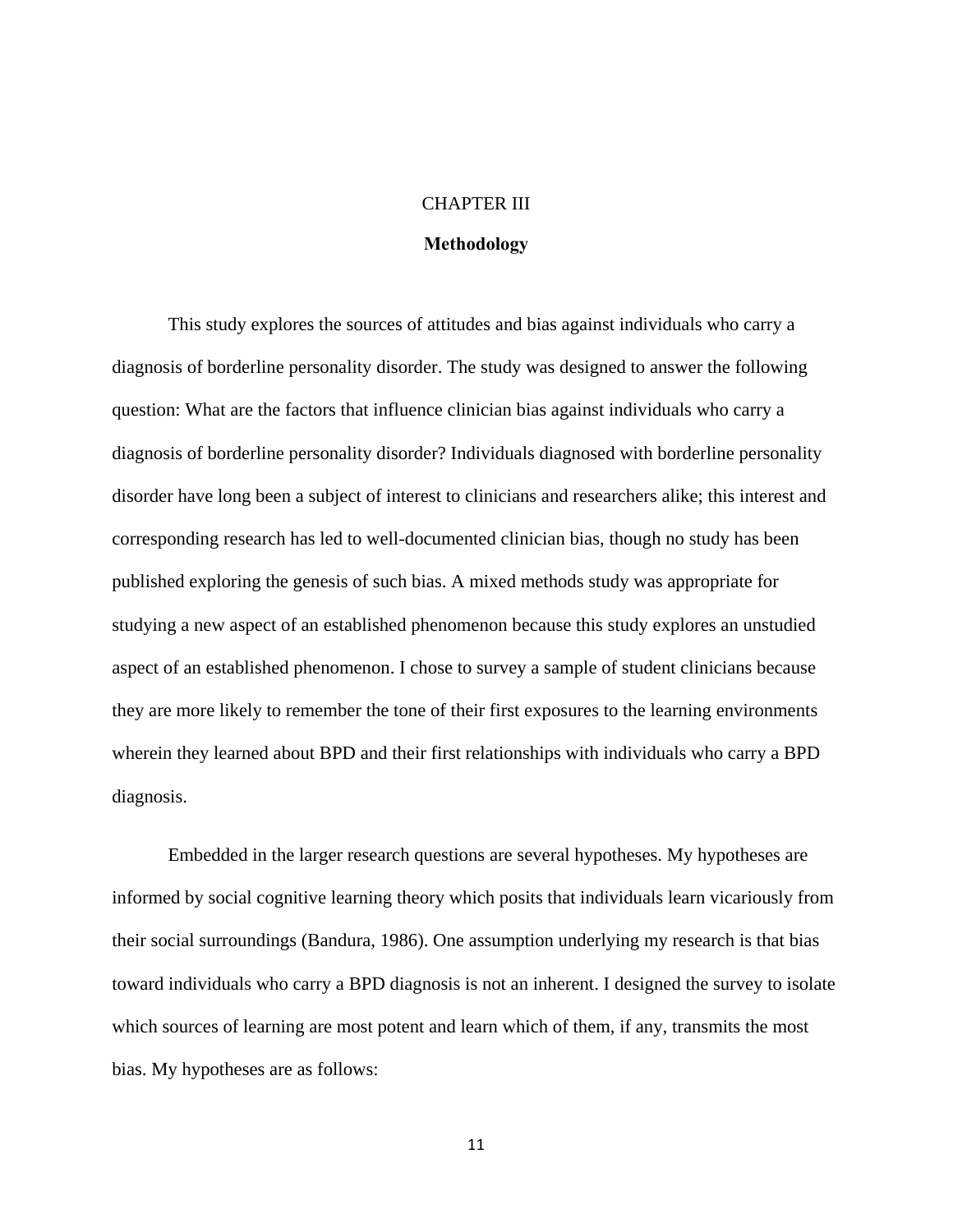- 1. Exposure to biased attitudes among colleagues and supervisors is the most significant source of influence on student clinicians' attitudes toward individuals diagnosed with BPD.
- 2. Working in a clinical setting with clients or patients who have a BPD diagnosis is an influential source of learning.
- 3. Personal experiences with a person with a BPD diagnosis impact student clinicians' attitudes toward patients or clients with a BPD diagnosis.

I created a mixed method, exploratory survey in order to 1) understand the genesis/etymology of the well-documented stigma against individuals who carry a diagnosis of BPD, 2) determine which sources of information and knowledge are most influential (See Appendix C). I used an online survey instrument rather than personal interviews in order to maximize the number of individual participants, to allow for participant anonymity in order to reduce any potential social desirability bias in participant answers (Crowne & Marlowe, 1964).

#### **Sample & Recruitment**

People eligible to participate had to meet only two requirements. Each participant had to be 1) over 18 and 2) a currently enrolled student in a master of social work degree program. The survey was administered solely in English, so it is assumed, though not explicitly stated that participants will have a relatively high degree of fluency in reading and writing English. Additionally, because the survey was administered on the internet, a second implicit requirement for participation is access to a computer and the internet.

I used convenience, non-probability sampling for this study (Rubin & Babbie, 2010). Recruitment included both purposive and snowball recruitment techniques. Recruitment flyers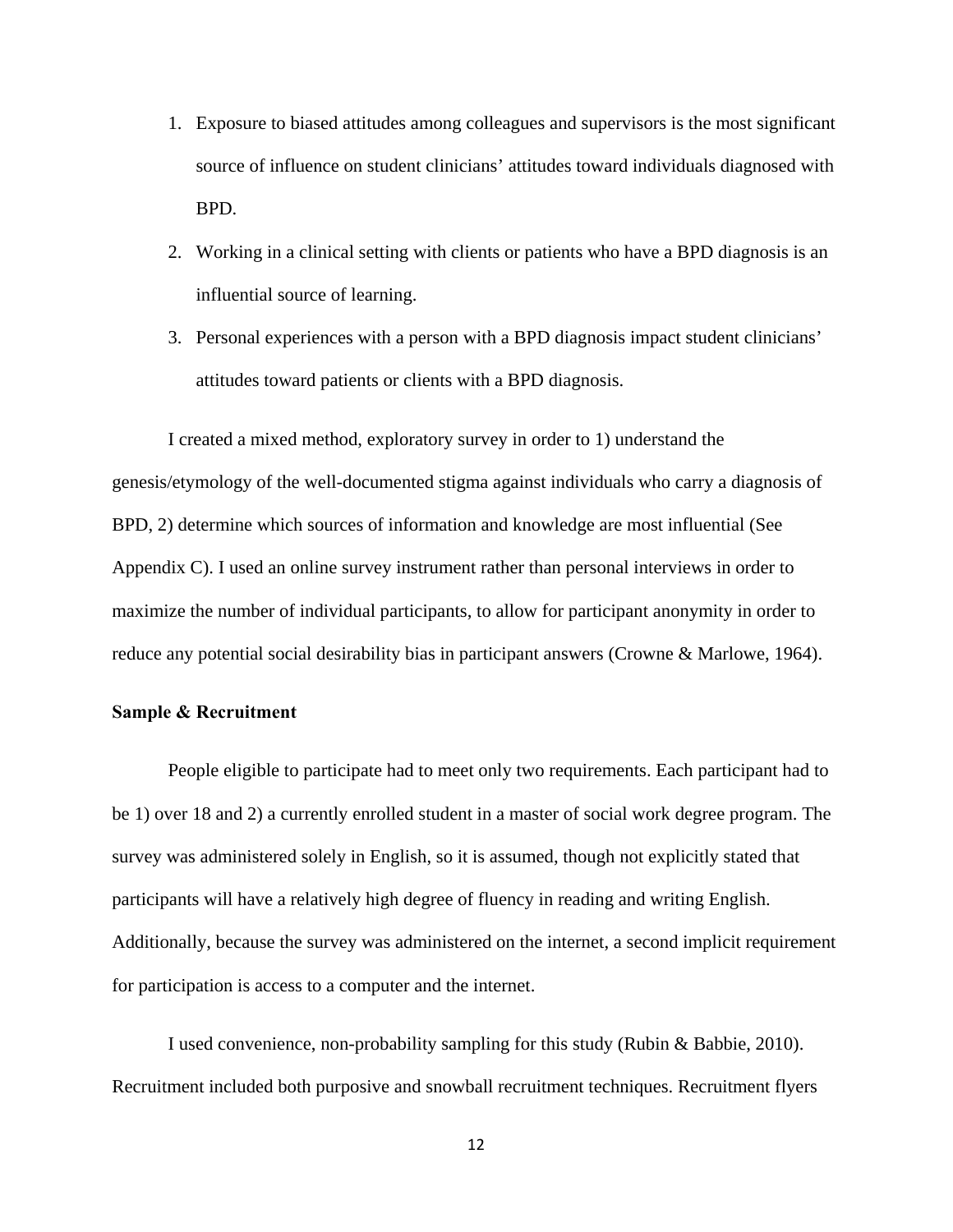were distributed among my acquaintances and colleagues from various schools and agencies in the Boston Area. Recruitment took place from February 2014 through March 2014. It consisted of 1) emailing my personal contacts 2) requesting that my contacts send on the recruitment flyer to others who met study eligibility requirements 3) posting a flyer on social media websites (Facebook groups) frequented by MSW students in my program, and 4) contacting deans of two social work schools to request distribution of the flyer to their schools' students.

I used primarily my own personal contacts in the social work field to access student clinicians. I sent a recruitment flyer to these contacts and requested that they send it to their contacts who might be both eligible and interested. In order to screen out non-eligible persons, all respondents first encountered a welcome page where they had to confirm they met the criteria before being allowed to give consent and begin the official survey.

All data I collected is self-reported, thus there are intrinsic limitations in the design, such as limited validity. The sample characteristics may also limit the generalizability. The sample is not random, and therefore a result of self-selection bias. Additionally, each of the questions was optional, so even those who completed the survey did not have to answer every question, in some cases potentially compounding the self-selection bias.

#### **Ethics and Safeguards**

The study proposal was reviewed and approved by the Human Subjects Review (HSR) board at Smith College School for Social Work, a body whose job it is to ensure that research under its purview meets federal ethics standards. As part of the review, the proposal was examined to ensure all efforts were made to minimize risks to participants in the study.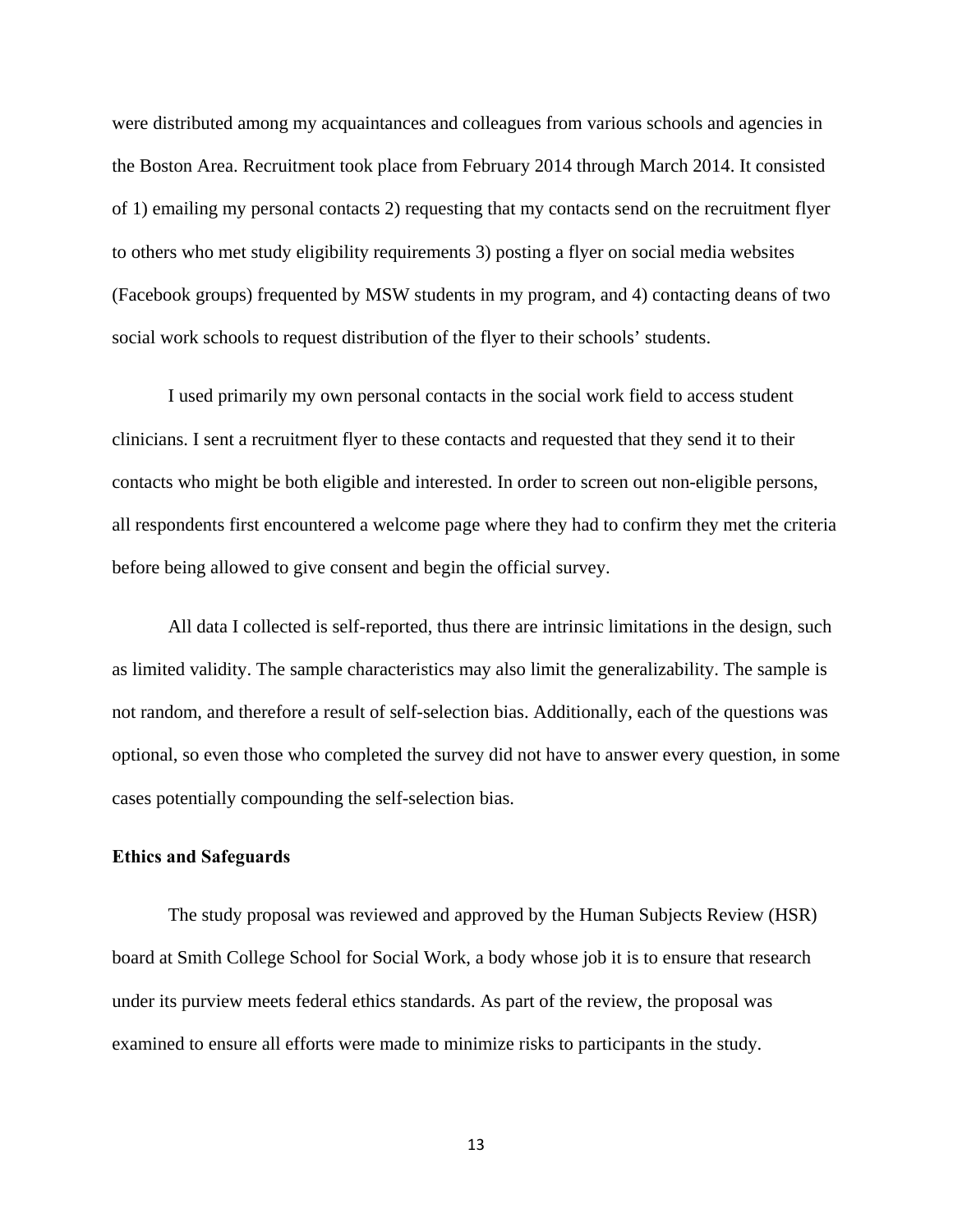The informed consent that each participant was presented with before beginning the survey outlined potential risks and benefits of participation. It also informed potential participants of measures to protect confidentiality and listed the researcher's contact information (see Appendix B). All participants had to acknowledge the information and give their consent before their answers were recorded for analysis. Additionally, study participants had to "submit" their responses at the conclusion of the survey in order for them to be included in data analysis.

Reasonable risks of participation in the study included the possibility of participants experiencing feelings of discomfort. Before they affirmed their consent, participants were reminded that, should they feel such discomfort, they could withdraw from the study any time before they submitted their responses. Additionally, the end of the consent form I listed contact information for contacting the Smith College HSR committee to be used in the event of participants becoming distressed or developing problems as a result of participation (see Appendix D).

There were some benefits individuals may have experienced through their participation. By participating in this survey, subjects may have experienced insight into their work with clients diagnosed with borderline personality disorder. Additionally, by reflecting on the process of social work education, subjects may be able to identify both strengths and deficits so that they may attend to any educational or experiential gaps that may help them in their work with clients.

It is my hope that social work instructors and social work students may also benefit from the data if they suggest which aspects of social work education helps student clinicians be prepared for working with individuals diagnosed with borderline personality disorder. Additionally, clients of future student clinicians could potentially benefit from pertinent findings.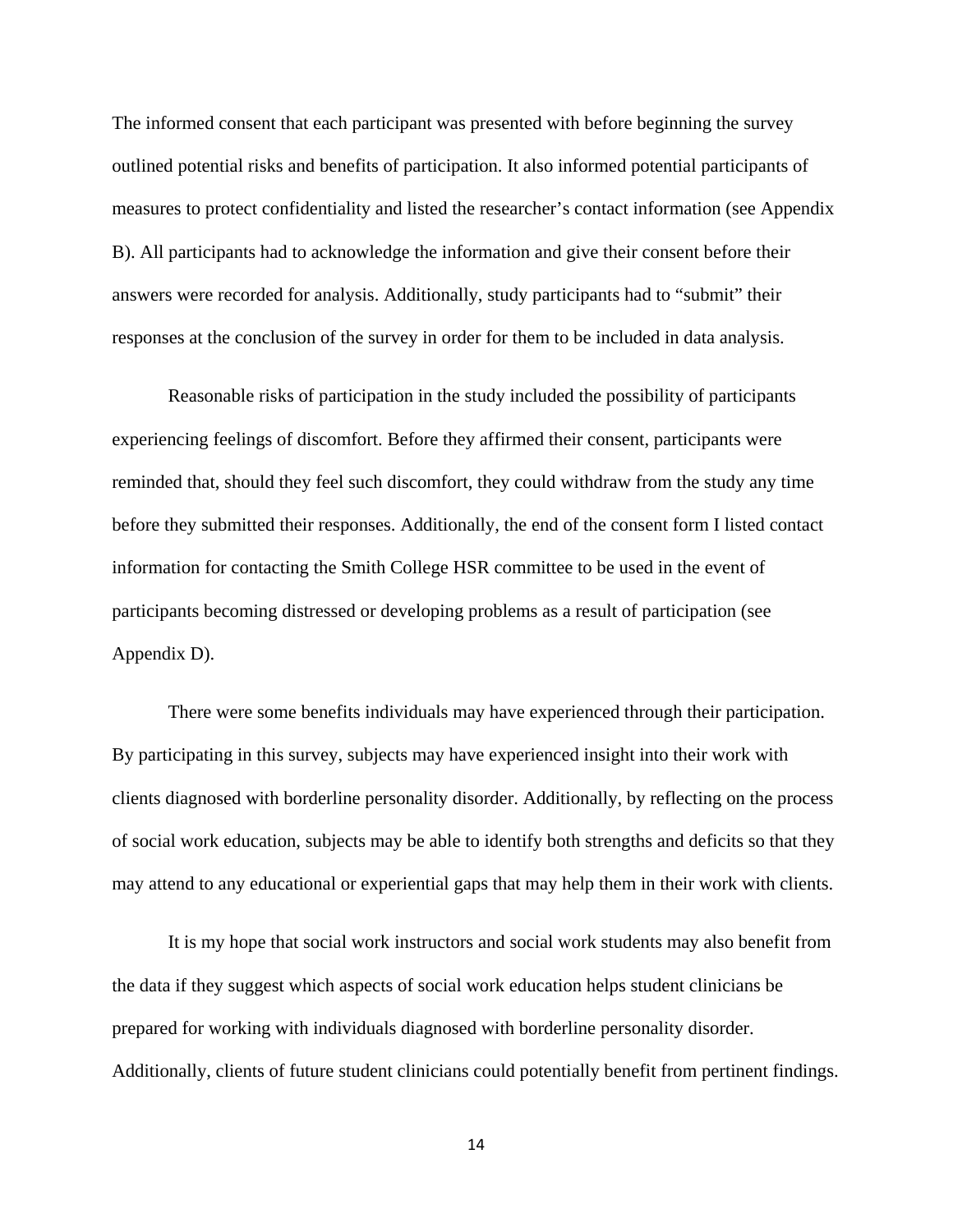#### **Data Collection**

The survey was available to potential participants from February 2014 through March 2014. I collected the data for this research study through an original mixed method survey I authored. The survey was administered online through Survey Monkey, a website that hosts customized surveys. The first section of the survey consisted of eight demographic questions, asking participants to disclose their gender and age, the type of program they were enrolled in (full-time, part-time), their progress toward program completion (first, second, or third year student, or advanced standing), the name of their college or university, years of clinical experience, and how many individuals diagnosed with BPD they had worked with at the time they took the survey.

Following the demographic questions, participants were asked to answer three multiple choice questions concerning their sources of learning about BPD, which source they encountered first, and which source was most influential. The seven following questions asked respondents to assess the attitudes conveyed by each of their sources of learning about BPD. The measurement of attitude is a Likert scale ranging from  $1$  – more negative to  $6$  – more positive. Each question had an N/A option. The last five questions are open-ended questions; two of the last five questions are specific to participants who have worked clinically with individuals diagnosed with BPD. Roughly 30-40 participants responded to each of the open-ended questions. Convenience and snowball sampling created a sample that is not geographically diverse. The vast majority of respondents attend social work school in Massachusetts. Though my hope was that the sample would become more diverse through snowball sampling, most of the people who participated in the sample likely received the link directly from me through email and social media.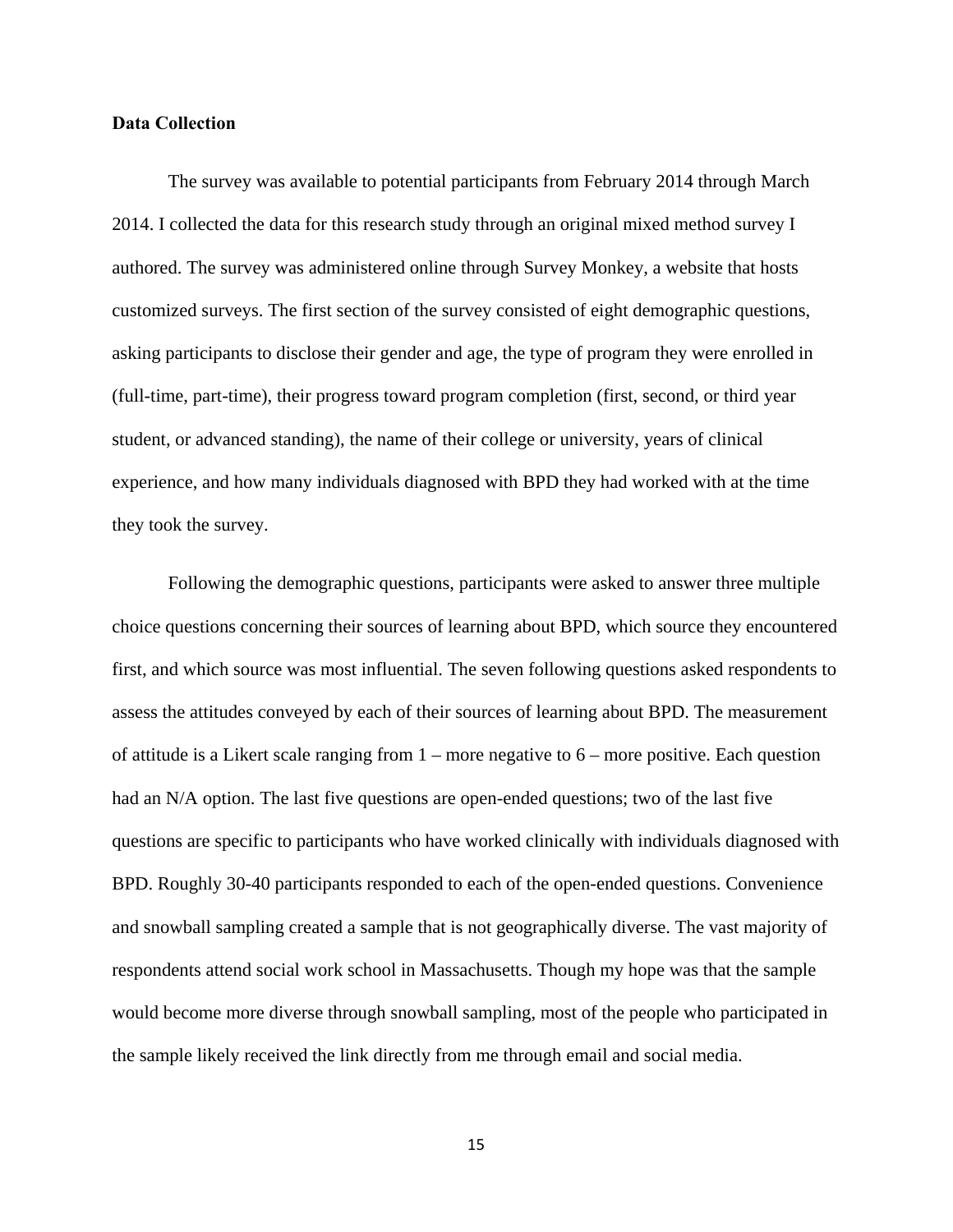#### **Researcher biases**

I am a cis-gender hetero white woman from a lower-middle class background. The intersection of my various identities and my personal experiences inevitably shape the research questions I ask and the way in which I ask them. This topic is of interest to me because BPD is disproportionately diagnosed in women and the label and its predecessors have been socially constructed as a means of invalidating ways of being that are often labeled feminine (e.g. "moody" and "emotional"). As a female-identified person who is also a clinician, I find it important to understand common perceptions of and biases against women's behaviors and ways of being in the world and how those perceptions and biases develop through the learning process. Further, diagnoses are constructs that attempt to organize phenomena, and BPD is no different. However, BPD and other stigmatized diagnoses also tend to carry other meanings that are neither diagnostic nor helpful to those who engage in mental health services or the social workers who work with them. My intent while developing the survey instrument was to use neutral language. However, it is plausible that some participants could read my orientation toward the topic within the content and syntax of the questions. For example, I chose to use "person with a diagnosis of BPD" rather than "person with BPD".

#### **Data Analysis**

I used descriptive statistics to analyze the survey data generated from the quantitative questions. Results are explicated in charts in the findings chapter. I studied the qualitative data for emerging themes, then isolated responses illustrative of these themes for further analysis.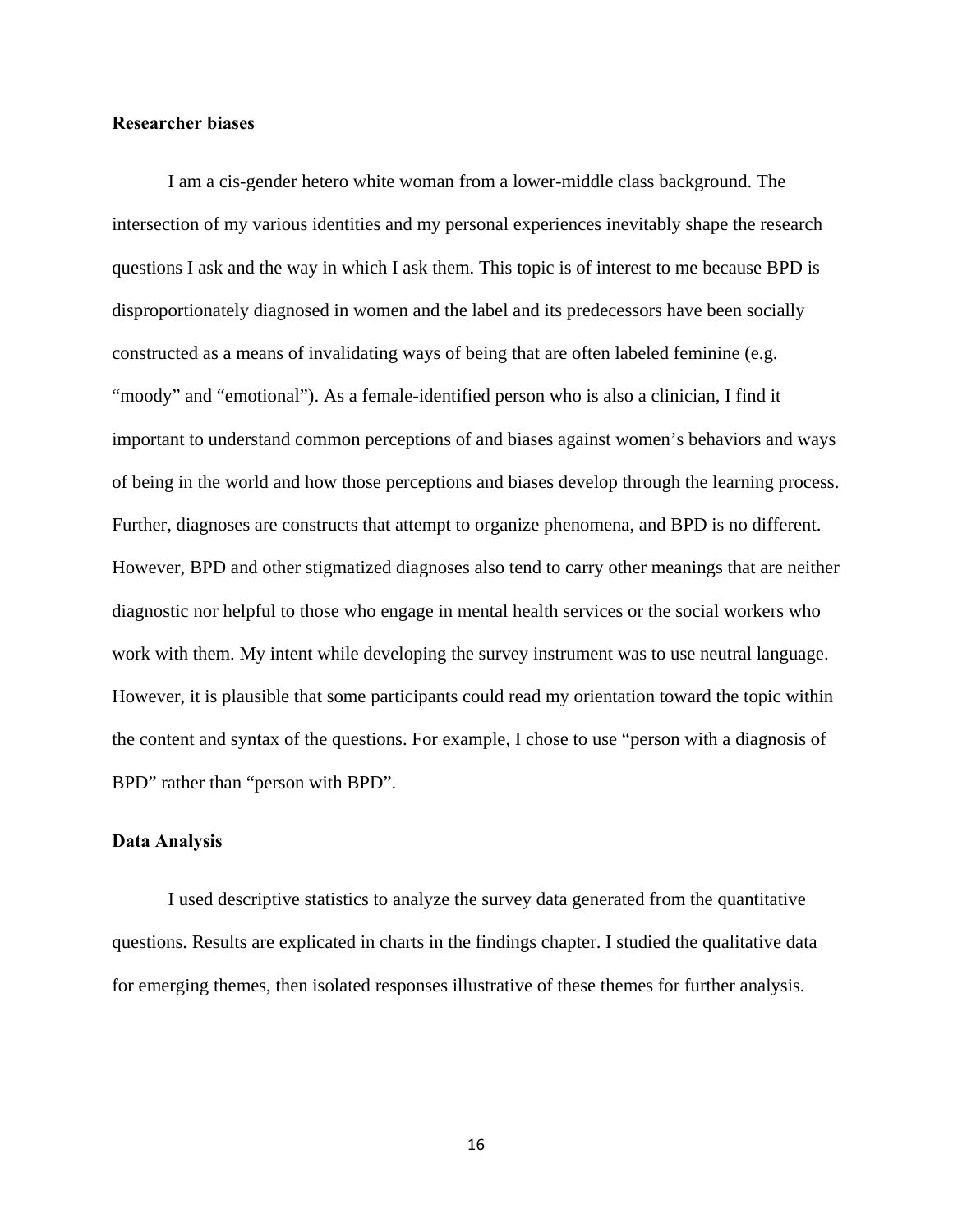#### CHAPTER IV

# **Findings**

Sixty-nine student clinicians completed and submitted their responses to the survey. Figure 1 provides a summary of the descriptive demographics of the study sample.

| <b>School Demographics</b>   | <b>Frequencies</b> | <b>Percent of Sample</b> |
|------------------------------|--------------------|--------------------------|
| <b>First Year</b>            | 11                 | 16%                      |
| Second Year                  | 41                 | 60%                      |
| Third Year                   | 15                 | 22%                      |
| <b>Advanced Standing</b>     | 1                  | 1%                       |
| <b>BSW</b>                   | 3                  | 4%                       |
| Part-time                    | 6                  | 9%                       |
| Full-time                    | 63                 | 91%                      |
| SSW <sub>X</sub>             | 51                 | 74%                      |
| <b>SSWY</b>                  | 12                 | 17%                      |
| SSW Misc. combined           | 3                  | 3%                       |
| <b>Gender Identification</b> |                    |                          |
| female identified*           | 60                 | 87.0%                    |
| male identified**            | 10                 | 9.0%                     |
| did not identify             | 3                  | 4.0%                     |
| Age in years                 |                    |                          |
| 25 and under                 | 19                 | 27.9%                    |
| $26-30$ years                | 32                 | 47.1%                    |
| $31 - 35$                    | $\tau$             | 10.3%                    |
| 36-40                        | 6                  | 8.8%                     |
| $40 - 55$                    | $\overline{4}$     | 6%                       |
| <b>Clinical Experience</b>   |                    |                          |
| 0 months                     | 22                 | 32%                      |
| 3-9 months                   | $\overline{3}$     | 4%                       |
| 1-2 years                    | 12                 | 17%                      |
| 24-36 months                 | 21                 | 30%                      |
| 3 or more years              | 19                 | 28%                      |
| 5 or more years              | 6                  | 9%                       |

*Figure 1*. Study sample demographic information.

\*including those who identified themselves as female gender non-conforming and genderqueer

\*\*including those who identified themselves as transmale and genderqueer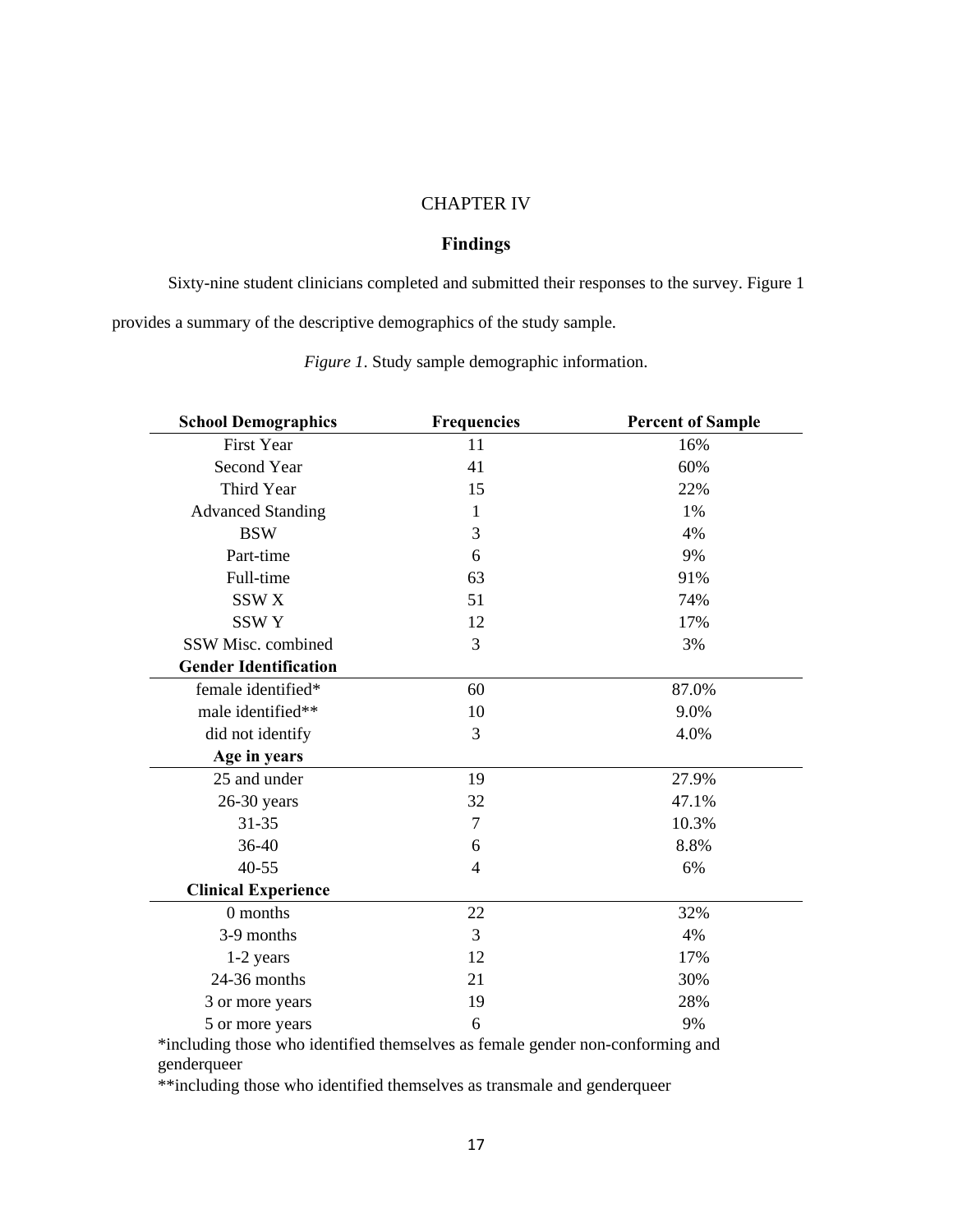Figure 2 displays participants' initial source of learning about BPD listed next to all indicated sources of learning about BPD. Figure 3 illustrates the amount of influence attributed to each source of learning, lower numbers indicating more influence, higher numbers indicating less influence. Figures 4 and 5 report participant perceptions of attitude of the sources from which they learned about BPD. Figures 3, 4, and 5 can be found in Appendix A.

|                                                                | <b>Initial Source</b> |         | <b>All Sources</b> |         |  |
|----------------------------------------------------------------|-----------------------|---------|--------------------|---------|--|
| <b>Sources of Learning</b>                                     | Frequency             | Percent | Frequency          | Percent |  |
| One or more people in<br>personal life                         | 15                    | 22.1%   | 26                 | 37.7%   |  |
| Conversations with<br>colleagues prior to master's<br>program  | 11                    | 16.2%   | 37                 | 53.6%   |  |
| <b>DSM</b>                                                     | 3                     | 4.4%    | 55                 | 79.7%   |  |
| Working clinically with<br>individuals with a BPD<br>diagnosis | 14                    | 20.6%   | 44                 | 63.8%   |  |
| Articles or texts outside<br>assigned                          | 5                     | 7.4%    | 44                 | 63.8%   |  |
| Colleagues at placement                                        | 3                     | 4.4%    | 50                 | 72.5%   |  |
| Assigned texts or articles                                     | $\overline{2}$        | 2.9%    | 57                 | 82.6%   |  |
| Other                                                          | 11                    | 16.2%   | 61                 | 88.4%   |  |
| Don't remember when<br>learned about it                        | 4                     | 5.9%    |                    |         |  |

*Figure 2*. Sources from which student clinicians learned about BPD.

#### **Themes present in qualitative data**

There were several prominent themes that emerged from the qualitative data. Student clinicians in the study tended to have some knowledge of BPD. Some report having had their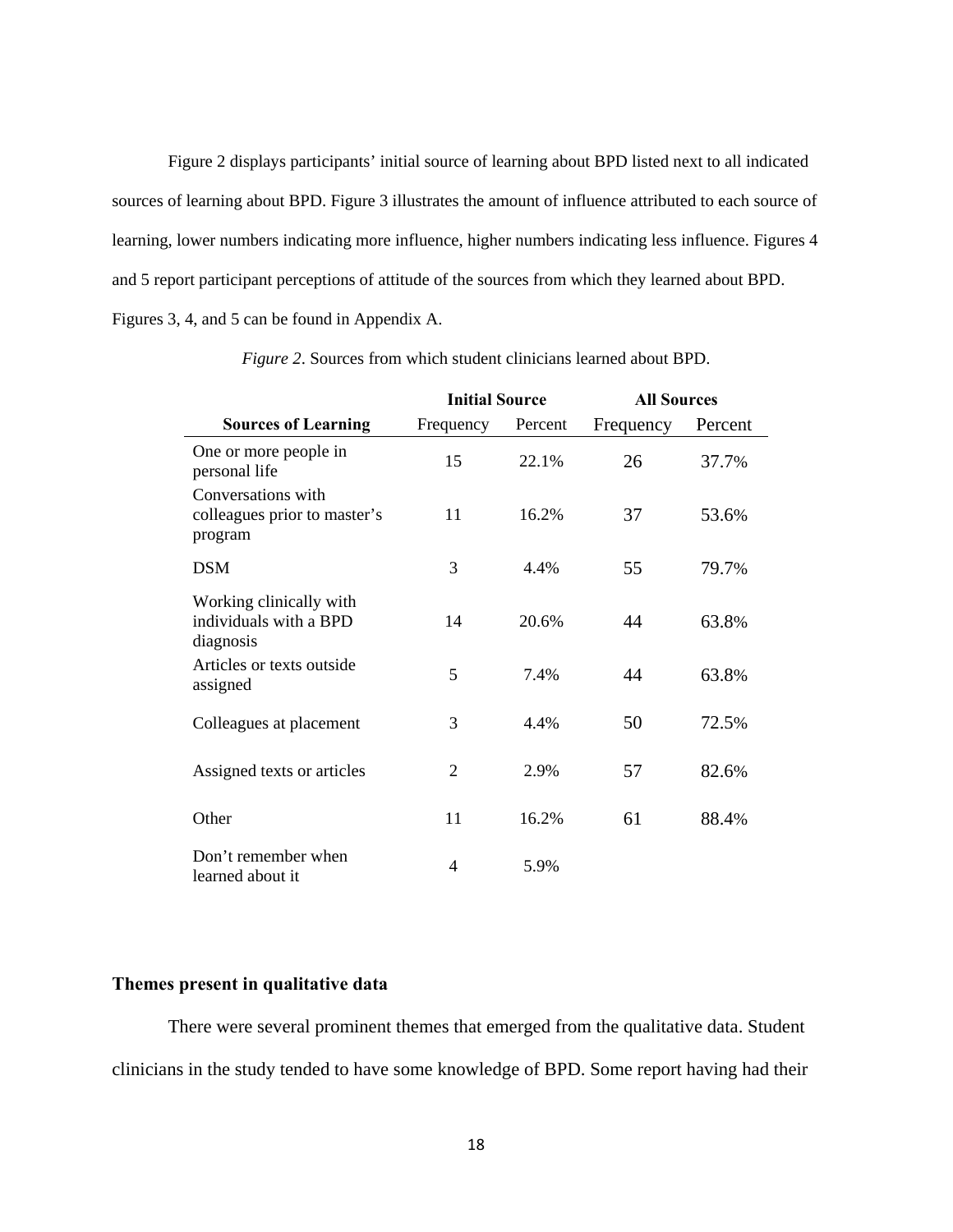initial exposure through the general media and pop culture. Study participants tended to be aware of some presenting symptoms, some common etiology of symptoms, and the gender differential of the diagnosis. Most who were familiar with the disorder knew that DBT is one treatment modality recommended for people with a diagnosis of BPD. Last, student clinicians in the study expect work with people who meet BPD criteria to be difficult, they tend to be aware that BPD is a stigmatized diagnosis, and many are reluctant to use the diagnosis.

**Initial exposure through pop culture**. One theme that emerged in the qualitative data was learning about BPD through pop culture and pop psychology. In one response representative of this phenomenon, a participant stated, "Besides hearing it in everyday conversation, I had heard about it in my work setting and read about it as portrayed in Susanna Kaysen's book Girl, Interrupted." Another participant related, "I read a book called *I Hate You, Dont Leave Me*. I was trying to understand myself. Later it helped me to understand one of my girlfriends. I knew it was a chaotic and painful condition. I also knew of it from *Girl, Interrupted*." Additionally, a movie referenced throughout was *Fatal Attraction*.

Many participants were aware of some of the presenting symptoms of BPD. One person said he or she knew that individuals diagnosed with BPD tend toward "affect dysregulation, problems with relationships, [and] distress intolerance." Another noted that "mood swings" are characteristic. One respondent detailed, "I knew that it involved emotional instability, selfharming, sexual promiscuity," and another stated, "I knew that individuals struggling with BPD were very dependent on others and had a lot of emotional dysregulation problems." One person described the clinical presentation in more detail: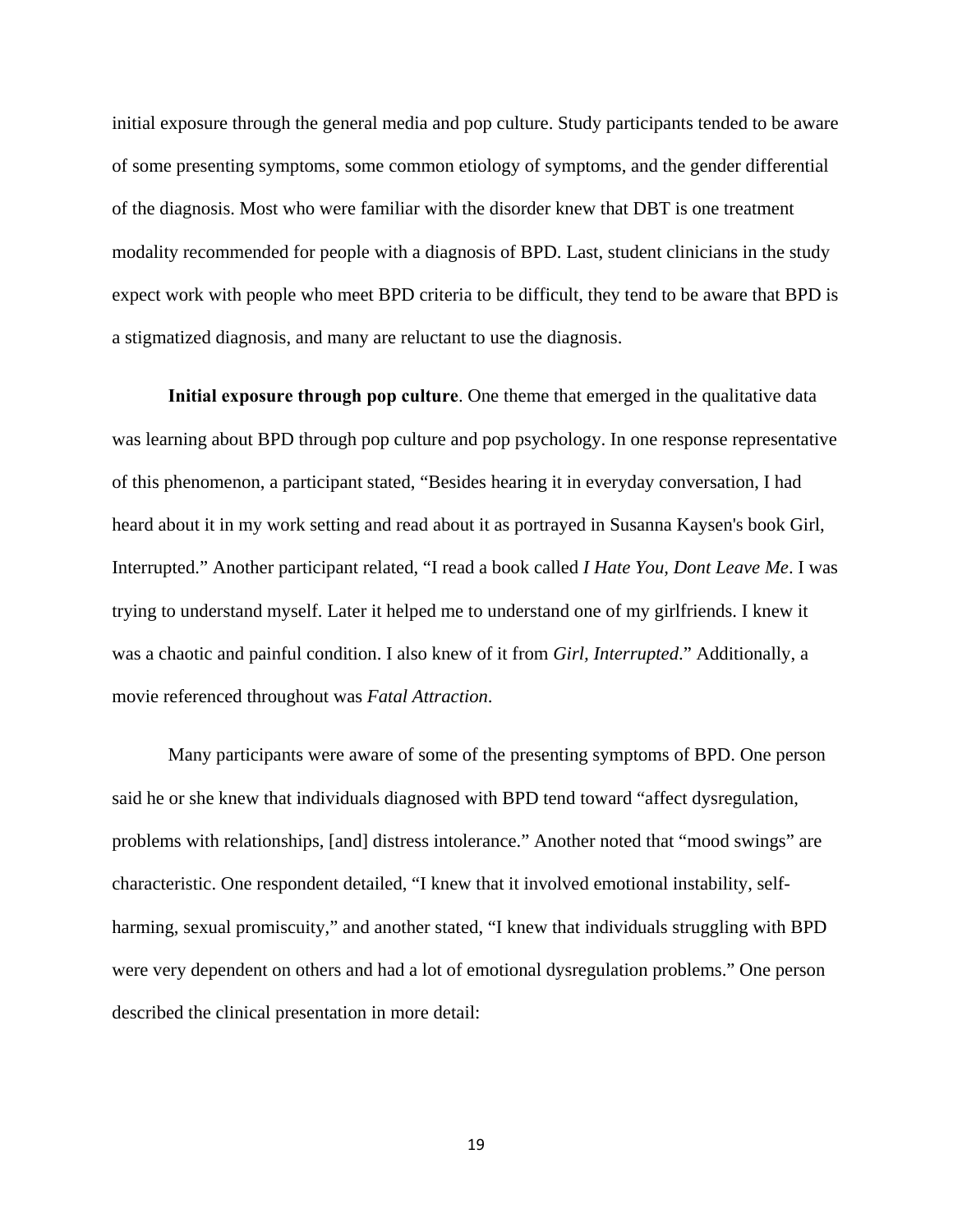People with BPD tend to think in absolutes, Black v. White. More likely to suffer health issues from poor diet and substance use. These individuals are prone to boredom with people and activities. Many experience an absence of feeling and gravitate towards heightened emotional experiences (drama and love etc.) to feel something. Relationships are characterized by the 'push/pull'.

**Understanding of common etiology.** Understanding the etiology of the symptoms of BPD emerged as an important theme in the qualitative data. One person said of the diagnosis, "[I knew] that it seemed to reflect an experience of childhood abuse, neglect or abandonment, resulting in a volatile personality that could misjudge relationships and behave in (self) destructive ways, unless the individual felt very safe." Another knew "that it was generally situated in past trauma history." A large portion of student clinicians who participated in this study tend to have some knowledge about the context in which BPD symptoms develop. One person stated, "The biggest takeaway I got in school was that people who develop traits of borderline personality disorder are more likely than not people who experiences trauma and have developed a set of very maladaptive coping skills to manage their feelings." Another response summarizes concisely, "[I learned that] a history of trauma and neglect influence the development of BPD."

Some participants reported that education had emphasized the importance of a nuanced understanding and approach, often including understanding of etiology and mentalization of the experiences of clients presenting with BPD symptoms. One respondent stated, "More recently a brilliant professor described it as an inability to stay grounded in the self for very long which I thought was a great description of it. I have also learned that so many of these so called disorders are often understood by many in the trauma feel to simply be manifestations of the impact of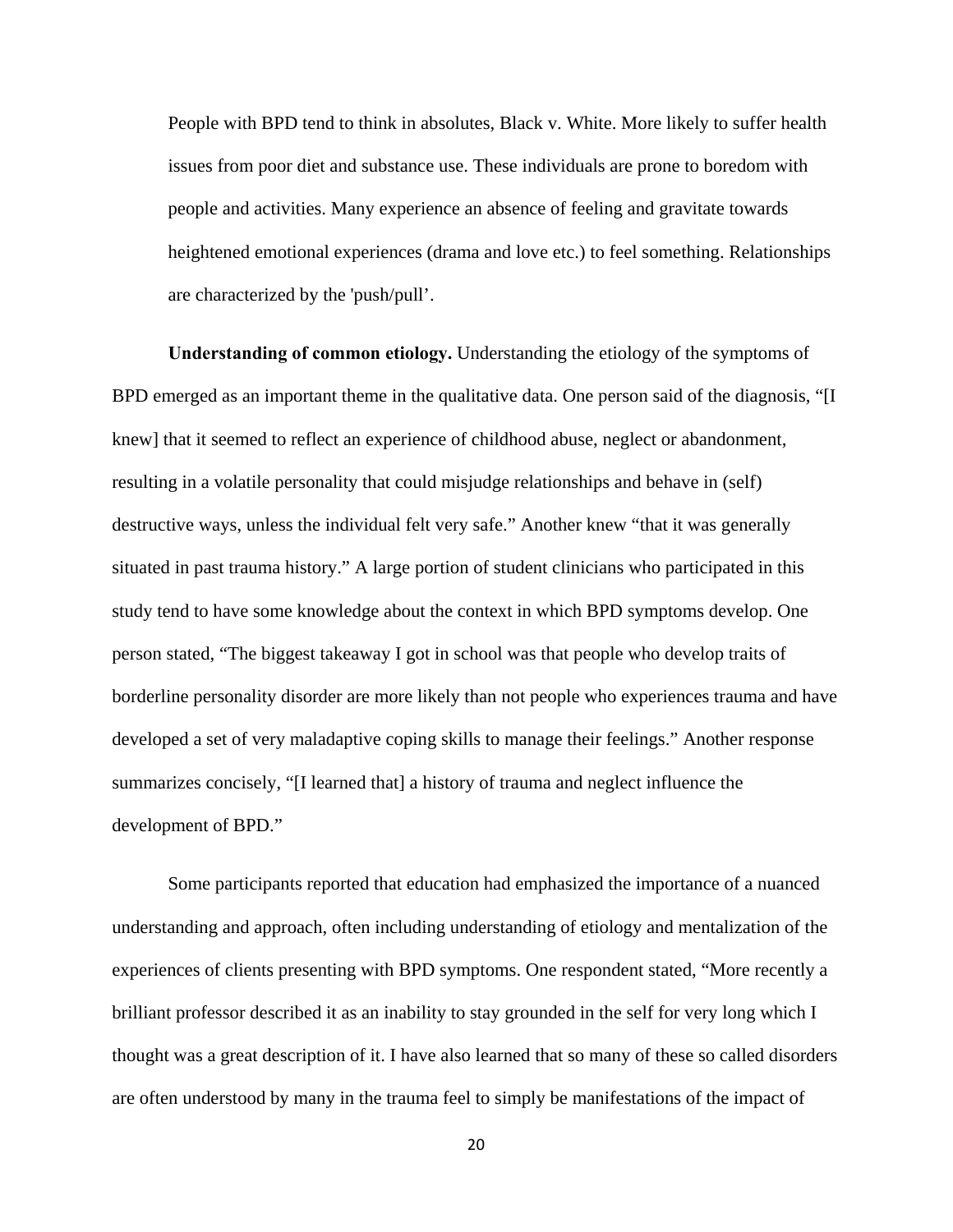traumatic stress rather than a unique disorder unto themselves." Another related he or she had been taught, "splitting is a normal symptom and not indicative of individuals as bad people." A third example indicates:

The current social work training on BPD underlines that many people who have been given a diagnosis of BPD have trauma histories. There's a big emphasis on how trauma may play a role in the features of BPD like impulsivity, self-injurious behaviors, substance abuse, etc. as a way to manage posttraumatic responses.

**BPD as gendered phenomenon.** Many study participants noted BPD is more commonly associated with women, and some respondents identified women in their lives who they believe meet the criteria for diagnosis. One fairly typical response illustrates this theme: "[I knew] that people, largely women, would create relationships that were very difficult to be in, they would have a "go away/don't leave me" way of relating that was very hard to be around." Another participant observed, "They're very manipulative, often female, sometimes dangerous."

Several other respondents noted women they knew personally who they thought of as having traits associated with borderline personality disorder. One such response illustrates this trend: "Though I don't know if she has been officially diagnoses, my mother appears to meet all the criteria. I grew up with her and my personal experience informs my understanding of BPD." No participants identified male-identified people as individuals who carried a diagnosis or exhibited traits of BPD.

**DBT treatment for BPD.** Many participants report learning that DBT is the preferred treatment for people with a BPD diagnosis. One such response is that individuals with BPD are "difficult to treat, in need of DBT trained therapist, [and] receive minimal empathy from therapists." Another person said she, "learned more about etiology and trauma. I also learned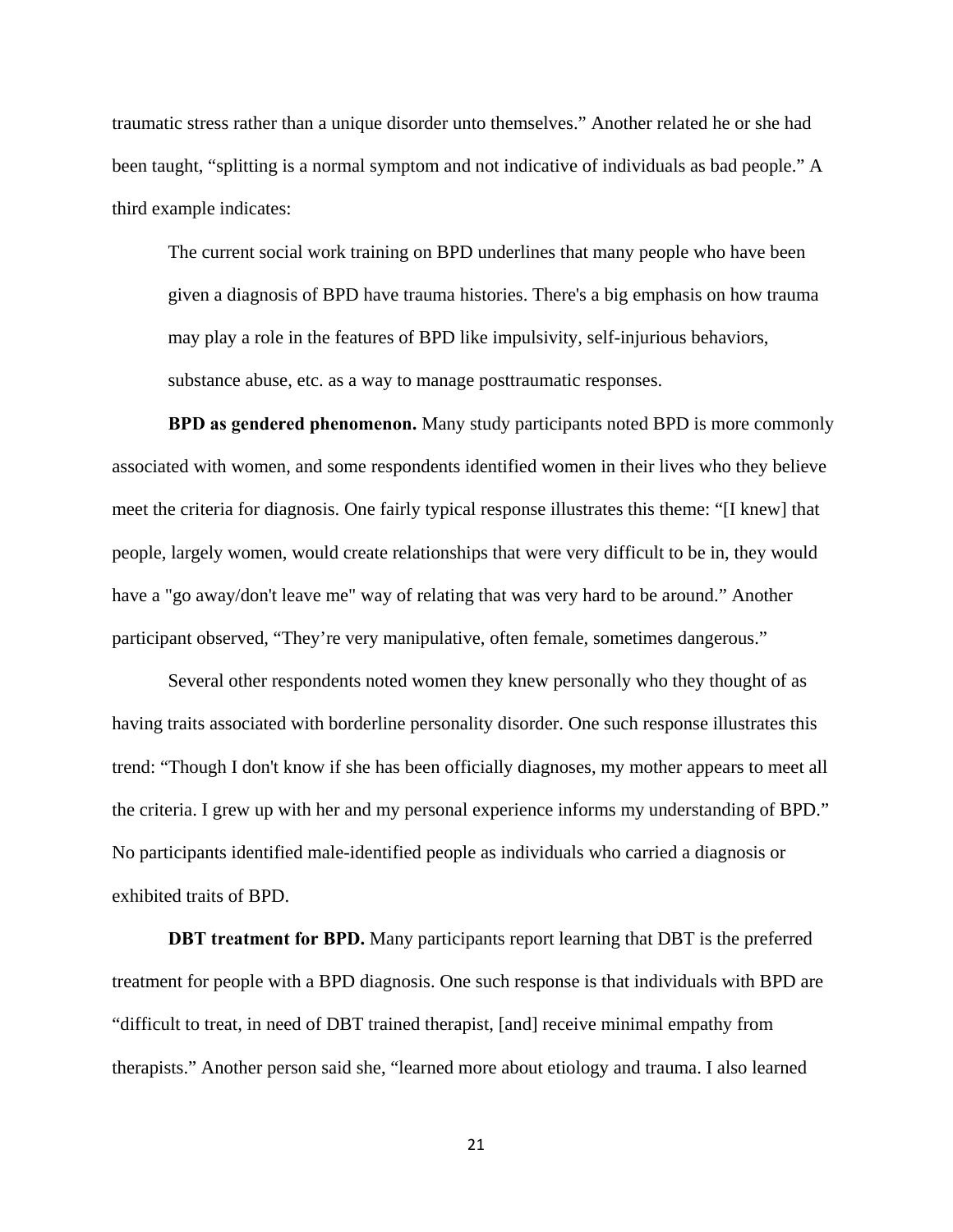some ideas about treatment and skills, especially DBT therapy for borderline personality disorders." The following was the most typical response indicating DBT as a good method for treating a person with a diagnosis of BPD: "I learned a little bit more about the criteria needed to be met in order to fit a BPD diagnosis and also learned about DBT as a great treatment for individuals with BPD."

**Clinicians expect work to be difficult.** Many study participants discussed that they had learned individuals with a BPD diagnosis can be "hard to treat" and because of the behaviors associated with the clinical presentation. The following response typifies this learning: "[I learned] that their insecure attachment styles will feature prominently in the clinical relationship, and working with them will be an intense rollercoaster." Another person said he had learned that individuals with a BPD diagnosis are "taxing to work with, [and] require long-term therapy." Others listed characteristics they had learned to associate with individuals with BPD including" self-harm behaviors, chronic suicidality, trauma history" with "difficulty with boundaries and were exhausting to work with. One respondent stated at the beginning of her education she knew "nothing really. Mainly that it was difficult to work with people with this diagnosis," and another related that "some people in the mental health field "refuse" to work with clients diagnosed with BPD because of the perceived difficulty in working with those clients."

**Stigma against people diagnosed with BPD.** Many participants stated that their education about BPD included acknowledgement of the stigma that accompanies the diagnosis. One study participant described her learning experience this way: "It was presented with acknowledgement of the stigma against it and then assessed as to what it really might be, how people are treated when given that label and how to work compassionately with these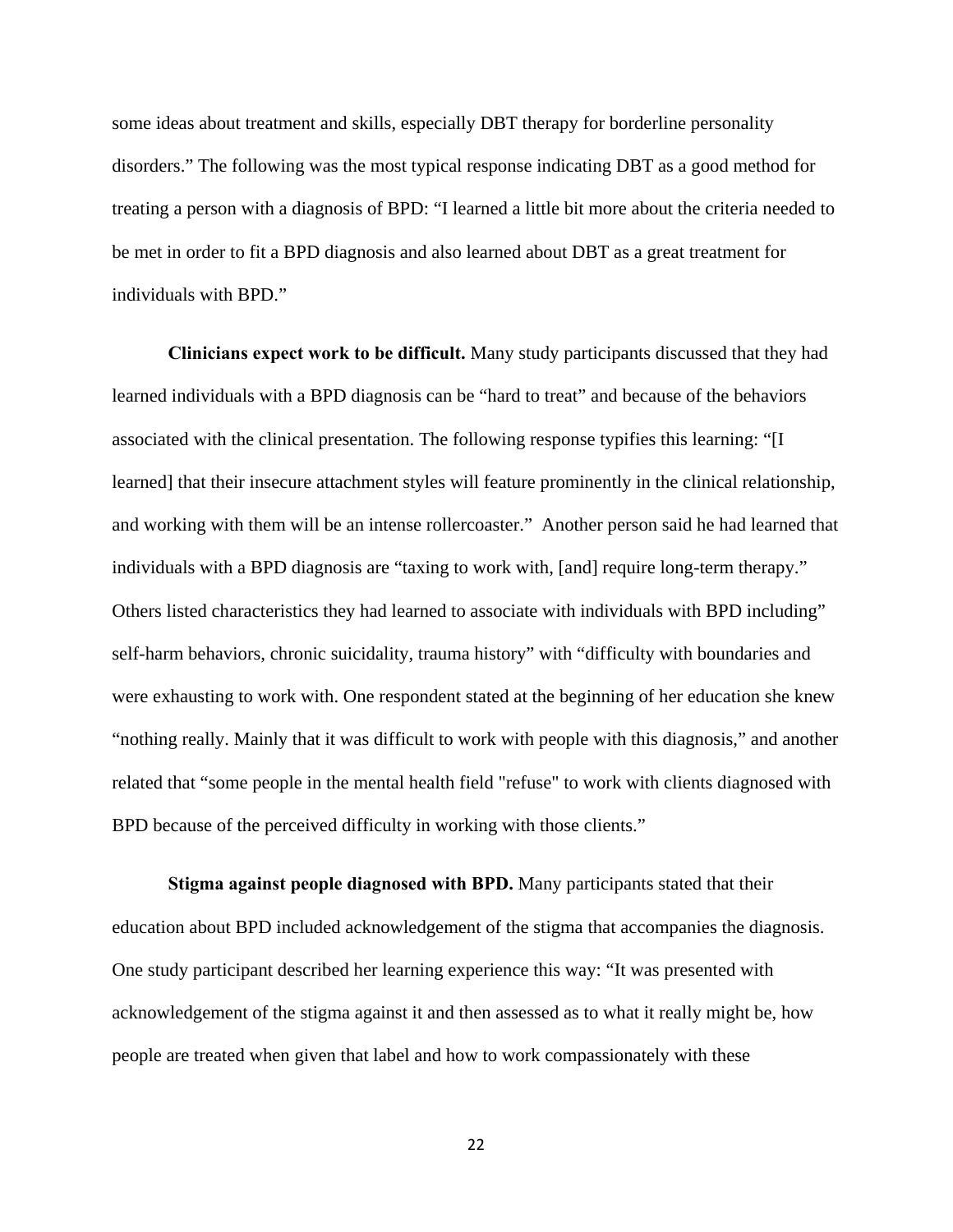individuals." Another said it was first presented "As one of the 'personality disorders' and that it was one of the most stigmatized disorders in the DSM," and a third stated,

The first thing I heard was about the stigma, before I ever heard about the content of the diagnosis. And after I read about the diagnosis, the classroom conversations about it still revolved largely around the stigmatizing effects of giving someone this diagnosis.

 Other student clinicians observed their colleagues' stigma in the language in which BPD was presented. For example, one person stated that BPD had been initially presented "almost as a joke. Someone said something and my professor said 'oh yup that's majorly Borderline'." Another was taught "If you had BPD you would be "screwed" for lack of a better word. You would be deeply unlikable, and most likely un-treatable." A third person indicated his or her first exposure was during an MSW course wherein the instructor illustrated BPD with "the scary scene from Fatal Attraction". In a similar vein, many report learning during their first exposure that BPD symptoms are "unremitting, life-long, with very poor prognosis for recovery or significant positive change". Another relates her experience learning "that they are very challenging to work with, and that as a clinician, you will generally need "manage" them as opposed to expecting "real" progress."

**Reluctance to use diagnosis of BPD.** Among the student clinicians who responded to the survey, one third expressed reluctance to utilize BPD as a diagnosis at all. One stated, "a [client] of mine was diagnosed recently and it makes me angry because to me she has complex trauma issues and this diagnosis seems like a condemnation of her." Another indicated, "I struggle diagnosing anyone who has experience[d] trauma with any disorder." And a third related, "I used a diagnosis of Complex PTSD, never one of BPD, as I learned in my first year placement that it made an enormous difference for the client to use the PTSD diagnosis (so behaviors are in a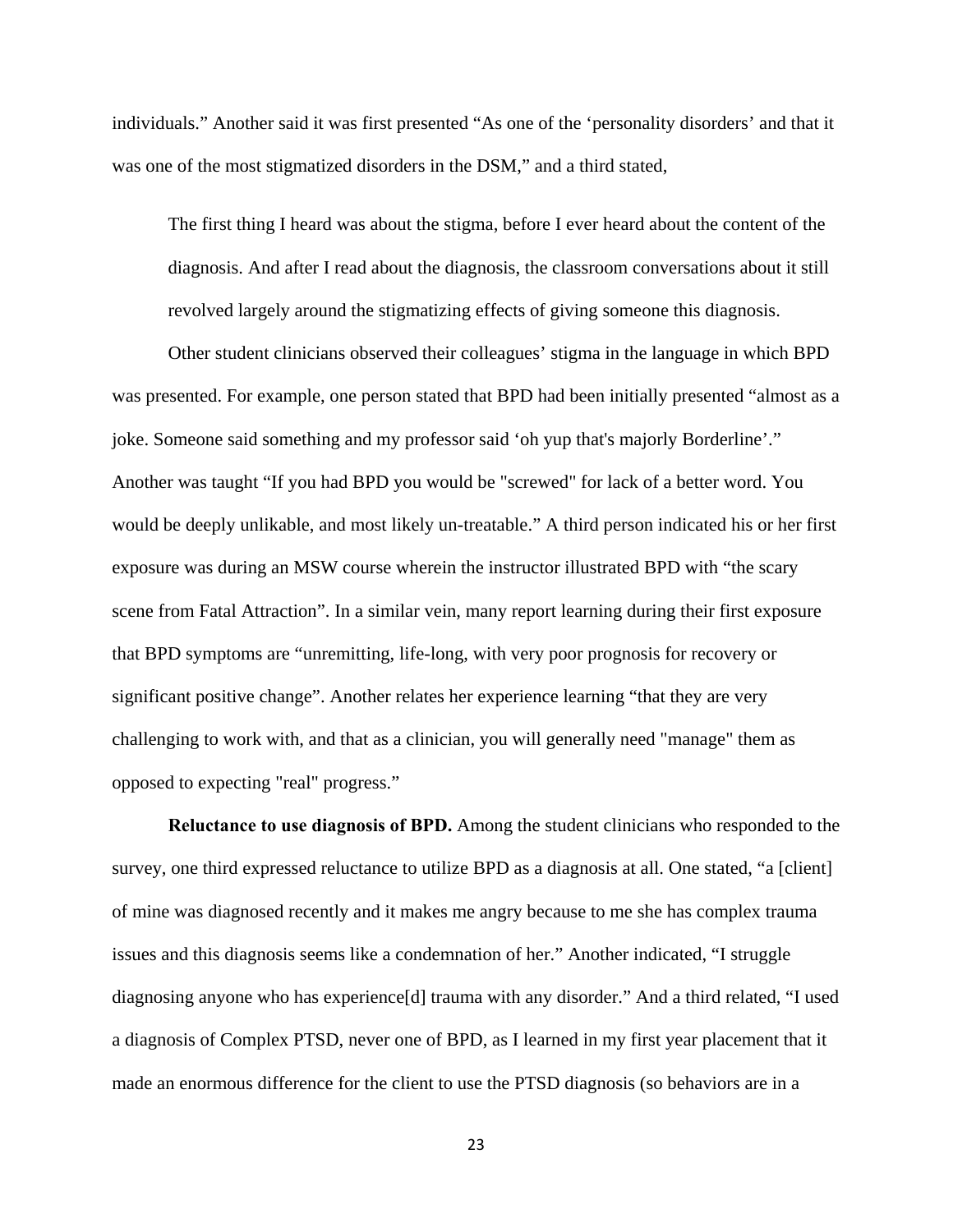context that they can understand . . .)." Only two participants indicated that they involved the client in the discussion about diagnosis, and one of those conversations led to a differential diagnosis of PTSD.

 Themes from qualitative data show that student clinicians have a working knowledge of the basic presenting symptoms and etiology of BPD, and some of them had their initial exposure through popular media. Participants generally know that women tend to be more commonly diagnosed with BPD. They report they expect working with this client population to be challenging and they have some knowledge of the stigma associated with the diagnosis, which leads some student clinicians to avoid giving a BPD diagnosis when possible.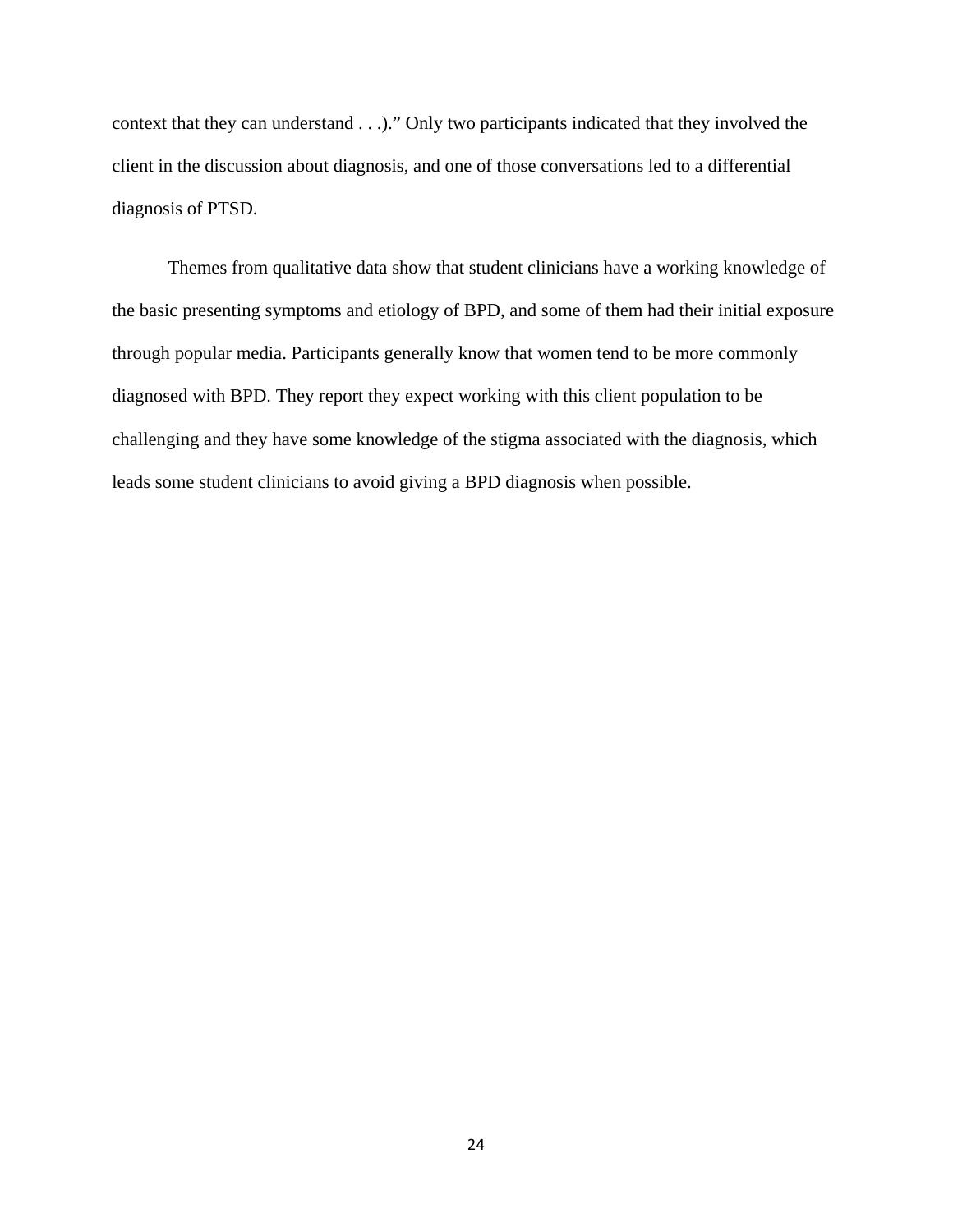#### CHAPTER V

#### **Discussion**

#### **Introduction**

The purpose of this study is to explore the means by which stigma associated with BPD is perpetuated. The data gathered as part of this study was done so through an online survey instrument designed to collect self-reported data about the learning experiences of student clinicians. The findings of this study provide insight into how this stigmatized diagnosis is treated in various settings and the ways that new clinicians perceive that information. This section connects this study's findings with theory and existing literature outlined in Chapter II and explores the findings. Last, I discuss the study's strengths and limitations and outline potential implications for practice, policy, and future research.

#### **Connection to existing literature**

The current study indicates student clinicians report perceiving their colleagues as very negative or negative more often than any other source of learning about BPD (See Figures 4 and 5). Knowledge of stigma among professionals was consistent with existing literature. Perceived negativity of colleagues is consistent with Fraser and Gallop (1993) that indicated staff have less empathetic response toward people diagnosed with BPD. Consistent with Wright and Jones (2012) who indicated that many clients are never told of their BPD diagnosis, only two study participants who had diagnosed a client with BPD indicated they had discussed the diagnosis with the client.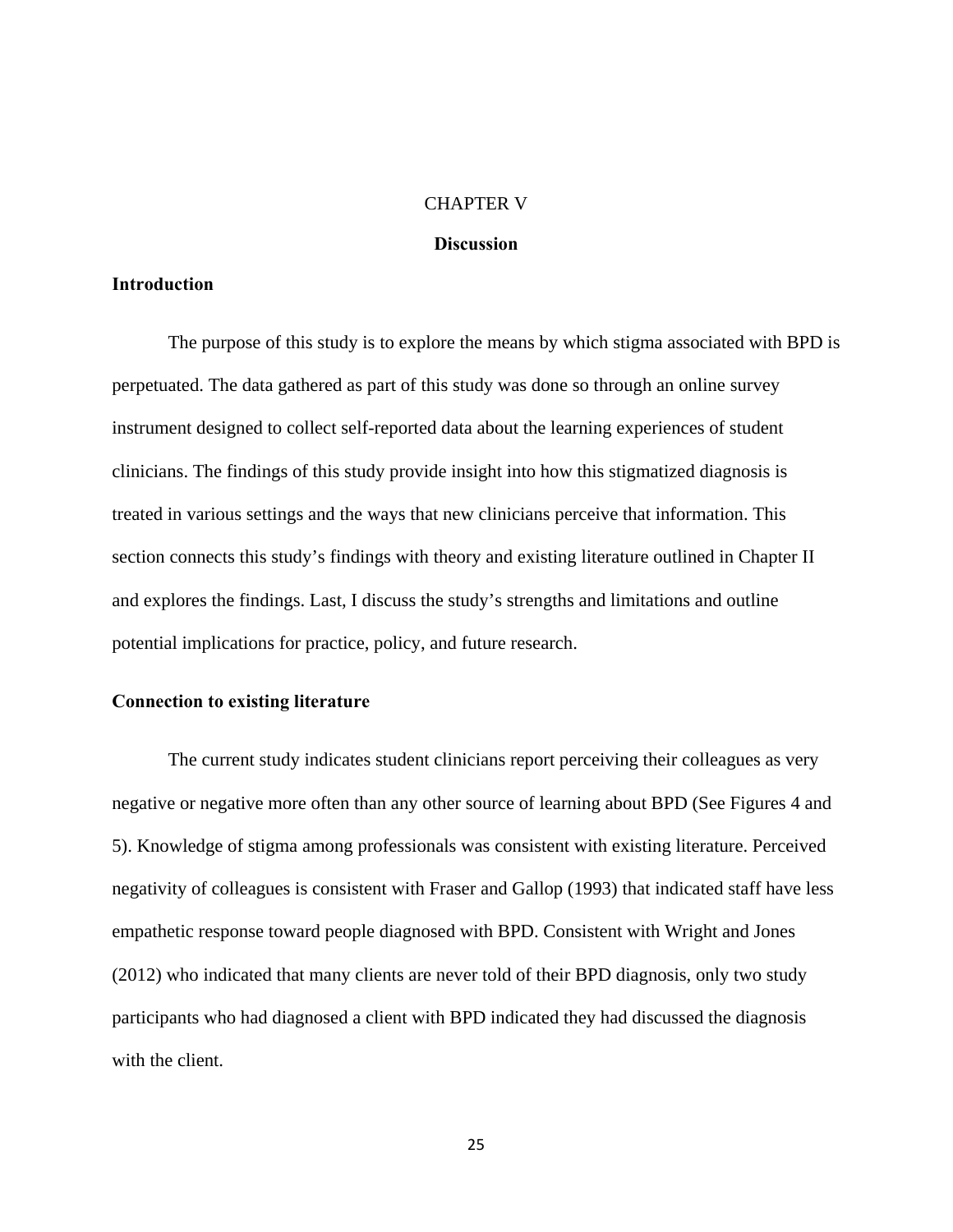Many study participants report having learned prior to developing relationships with people carrying a BPD diagnosis that working with this client population would be difficult. Cleary, Seigfried and Walter (2002) reported 80 % of clinicians found working with these clients moderately to very difficult and James and Cowman who similarly report 80 % of participants felt people with BPD were more difficult to treat than clients with other mental health diagnoses(as cited in Wright & Jones, 2012) . The qualitative data suggest that some found that perspective confirmed, some found the work more difficult than expected, and a third group found the clinical work was easier than expected.

#### **Discussion of findings**

Though the majority of study participants had worked with at least one person with a BPD diagnosis, 20.3 % of respondents reported that they had not. Given the high percentage of student clinicians in their second placement combined with the relatively high number of people diagnosed with BPD in the clinical treatment-seeking population, it seems unlikely that one-fifth of MSW students have not yet worked in some capacity with individuals diagnosed with BPD. It is probable that some of the student clinicians are not familiar with the symptoms or presentation as outlined in the DSM IV or the DSM V. Although, if this many students really do not get clinical experience with individuals with features of BPD, it may be setting the stage for stigma. As indicated in the literature, some researchers propose that feelings of inadequacy and lack of training contribute to mental health workers' negative attitudes about working with BPD diagnosed clients.

Approximately one-fifth of participants, 22 %, indicated their first exposure to the concept of Borderline Personality Disorder was through an individual in their personal life who carries the diagnosis. This number is remarkable given the low incidence in the general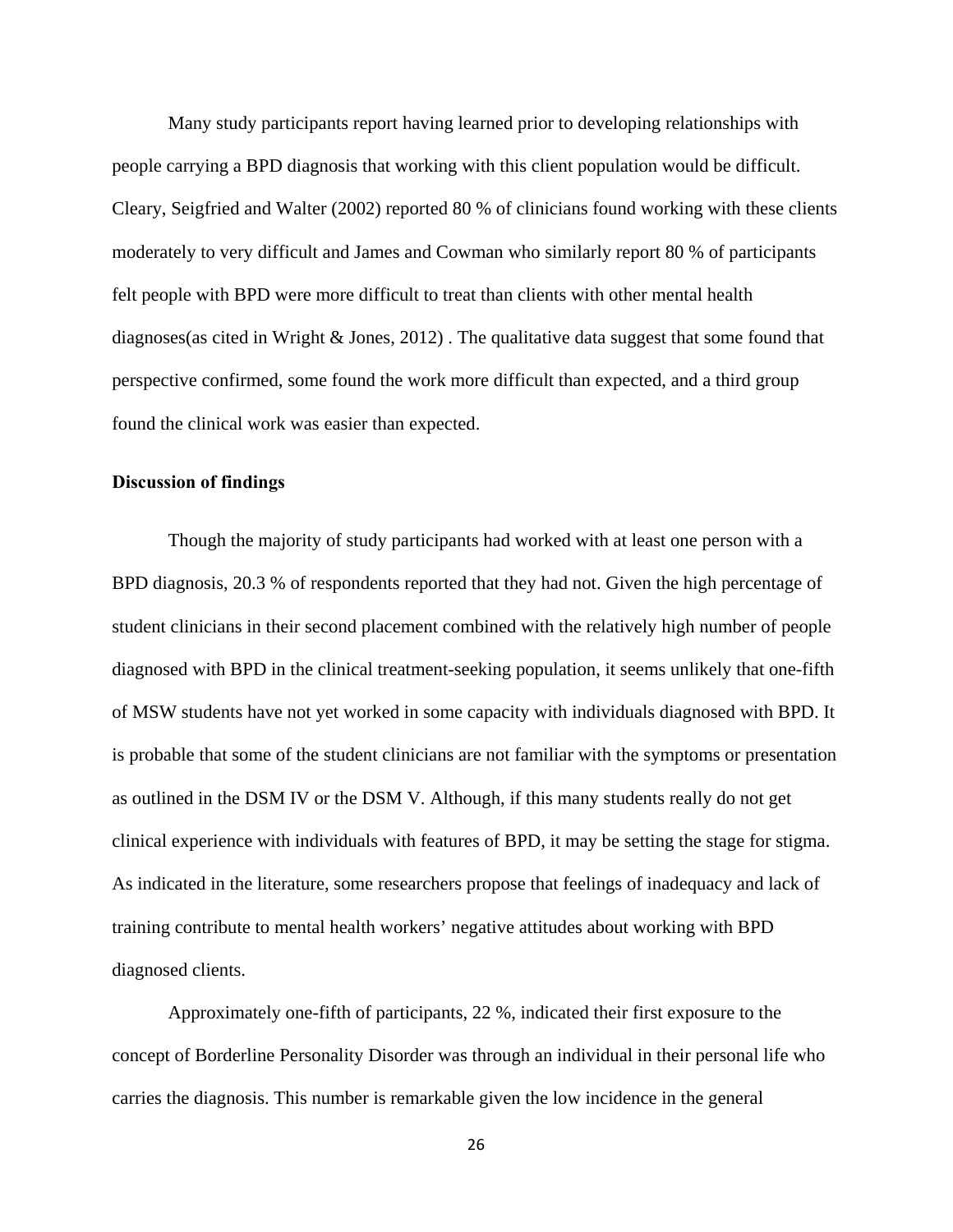population. Individuals affected by their relationships with people diagnosed by BPD may be motivated to enter the social work field in order to make sense of their emotional experiences in these relationships or to contextualize the lives of their friends or parents who experience persistent emotional dysregulation.

Findings indicate a significant amount of participants' initial learning about BPD came from colleagues prior to their master's level social work clinical placements, the group rated most negative in their attitudes toward people diagnosed with BPD. If this original exposure in a professional human services environment is so negative, it becomes even more important that subsequent instructors and supervisors take a critical, deconstructive stance in order to undermine negative assumptions and help new masters-level clinicians approach BPD diagnosed clients with compassion and empathy.

Given the amount of student clinicians who indicated their initial learning about BPD came though pop culture media exposure, it may be useful to incorporate this exposure into classroom conversations and field work training. Without those important discussions about how characters are portrayed, people watching *Girl Interrupted* or *Fatal Attraction*, films cited by participants, clinicians may develop a reductive perspective of individuals who carry the diagnosis or display traits consistent with some of the criteria. Social cognitive theory suggests that latent learning such as one experiences from watching other in person or through media can have a profound effect on our perceptions and subsequent behaviors (Bandura, 1986). Hyler & Schanzer (1997) advocate utilizing this capacity for vicarious learning by showing Hollywood produced films in the classroom as illustrations of the criteria for BPD. He and his colleagues argue in an earlier publication that Hollywood films stigmatize people diagnosed with or suspected to meet criteria for various mental illnesses (Hyler, Gabbard, & Schneider). It seems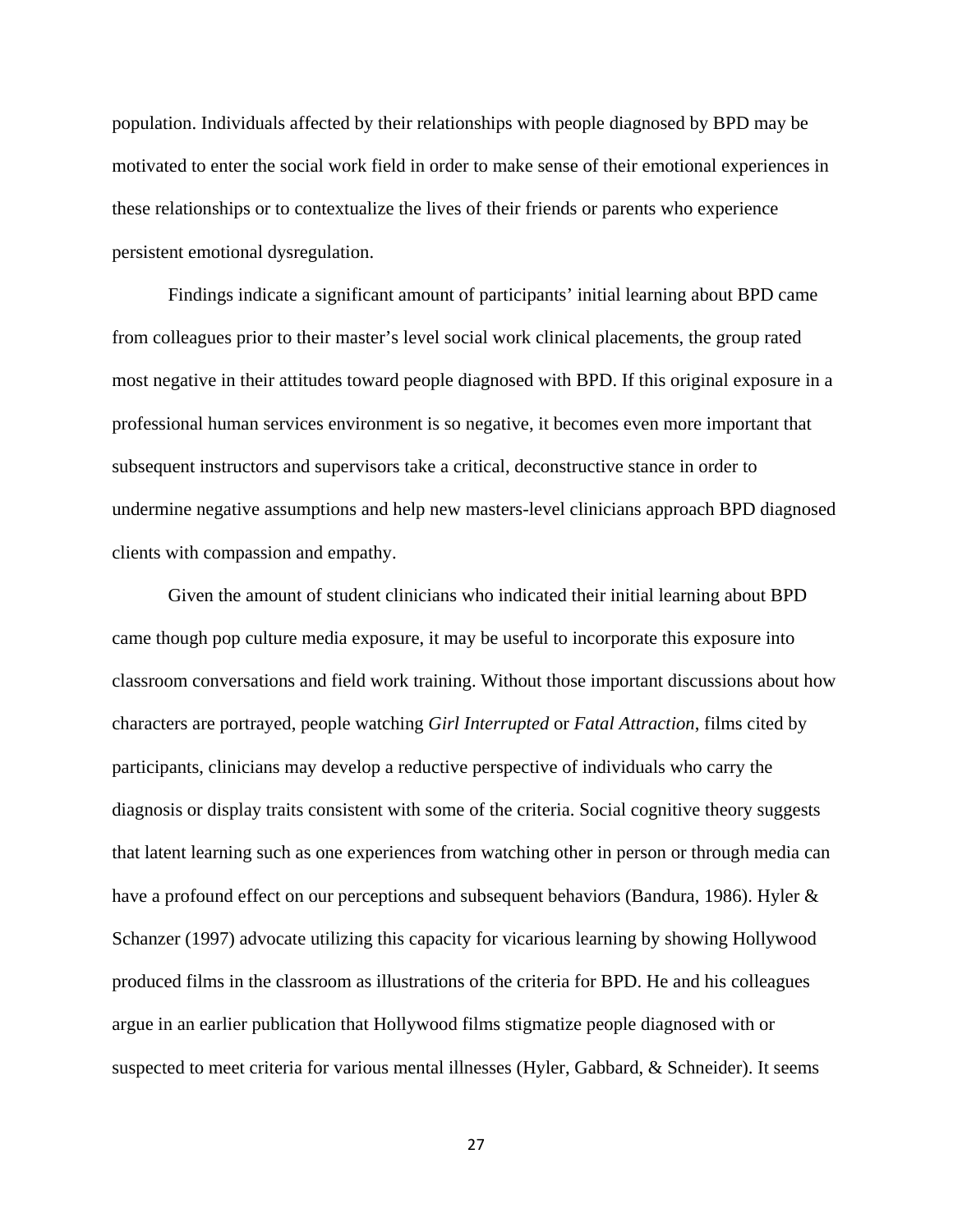important for social work programs and professors to assess the amount and tone of exposure to BPD students have prior to entering their social work training. If instructors choose to use films as illustrative of disorder, it is essential that the limitations of such methods be discussed openly and explicitly. Even if using films is done with sensitivity and intention, there is still a chance that students will remember primarily, "that scary scene from *Fatal Attraction*" she saw in class as an illustration of a person diagnosed with BPD.

Participants tended to credit their clinical work with individuals carrying a diagnosis of BPD as their most influential learning experience. Sixty-nine percent of respondents reported having worked with one or more people diagnosed with BPD during their master's level clinical social work placement. This kind of clinical training in agency settings is a hallmark of clinical social work field education, and the findings in this study support continued emphasis on field work as integral to social work education.

The data reveal that students tend to credit themselves with less negativity than their colleagues. Though it is possible that student clinicians are in fact less biased toward individuals with BPD, it may be that it is easier for students to see the ways in which their colleagues express bias than it is for them to see or admit to it in themselves. It is clear that many student clinicians are aware of pervasive stigma and some take measures to account for it by not utilizing a BPD diagnosis if another is possible.

Student clinicians report their colleagues at their master's-level field placements tended to be slightly less negative toward individuals with BPD diagnoses than previous colleagues. This is an interesting finding in part because it may correlate to education or licensing. Settings where student clinicians worked prior to their master's programs likely afforded less access to their more experienced or educated colleagues. It is possible there is a negative correlation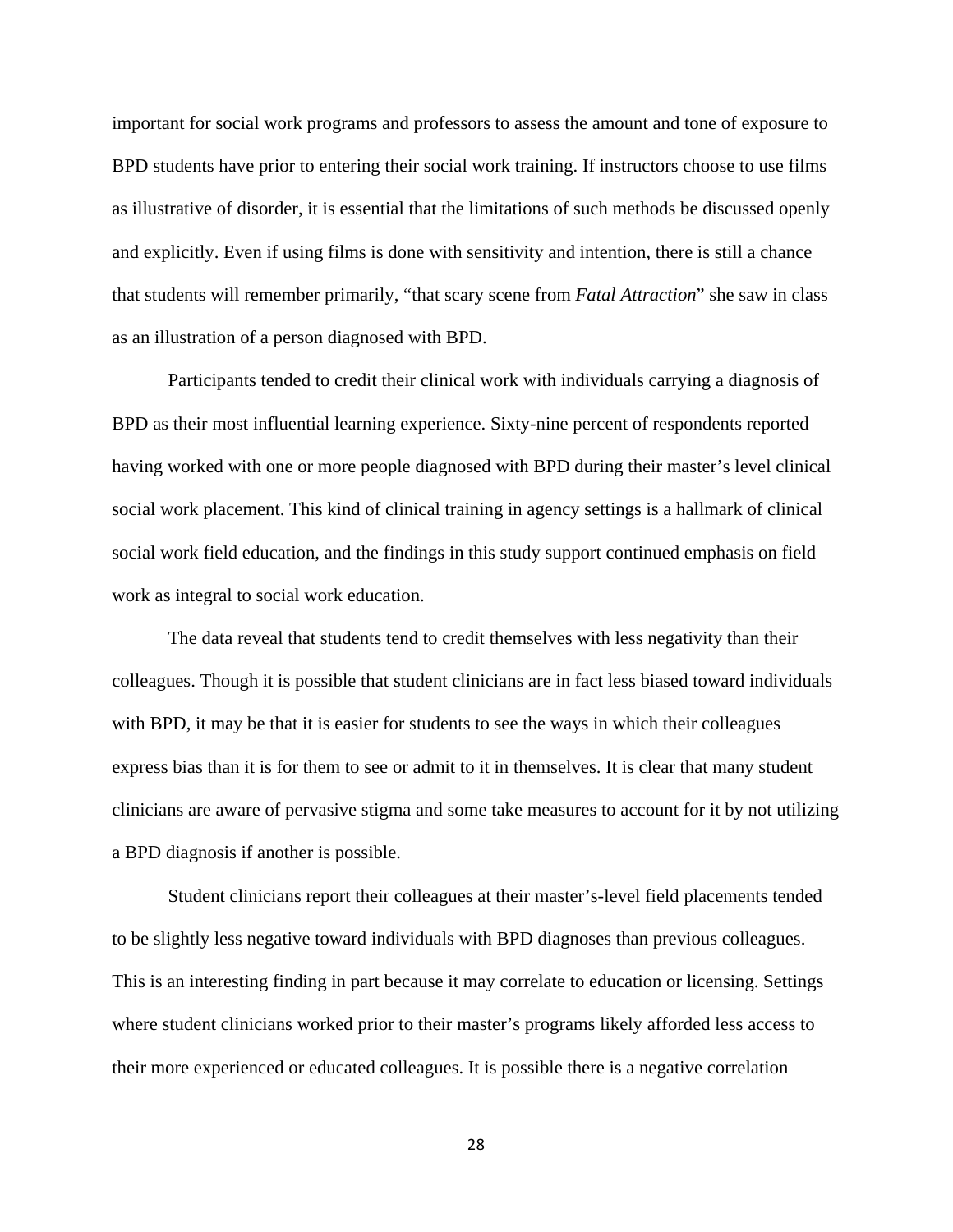between education or years of experience and expressed bias toward people with a BPD diagnosis.

Participants tend to perceive the DSM as moderately negative, which is interesting given that the DSM's expressed descriptive purpose. Participants' assessments of the tone of the DSM may reflect clinician attitudes regarding the utility of diagnosis in general or toward the DSM in particular. This perceived bias in the criteria of the DSM may lead individuals to dismiss the utility of the DSM or, as indicated in the data, search out and use diagnoses that may be equally applicable but less negatively biased. This relates to the finding that student clinicians perceive that individuals who carry a BPD diagnosis tend to view themselves more negatively as a result of their diagnosis. The DSM is based on a deficit-based medical model that some social workers find offensive or irrelevant to their work. This may be particularly true of the personality disorder diagnoses outlined in the DSM, as symptoms thought to be indicative of disordered personality are not generally thought to be biologically rooted.

A focus on etiology was common throughout. Though it is not listed in the DSM criteria for BPD, many student clinicians had some understanding of the etiology of the symptoms of BPD. Understanding of etiology may be helpful in reducing stigma by helping understand causal attributions. Prior research suggests that nurses who could attribute behaviors to an illness rather than intent of a patent were more likely to be sympathetic toward that individual. Perhaps there is a similar connection to understanding etiology, creating an "it's not her fault she behaves this way" attitude. It may be that trauma narratives engender more compassion toward individuals with a BPD diagnosis. The potential problem is that there is no simple etiology, no single narrative about BPD develops, and it's possible that if trauma is assumed it may guide the course of treatment in ways that are not universally helpful.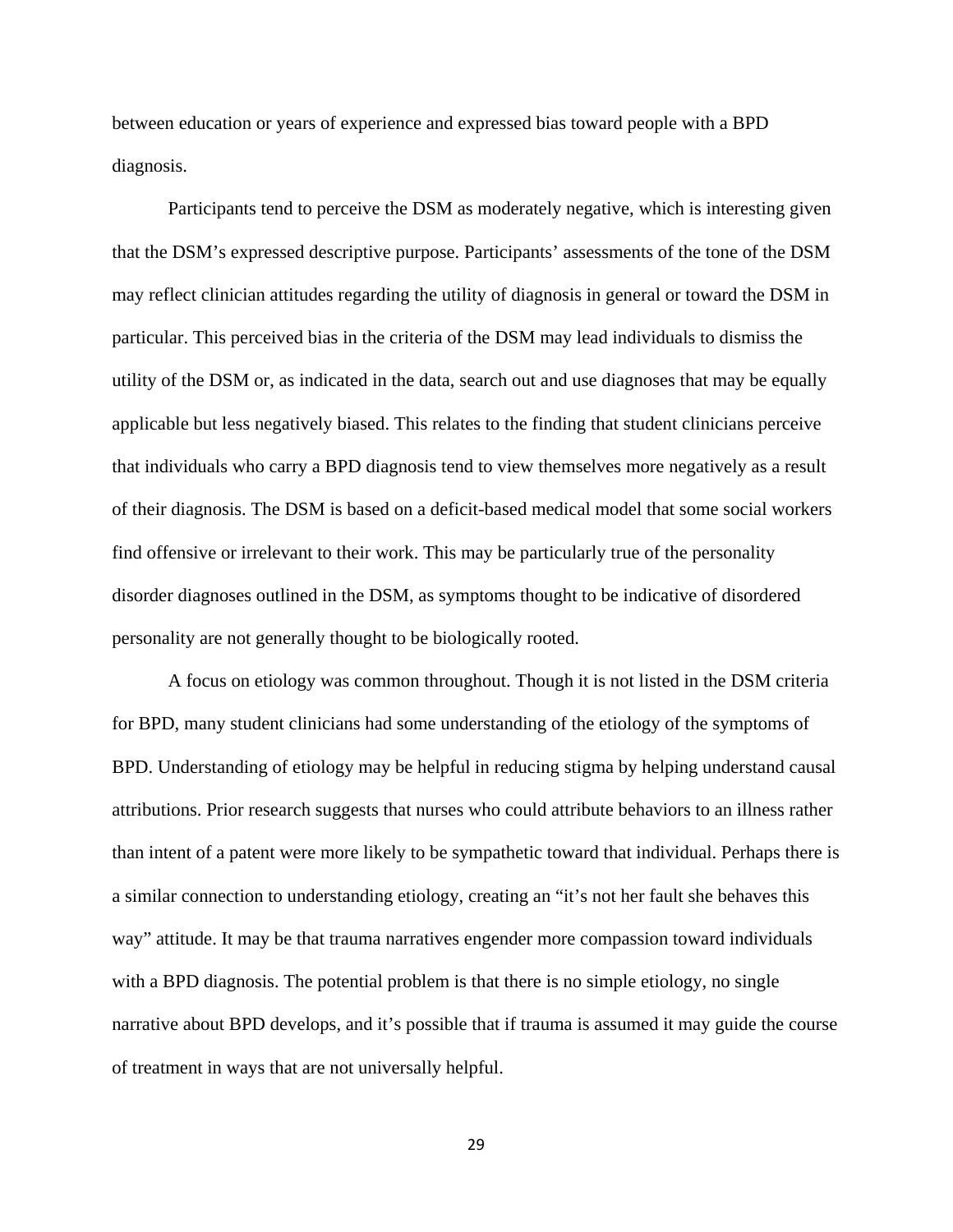#### **Implications for practice, policy, and research**

Participants' first exposure to the concept of Borderline Personality Disorder was often through personal interactions both clinical and personal life, though overall, most participants credited clinical work as the most influential source of learning about BPD. This has important implications for training and supervision of student clinicians. In the literature, some explanations of bias point to feelings of professional inadequacy as a contributor to the pervasive aversion to people who meet criteria for BPD. Given its influence on perception, it seems clinical work with clients diagnosed with BPD is an important part of social work education. Additionally, since supervisors and colleagues tend to be the most negative influence, it may be beneficial to research confidence of instructors, professors, and clinical supervisors, to treat individuals diagnosed with BPD.

The references of BPD in popular culture has important implications for incorporating critical theory into social work training, providing a critical analysis of the messages that have already been incorporated into students' understanding of BPD by the popular media.

Longitudinal study that measures attitude over time and accounts for learning experiences as they happen could control for attribution of learning/recency, perhaps a design that measures attitude prior to MSW training, after first academic exposure, after first relationship in clinical setting, after graduation, and after licensing. Additionally, further research might include an observational component that combines self-report with a more objective measure that may balance social-desirability bias.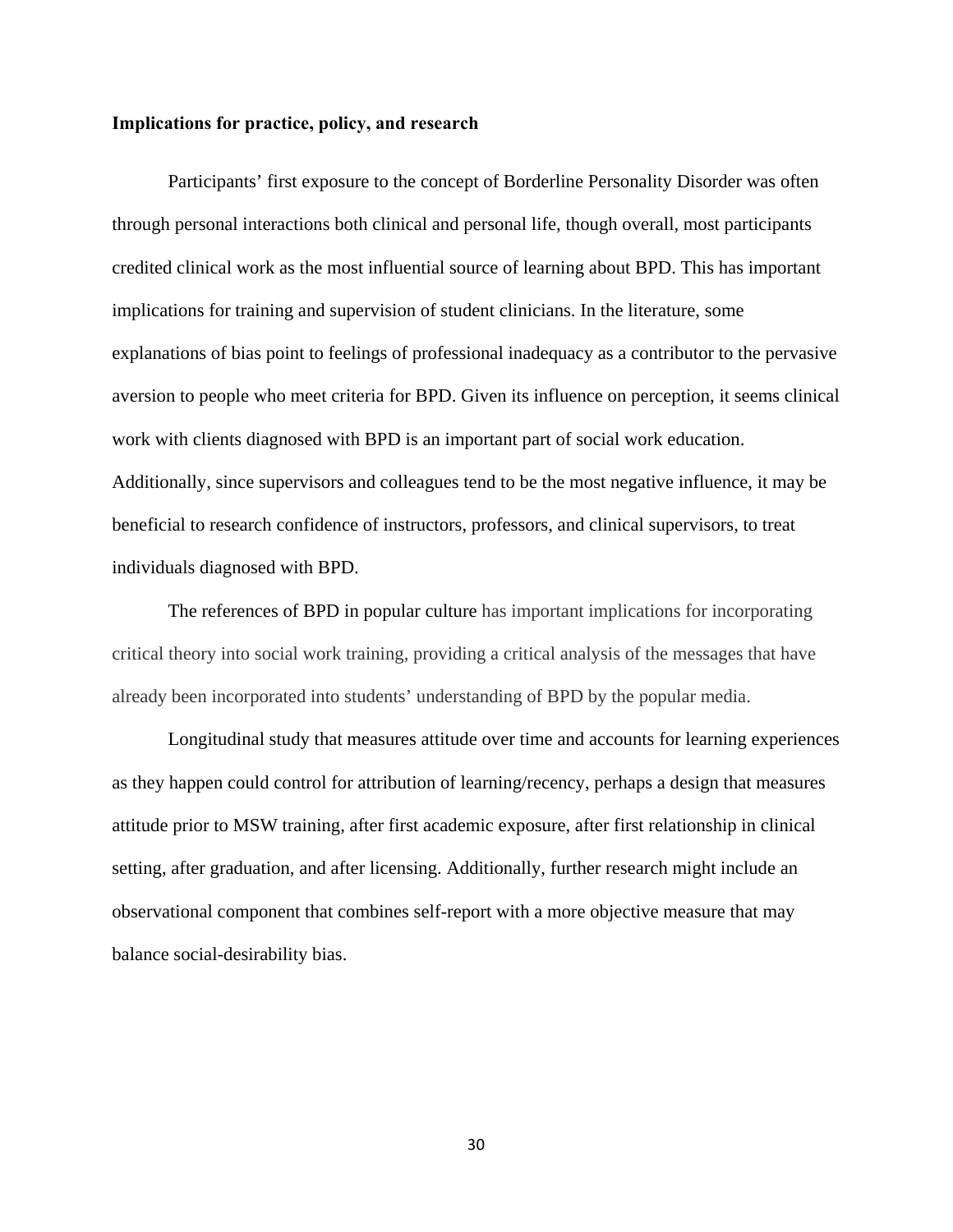#### **Strengths of the study**

Though there were few male-identified individuals in the sample, the gender representation is relatively reflective of the field in general. As opposed to most studies that survey licensed professionals, students may have better access to recent and primary knowledge than their more seasoned colleagues. Additionally, the majority of studies on bias focus on psychiatric nursing or psychiatrists. This study is among the first to examine the attitudes and experiences of social workers as they relate to working with people with a BPD diagnosis.

#### **Limitations of the study**

A major limitation of the current study is the use of a new instrument that was not tested for reliability or validity within this study. I also recognize a relatively small sample size as a limitation, particularly as study participants were not required to answer all survey questions and thus there were fewer responses to open-ended qualitative questions. Lastly, the title of the study combined with the study's sampling strategy likely provided a sample who were potentially already interested in and aware of bias against individuals diagnosed with BPD.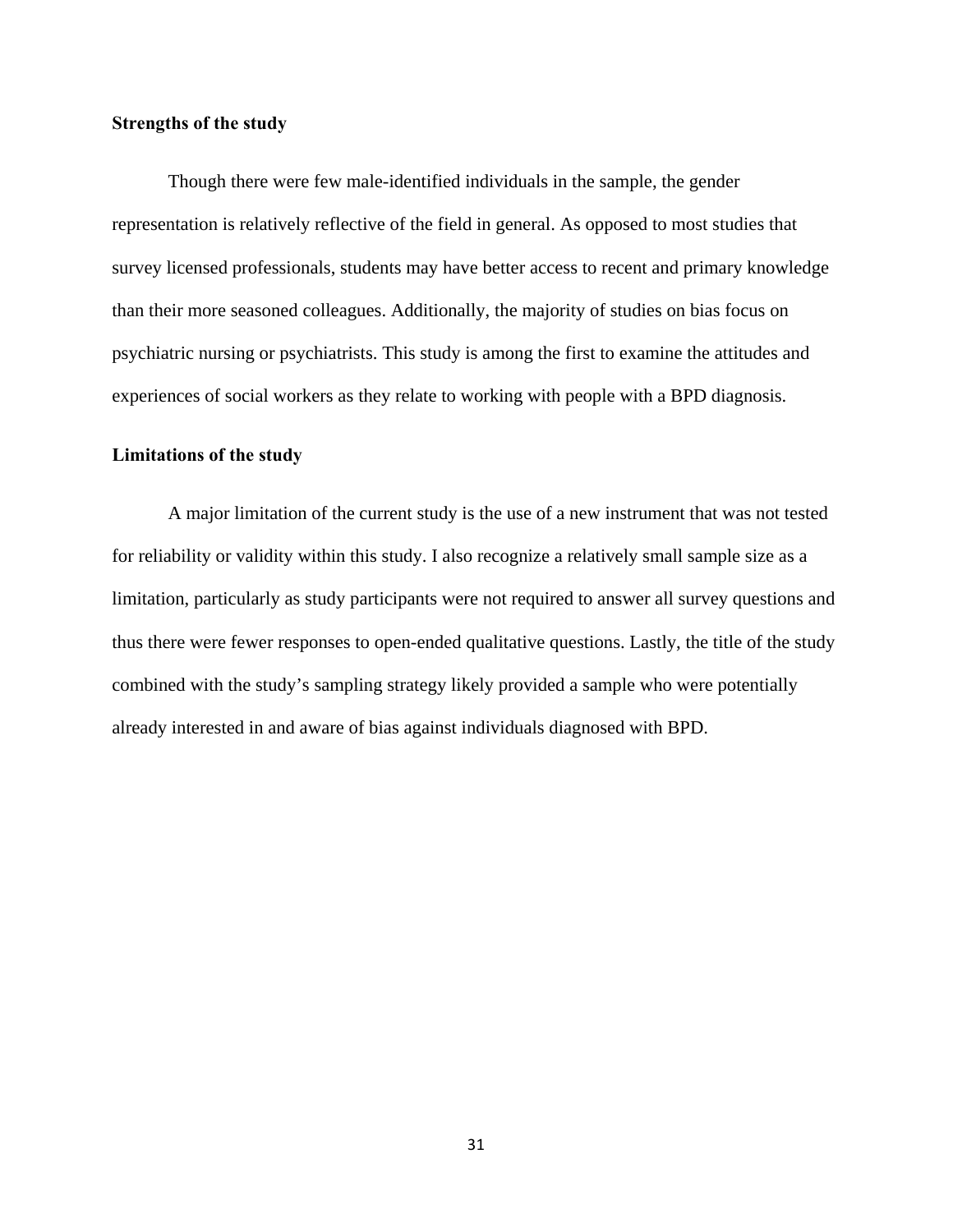#### References

- American Psychiatric Association. (2000). *Diagnostic and statistical manual of mental disorders* (4th ed., text rev.). Washington, DC: Author.
- American Psychiatric Association, (2013). *Diagnostic and statistical ma2nual of mental health disorders: DSM-5* (5th ed.). Washington, DC: American Psychiatric Publishing.\
- Aron, L. (2003). The paradoxical place of enactment in psychoanalysis. Psychoanalytic Dialogues 13 (5) 623—631. *doi*: 10.1080/10481881309348760
- Aviriam, R. B., Brodsky, B. S., & Stanley, B. (2006, September/October). Perspectives: Borderline personality disorder, stigma, and treatment implications. *Harvard Review of Psychiatry, 14*(5), 249-256. doi: 10.1080/106732206000975121
- Bandura, A. (1986). *Social foundations of thought and action: A social cognitive theory*. Englewood Cliffs, NJ: Prentice Hall.
- Berzoff, J. (2011). Relational and intersubjective theories (pp.222-239). In J. Berzoff, L. Melano Flanagan, and P. Hertz (Eds.), *Inside Out, Outside In.* New York: Rowman and Littlefield.
- Bowlby, J. (1988). *A secure base: Parent-child attachment and healthy human development.* New York, NY: Basic Books.
- Cassidy, J. & Mohr, J. J. (2001). Unsolvable Fear, Trauma, and Psychopathology: Theory, Research, and Clinical Considerations Related to Disorganized Attachment Across the Life Span. *Clinical Psychology: Science and Practice, 8* (3), 275-298. doi: 10.1093/clipsy.8.3.275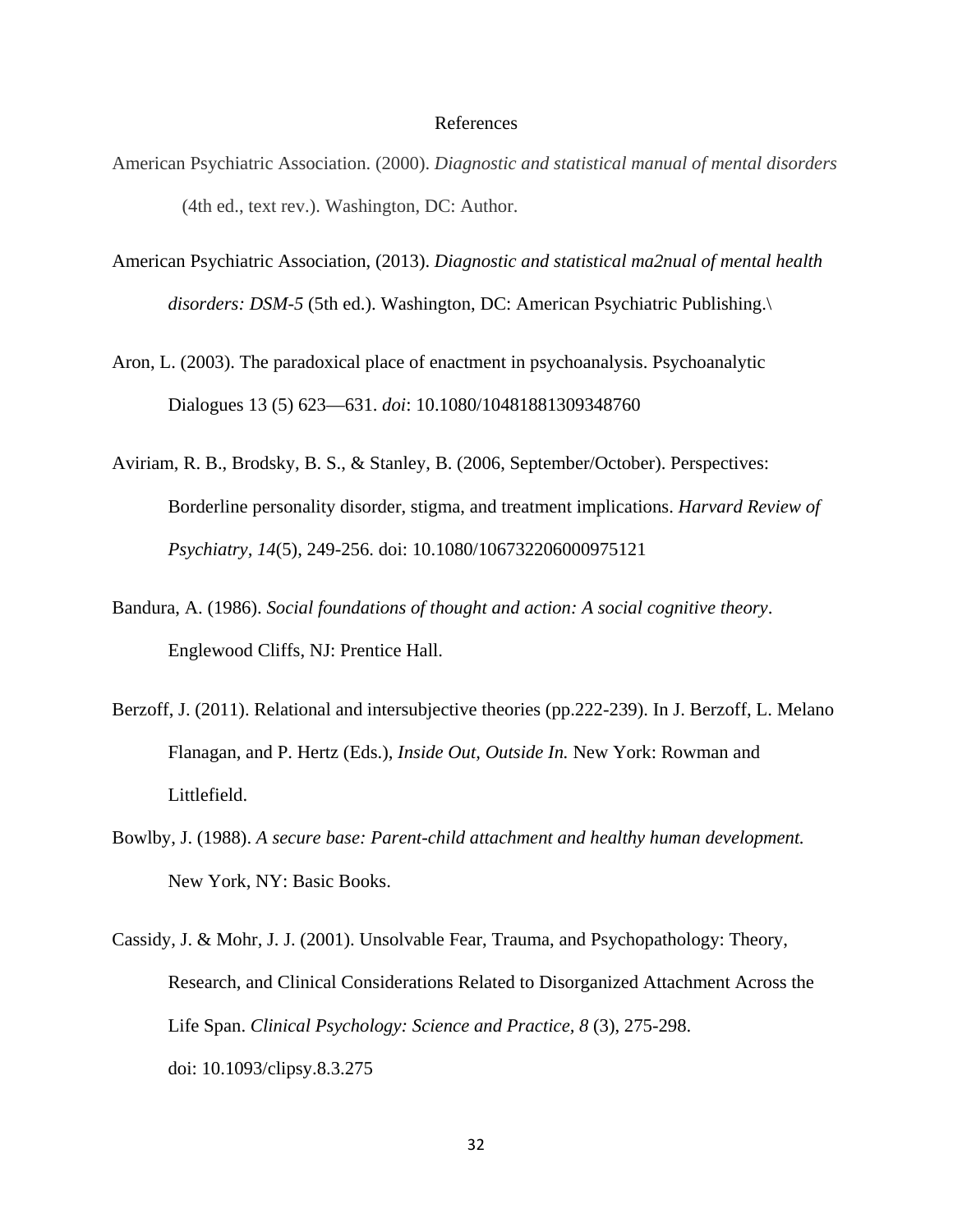- Cleary, M., Siegfried, N., & Walter, G. (2002). Experience, knowledge and attitudes of mental health staff regarding clients with a borderline personality disorder. *International Journal of Mental Health Nursing, 11*(3), 186-191. DOI: 10.1046/j.1440-0979.2002.00246.x
- Crowne, D. P., & Marlowe, D. (1964). The approval motive: studies in evaluative dependence. New York, NY: Wiley.
- Deans, C., & Meocevic, E. (2006). Attitudes of registered psychiatric nurses toward patients diagnosed with borderline personality disorder. *Contemporary Nurse, 21*(1), 43-49. doi: 10.5172/conu.2006.21.1.43
- Dinos, S., Stevens, S., Serfaty, M., Weich, S. & King, M. (2004, February). Stigma: the feelings and experiences of 46 people with mental illness: Qualitative study. *British Journal of Psychiatry*, doi: 184, 176-81. doi: 10.1192/bjp.184.2.176
- Fraser & Gallup (1993). Nurses' confirming/disconfirming responses to patients diagnosed with borderline personality disorder. Archives of Psychiatric Nursing, 7, 336-341.
- Gabbard, G. O. (1997). Borderline personality disorder and rational managed care policy. *Psychoanalitic Inquiry: A Topical Journal for Mental Health Professionals, 17*(001), 17-28.
- Herman, J. L. (1992, July). Complex PTSD: A syndrome in survivors of prolonged and repeated trauma. *Journal of Traumatic Stress, 5*(3), 377-391. doi: 10.1002/jts.2490050305
- Hyler, S. E., Gabbard, G., & Schneider, I. (1991). Homicidal maniacs to narcissistic parasites: The stigmatization of the mentally ill in the movies. Hospital and Community Psychiatry, 42, 1044-1048.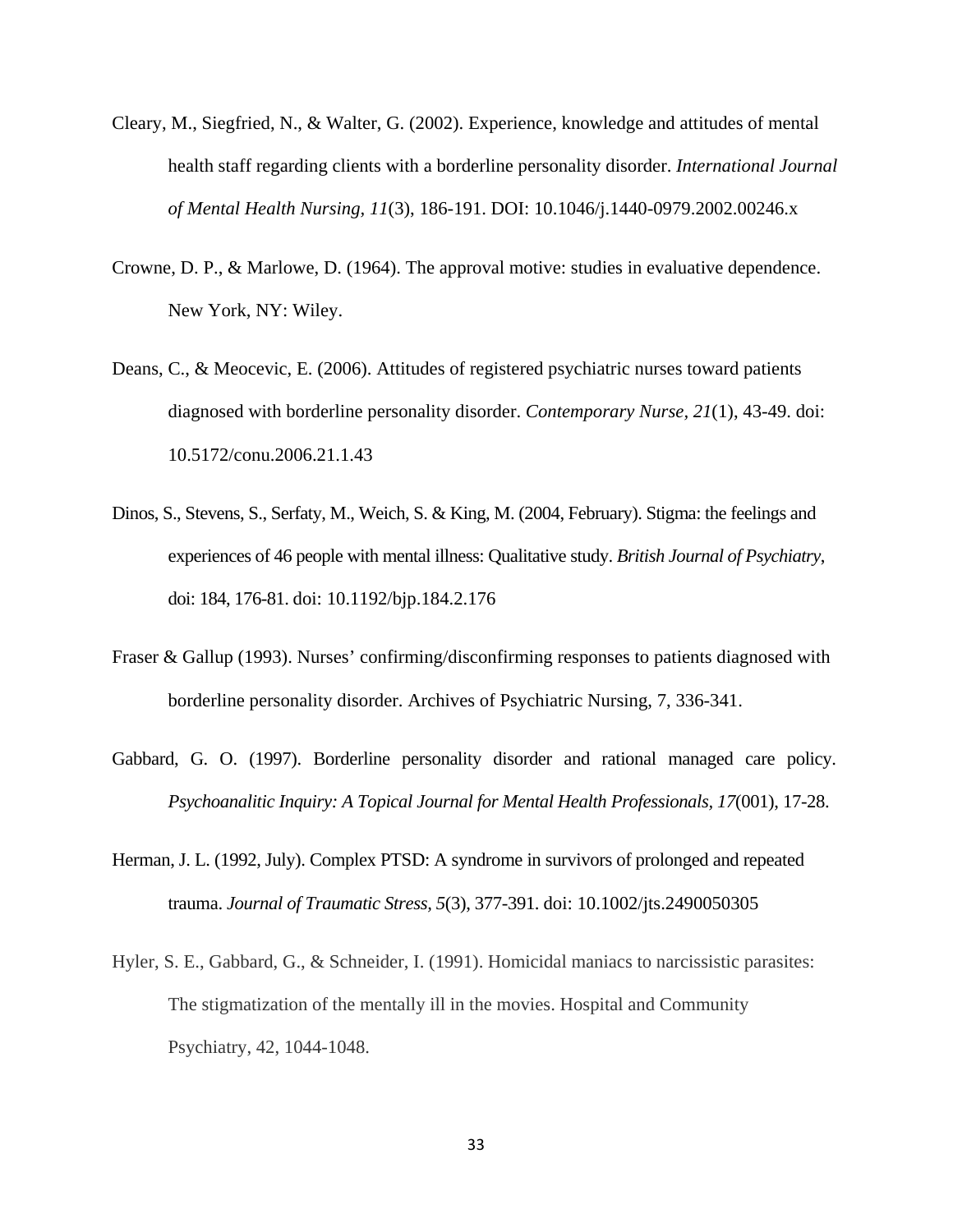- Hyler, S. E., & Schanzer, B. (1997). Using commercially available films to teach about Borderline Personality Disorder. Bulletin of the Menninger Clinic, 61(4), 458.
- Klein, M. (1952). Some theoretical conclusions regarding the emotional life of the infant. In *Envy and Gratitude*. New York: The Free Press, 1975, 61-93.
- Krawitz, R. (2004). Borderline personality disorder: Attitudinal change following training. *Australian and New Zealand Journal of Psychiatry, 38*(7), 554-559. doi: 10.1080/j.1440- 1614.2004.01409.x
- Liebman, R. E., & Burnette, M. (2013). It's not you, it's me: An examination of clinician-andclient-level influences on countertransference toward borderline personality disorder. *American Journal of Orthopsychiatry, 83*(1), 115-125. doi: 10.1111/ajop12002
- Link, B. G., & Phelan, J. C. (2006, February). Stigma and its public health implications. *The Lancet, 367*(9509), 528-529. doi:10.1016/S0140-6736(06)68184-1
- Link, B. G., Struening, E. L., Rahav, M., Phelan, J. C., & Nuttbrock, L. (1997, June). On stigma and its consequences: Evidence from a longitudinal study of men with dual diagnoses of mental illness and substance use. *Journal of Health and Social Behavior, 38*(2), 177-190.
- Markham, D. (2003). Attitudes towards patients with diagnosis of 'borderline personality disorder': Social rejection and dangerousness. Journal of Mental Health, 12(6), 595-612. doi: 10.1080/09638230310001627955
- Markham, D., & Trower, P. (2003, September). The effects of the psychiatric label 'borderline personality disorder' on nursing staff's perceptions and causal attributions for challenging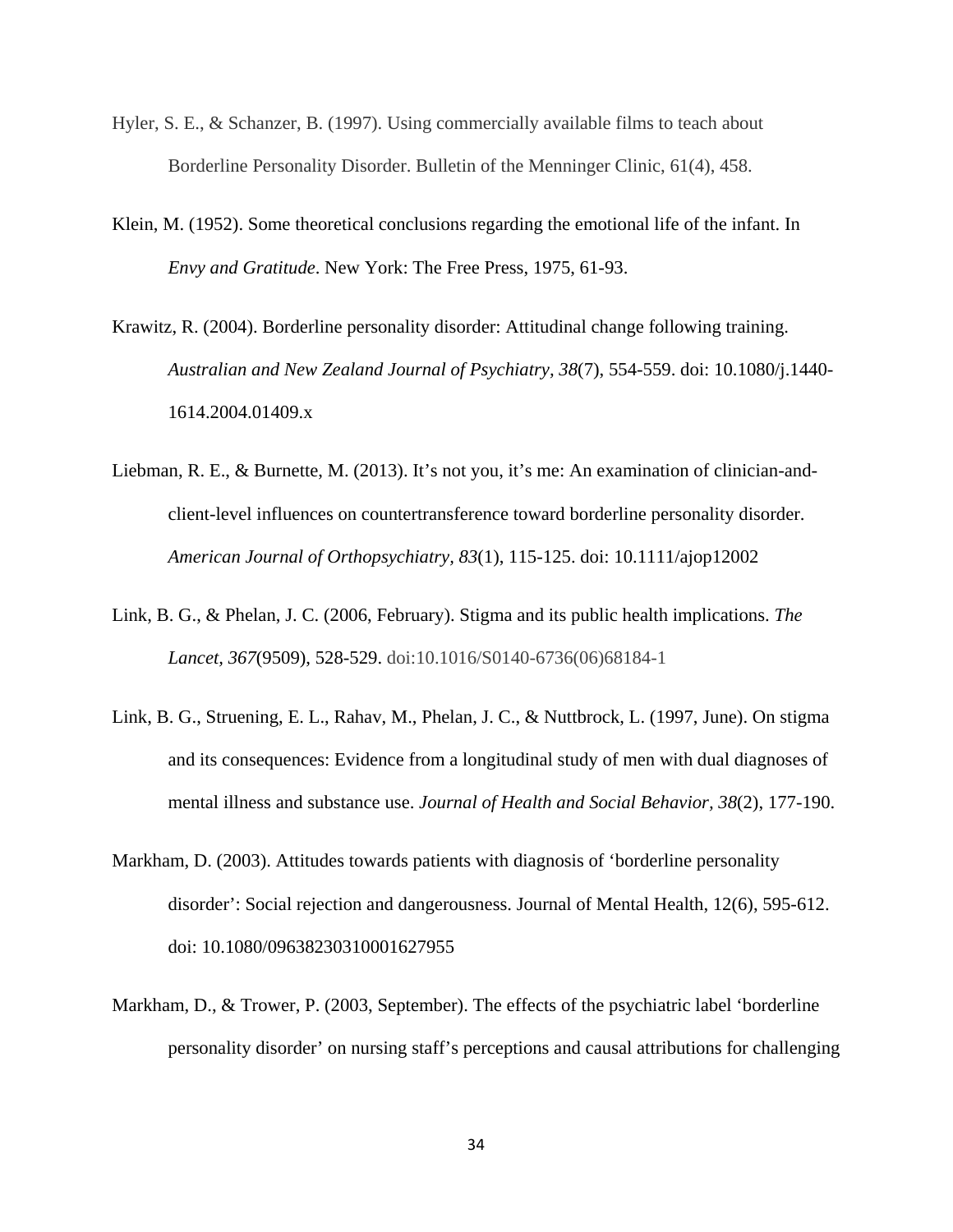behaviors. *British Journal of Clinical Psychology, 42*(3), 243-256. doi: 10.1348/01446650360703366

- Marziali, E., Munroe-Blum, H., & McCleary, L. (1999). The effects of the therapeutic alliance on the outcomes of individual and group psychotherapy with borderline personality disorder. *Psychotherapy Research, 9*(4), 424-436*.* doi*:* 10.1093/ptr/9.4.424
- McWilliams, N. (1994). Psychoanalytic Diagnosis: Understanding Personality Structure in the Clinical Process. New York, NY: Guilford Press.
- McIntyre*,* S. M.*,* & Schwartz*,* R. C. (1998*).* Therapists*'* differential countertransference reactions towards clients with major depression or borderline personality disorder*. Journal of Clinical Psychology, 54* (7), 923-931.
- Mitchell and Black (1995). The British object relations school: W.R.D. Fairbairn and D.W. Winnicott (pp. 124-134). In *Freud and beyond: A history of modern psychoanalytic thought.* New York: Basic Books.
- Nehls, N. (1998). Borderline personality disorder: Gender stereotypes, stigma, and limited system of care. *Issues in Mental Health Nursing, 19*(2), 97-112. doi: 10.1080/016128498249105
- Nehls, N. (2000, February). Being a case manager for persons with borderline personality disorder: Perspectives of community mental health center clinicians. *Archives of Psychiatric Nursing, 14*(1), 12-18. doi: 10.1016/S0883-9417(00)80004-7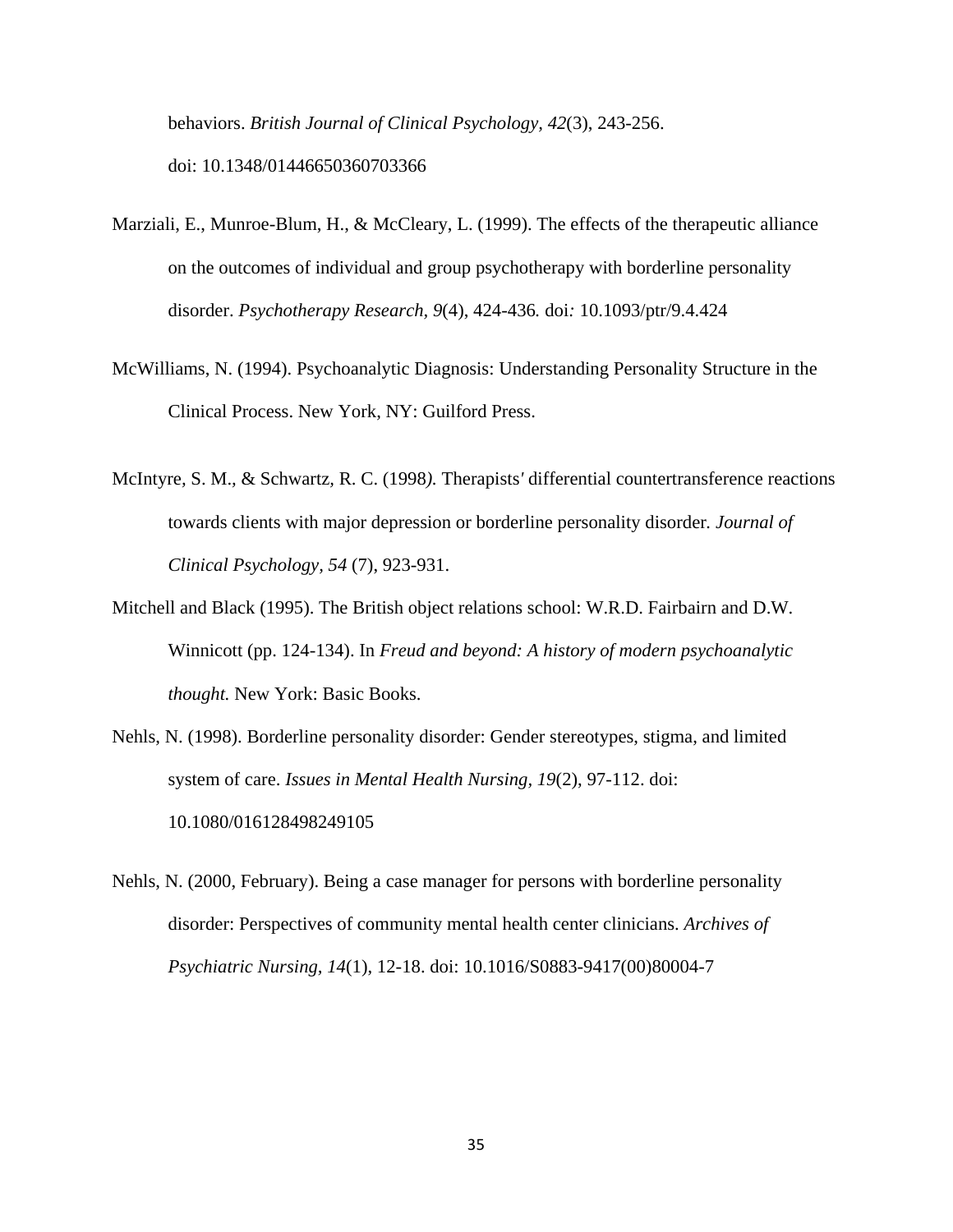- O'Brien, L. (1998). Inpatient nursing care of patients with borderline personality disorder. A review of the literature. *Australian and New Zealand Journal of Mental Health Nursing*, 7, 172–183
- Rüsch, N., Lieb, K., Bohus, M., & Corrigan, P. W. (2006). Self-stigma, empowerment, and perceived legitimacy of discriminating among women with mental illness. *Psychiatric Services*, 57, 399-402. doi: 10.1176/appi.ps.57.3.399
- Servais, L. M., & Saunders, S. M. (2007). Clinical psychologists' perceptions of persons with mental illness. *Professional Psychology: Research and Practice, 38*(2), 214-219. doi: 10.1037/0735-7028.38.2.214
- Shedler, J. (2010). The efficacy of psychodynamic psychotherapy. *American Psychologist*, 65, 98–109.
- Sterlin, R, A. (2006). Where relational theory and attachment theory intersect: a real relationship and a real attachment. *Clinical Social Work Journal*, *34*(2). doi: 10.1007/s10615-005- 0018-0
- Swartz, M. S., Blazer, D. G., George, L. K., & Winfield, I. (1990). Estimating the prevalence of borderlinepersonality disorder in the community. *Journal of Personality Disorders*, *4*, 257–272.
- Ussher, J. M. (2013). Diagnosing difficult women and pathologising femininity: Gender bias in psychiatric nosology, *Feminism & Psychology 23*(1), 63-69. doi: 10.1177/0959353512467968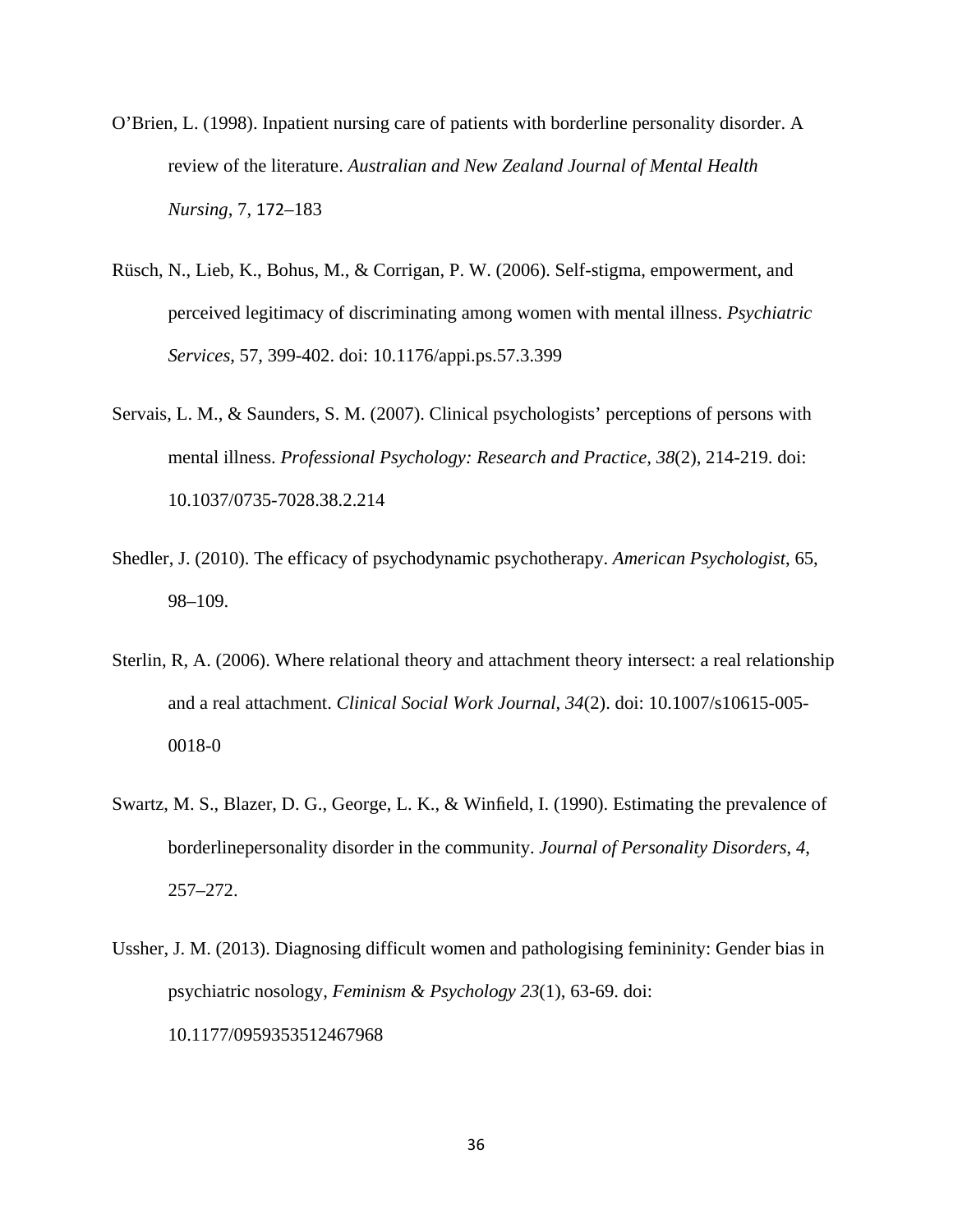- Westen, D., & Gabbard, G. O., (1999 ). Psychoanalytic approaches to personality. In *Theoretical Perspectives* (2nd ed.)*.* New York, NY: Guilford.
- Widiger, T. A., & Weissman, M. M. (1991, October). Epidemiology of borderline personality disorder. *Hospital & Community Psychiatry,* 42 (10), 1015-1021.
- Winnicott, D. (1960). Ego distortion in terms of true and false self. In *The Maturational Processes and the Facilitating Environment*. New York: Int. Univ. Press, 1965, 140-152.
- Wright, K., & Jones, F. (2012). Therapeutic alliances in people with borderline personality disorder. *Mental Health Practice, 16*(2), 31-35. doi: 10.7748/mhp2012.10.16.2.31.c9343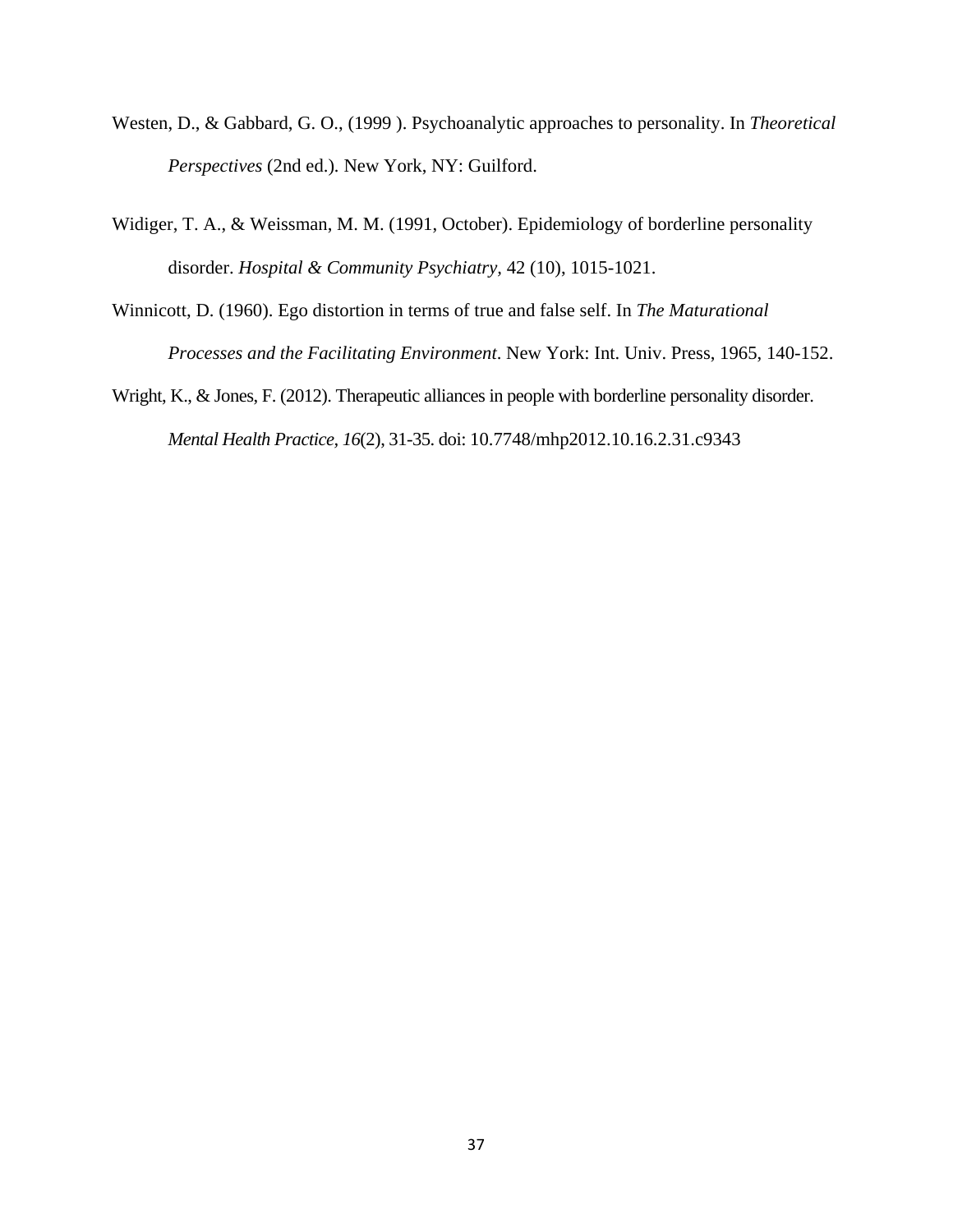# Appendix A

| People in my personal life who have a<br>diagnosis of borderline personality<br>disorder view themselves _____ as a<br>result of their diagnosis. |                  | Colleagues in my work prior to my<br>master's degree program generally<br>view individuals diagnosed with<br>borderline personality disorder: |                        |                  | The Diagnostic and Statistical Manual<br>of Mental Disorders presents the<br>criteria for borderline personality<br>disorder in a way that is: |                      |                  |         |
|---------------------------------------------------------------------------------------------------------------------------------------------------|------------------|-----------------------------------------------------------------------------------------------------------------------------------------------|------------------------|------------------|------------------------------------------------------------------------------------------------------------------------------------------------|----------------------|------------------|---------|
|                                                                                                                                                   | Frequency        | Percent                                                                                                                                       |                        | Frequency        | Percent                                                                                                                                        |                      | Frequency        | Percent |
| very<br>negatively                                                                                                                                | 4                | 15.4%                                                                                                                                         | very<br>negatively     | 14               | 31.1%                                                                                                                                          | very<br>negative     | 6                | 11.5%   |
| negatively                                                                                                                                        | 6                | 23.1%                                                                                                                                         | negatively             | 10               | 22.2%                                                                                                                                          | negative             | 21               | 40.4%   |
| somewhat<br>negatively                                                                                                                            | 13               | 50.0%                                                                                                                                         | somewhat<br>negatively | 16               | 35.6%                                                                                                                                          | somewhat<br>negative | 23               | 44.2%   |
| somewhat<br>positively                                                                                                                            | 3                | 11.5%                                                                                                                                         | somewhat<br>positively | 3                | 6.7%                                                                                                                                           | somewhat<br>positive | $\sqrt{2}$       | 3.8%    |
| positively                                                                                                                                        | $\boldsymbol{0}$ | 0.0%                                                                                                                                          | positively             | $\mathfrak{2}$   | 4.4%                                                                                                                                           | positive             | $\boldsymbol{0}$ | 0.0%    |
| very<br>positively                                                                                                                                | $\boldsymbol{0}$ | 0.0%                                                                                                                                          | very<br>positive       | $\boldsymbol{0}$ | 0.0%                                                                                                                                           | very<br>positive     | $\boldsymbol{0}$ | 0.0%    |
| Total                                                                                                                                             | 26               | 100.0%                                                                                                                                        | Total                  | 45               | 100.0%                                                                                                                                         | Total                | 52               | 100.0%  |
| <b>NA</b>                                                                                                                                         | 34               |                                                                                                                                               | NA                     | 15               |                                                                                                                                                | NA                   | $\tau$           |         |
| Mean                                                                                                                                              |                  | 2.58                                                                                                                                          | Mean                   |                  | 2.31                                                                                                                                           | Mean                 |                  | 2.40    |
| Median                                                                                                                                            |                  | 3.00                                                                                                                                          | Median                 |                  | 2.00                                                                                                                                           | Median               |                  | 2.00    |
| Std. Deviation                                                                                                                                    |                  | .902                                                                                                                                          | Std. Deviation         |                  | 1.125                                                                                                                                          | Std. Deviation       |                  | .748    |

*Figure 3*. Student clinicians' perceptions of attitudes toward individuals with a BPD diagnosis.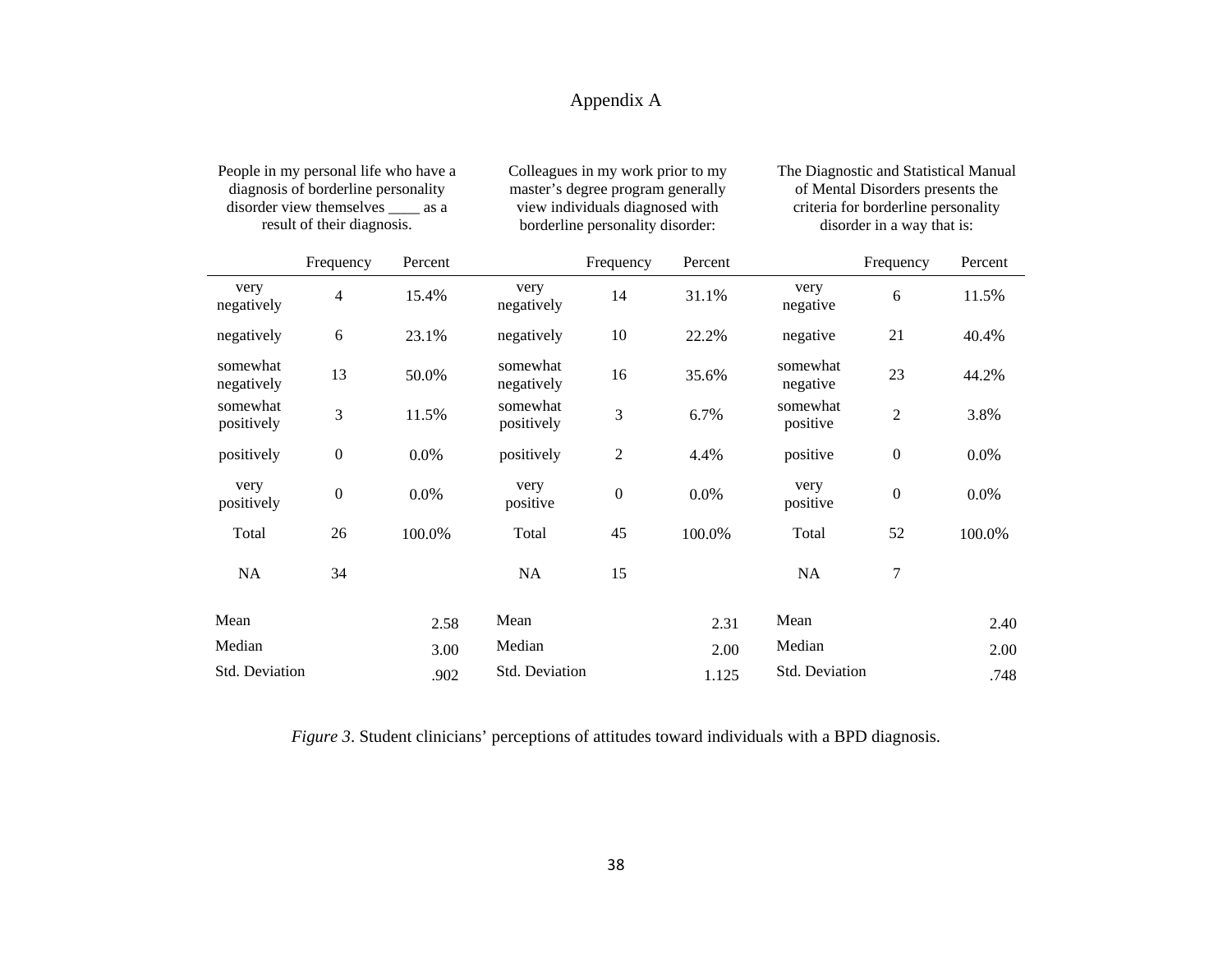|                      | Articles or texts assigned as part of<br>my social work education generally<br>express opinions about individuals<br>diagnosed with borderline<br>personality disorder that reveal<br>attitudes that are |         |                      | After working clinically with<br>individuals diagnosed with<br>borderline personality disorder, my<br>perception of those individuals is: |         |                      | Colleagues at my social work<br>internship/clinical placement tend to<br>express views of individuals<br>diagnosed with borderline<br>personality disorder that are |         |
|----------------------|----------------------------------------------------------------------------------------------------------------------------------------------------------------------------------------------------------|---------|----------------------|-------------------------------------------------------------------------------------------------------------------------------------------|---------|----------------------|---------------------------------------------------------------------------------------------------------------------------------------------------------------------|---------|
|                      | Frequency                                                                                                                                                                                                | Percent |                      | Frequency                                                                                                                                 | Percent |                      | Frequency                                                                                                                                                           | Percent |
| very<br>negative     | $\overline{2}$                                                                                                                                                                                           | 3.5%    | very<br>negative     | $\boldsymbol{0}$                                                                                                                          | 0%      | very<br>negative     | 10                                                                                                                                                                  | 17.5%   |
| negative             | 10                                                                                                                                                                                                       | 17.5%   | negative             | 3                                                                                                                                         | 6.1%    | negative             | 16                                                                                                                                                                  | 28.1%   |
| somewhat<br>negative | 33                                                                                                                                                                                                       | 57.9%   | somewhat<br>negative | 17                                                                                                                                        | 34.7%   | somewhat<br>negative | 19                                                                                                                                                                  | 33.3%   |
| somewhat<br>positive | 9                                                                                                                                                                                                        | 15.8%   | somewhat<br>positive | 18                                                                                                                                        | 36.7%   | somewhat<br>positive | $\,8\,$                                                                                                                                                             | 14.0%   |
| positive             | 3                                                                                                                                                                                                        | 5.3%    | positive             | 10                                                                                                                                        | 20.4%   | positive             | $\overline{4}$                                                                                                                                                      | 7.0%    |
| very<br>negative     | $\boldsymbol{0}$                                                                                                                                                                                         | 0.0%    | very<br>positive     | $\mathbf{1}$                                                                                                                              | 2.0%    | very<br>positive     | $\boldsymbol{0}$                                                                                                                                                    | 0.0%    |
| Total                | 57                                                                                                                                                                                                       | 100.0%  | Total                | 49                                                                                                                                        | 100.0%  | Total                | 57                                                                                                                                                                  | 100.0%  |
| <b>NA</b>            | 3                                                                                                                                                                                                        |         | <b>NA</b>            | 11                                                                                                                                        |         | <b>NA</b>            | 3                                                                                                                                                                   |         |
| Mean                 |                                                                                                                                                                                                          | 3.02    | Mean                 |                                                                                                                                           | 3.78    | Mean                 |                                                                                                                                                                     | 2.65    |
| Median               |                                                                                                                                                                                                          | 3.00    | Median               |                                                                                                                                           | 4.00    | Median               |                                                                                                                                                                     | 3.00    |
| Std. Deviation       |                                                                                                                                                                                                          | .834    | Std. Deviation       |                                                                                                                                           | .919    | Std. Deviation       |                                                                                                                                                                     | 1.142   |

*Figure 4*. Student clinicians' perceptions of attitudes toward individuals with a BPD diagnosis.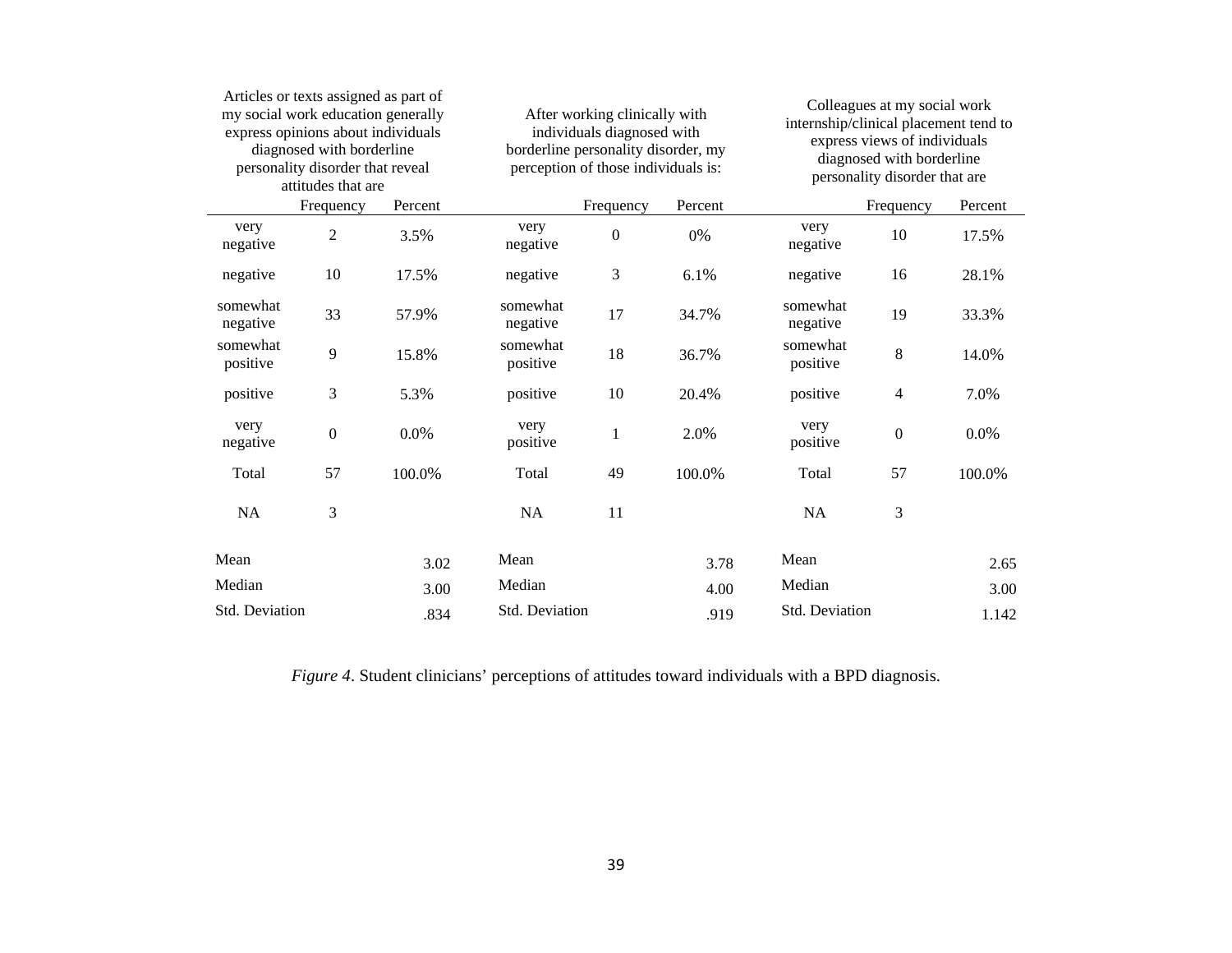| Conversations with colleagues in my<br>work prior to my master's degree<br>program |                          | The Diagnostic and Statistical<br><b>Manual of Mental Disorders</b>                      |                     |              | Reading articles or texts assigned as<br>part of my social work education |                     |                  |                  |
|------------------------------------------------------------------------------------|--------------------------|------------------------------------------------------------------------------------------|---------------------|--------------|---------------------------------------------------------------------------|---------------------|------------------|------------------|
| Influence<br>Rating                                                                | Frequency                | Valid<br>Percent                                                                         | Influence<br>Rating | Frequency    | Valid<br>Percent                                                          | Influence<br>Rating | Frequency        | Valid<br>Percent |
| 1                                                                                  | 7                        | 17.5%                                                                                    | 1                   | 3            | 5.7%                                                                      | 1                   | 13               | 22.0%            |
| $\overline{2}$                                                                     | $\overline{7}$           | 17.5%                                                                                    | $\overline{c}$      | 9            | 17.0%                                                                     | $\overline{c}$      | 19               | 32.2%            |
| 3                                                                                  | 5                        | 12.5%                                                                                    | 3                   | 13           | 24.5%                                                                     | 3                   | $\,8\,$          | 13.6%            |
| 4                                                                                  | $\overline{\mathcal{L}}$ | 10.0%                                                                                    | 4                   | 11           | 20.8%                                                                     | 4                   | $\overline{9}$   | 15.3%            |
| 5                                                                                  | 5                        | 12.5%                                                                                    | 5                   | $\,8\,$      | 15.1%                                                                     | 5                   | 5                | 8.5%             |
| 6                                                                                  | $\mathbf{2}$             | 5.0%                                                                                     | 6                   | 6            | 11.3%                                                                     | 6                   | 5                | 8.5%             |
| 7                                                                                  | 10                       | 25.0%                                                                                    | 7                   | 3            | 5.7%                                                                      | 7                   | $\boldsymbol{0}$ | $0.0\%$          |
| Total                                                                              | 40                       | 100.0%                                                                                   | Total               | 53           | 100.0%                                                                    | Total               | 59               | 100.0%           |
| <b>NA</b>                                                                          | 16                       |                                                                                          | NA                  | 3            |                                                                           | <b>NA</b>           | $\overline{2}$   |                  |
| Mean                                                                               |                          | 3.98                                                                                     | Mean                |              | 3.79                                                                      | Mean                |                  | 2.81             |
| Median                                                                             |                          | 4.00                                                                                     | Median              |              | 4.00                                                                      | Median              |                  | 2.00             |
| Std. Deviation                                                                     |                          | 2.259                                                                                    | Std. Deviation      |              | 1.598                                                                     | Std. Deviation      |                  | 1.570            |
| Reading articles or texts outside the<br>readings assigned in my classes           |                          | Working clinically with individuals<br>diagnosed with borderline<br>personality disorder |                     |              | Colleagues at my social work<br>internship/clinical placement             |                     |                  |                  |
|                                                                                    |                          |                                                                                          |                     |              |                                                                           |                     |                  |                  |
| Influence<br>Rating                                                                | Frequency                | Valid<br>Percent                                                                         | Influence<br>Rating | Frequency    | Valid<br>Percent                                                          | Influence<br>Rating | Frequency        | Valid<br>Percent |
| 1                                                                                  | $\tau$                   | 14.6%                                                                                    | 1                   | 25           | 49.0%                                                                     | 1                   | 11               | 19.6%            |
| $\overline{c}$                                                                     | 15                       | 31.3%                                                                                    | $\overline{c}$      | 10           | 19.6%                                                                     | 2                   | 12               | 21.4%            |
| 3                                                                                  | 10                       | 20.8%                                                                                    | 3                   | 5            | 9.8%                                                                      | 3                   | 12               | 21.4%            |
| 4                                                                                  | 4                        | 8.3%                                                                                     | 4                   | $\mathbf{1}$ | 2.0%                                                                      | 4                   | $\,8\,$          | 14.3%            |
| 5                                                                                  | $\overline{\mathcal{L}}$ | 8.3%                                                                                     | 5                   | $\mathbf{1}$ | 2.0%                                                                      | 5                   | $\boldsymbol{7}$ | 12.5%            |
| 6                                                                                  | 4                        | 8.3%                                                                                     | 6                   | 3            | 5.9%                                                                      | 6                   | 3                | 5.4%             |
| 7                                                                                  | 4                        | 8.3%                                                                                     | 7                   | 6            | 11.8%                                                                     | 7                   | 3                | 5.4%             |
| Total                                                                              | 48                       | 100.0%                                                                                   | Total               | 51           | 100.0%                                                                    | Total               | 56               | 100.0%           |
| <b>NA</b>                                                                          | 10                       |                                                                                          | <b>NA</b>           | $\,$ 8 $\,$  |                                                                           | <b>NA</b>           | $\overline{4}$   |                  |
| Mean                                                                               |                          | 3.23                                                                                     | Mean                |              | 2.53                                                                      | Mean                |                  | 3.16             |
| Median                                                                             |                          | 3.00                                                                                     | Median              |              | 2.00                                                                      | Median              |                  | 3.00             |

*Figure 5.* Amount of influence attributed to sources of learning about BPD. Lower ratings indicate higher influence.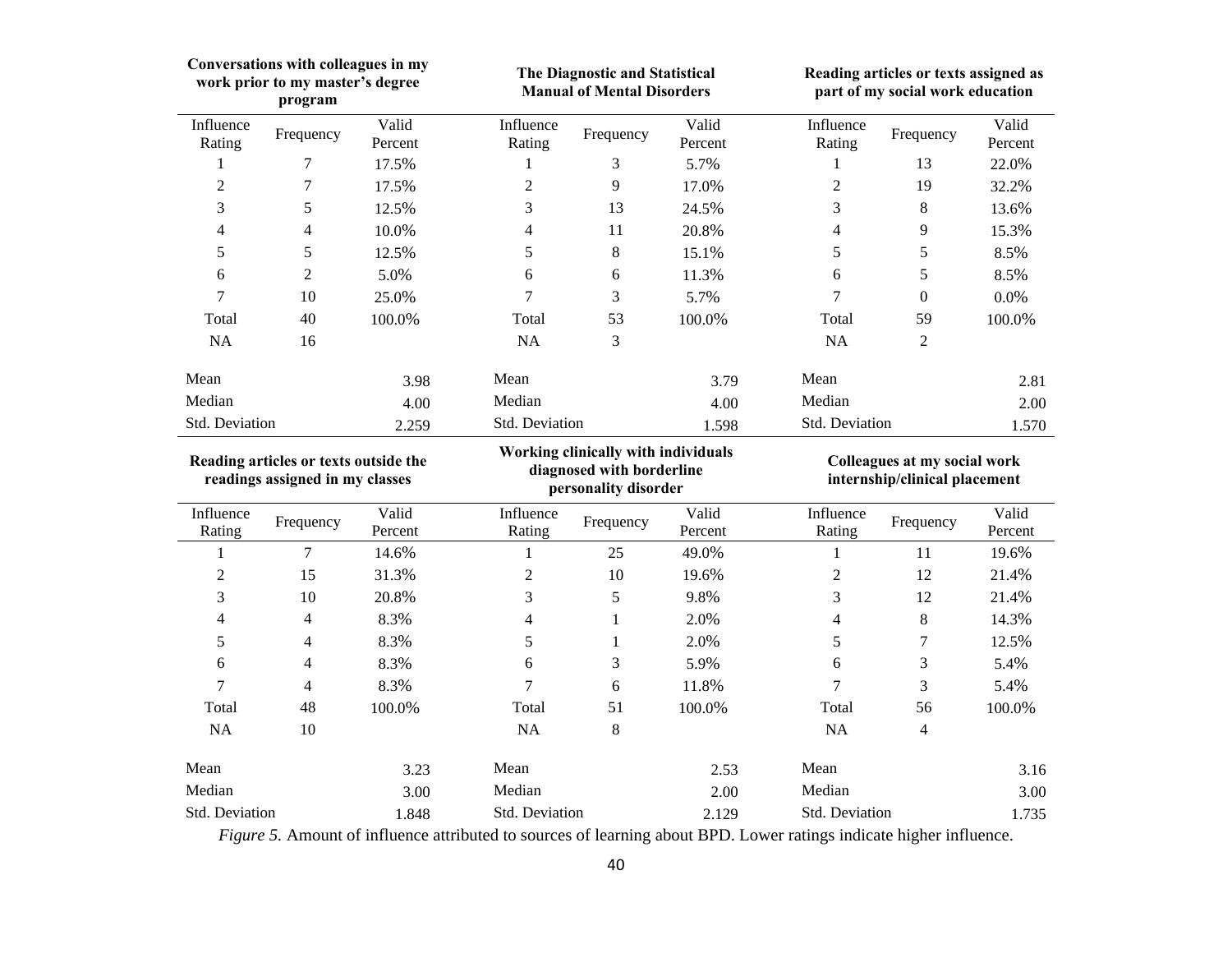# Appendix B

# Informed Consent Agreement

# **Consent to Participate in a Research Study**

# **Smith College School for Social Work ● Northampton, MA**

**Title of Study:** The origins of clinician bias in diagnosing and treating individuals with borderline personality disorder

# **Investigator(s): Lindsay Heightman**

# **Email address: lheightman@smith.edu**

### Introduction:

You are being asked to be in a research study which intends to examine what shapes social workers' opinions about people diagnosed with borderline personality disorder. You were selected as a possible participant because you are currently in a social work degree program. We ask that you read this form and ask any questions that you may have before agreeing to be in the study.

# Purpose of Study:

The purpose of the study is to gain a better understanding of the forces that influence student clinicians' opinions and attitudes about individuals diagnosed with borderline personality disorder. This study is being conducted in partial fulfillment of a master's in social work degree. Ultimately, this research may be published or presented at professional conferences.

# Description of the Study Procedures:

The survey will ask you a series of demographic questions (age, sex, school you are attending, years of experience, number of clients diagnosed with borderline personality you have treated).Then you will be asked a series of questions related to how you learned about borderline personality disorder and asked to rank which sources of learning have influenced you the most. The survey ends with four open-ended questions.

Risks/Discomforts of Being in this Study:

There are no reasonable foreseeable (or expected) risks. The survey deals with your attitudes about and experiences with individuals who are diagnosed with borderline personality disorder. If you find the survey questions make you uncomfortable, please remember you can withdraw from the survey at any time prior to submitting your answers.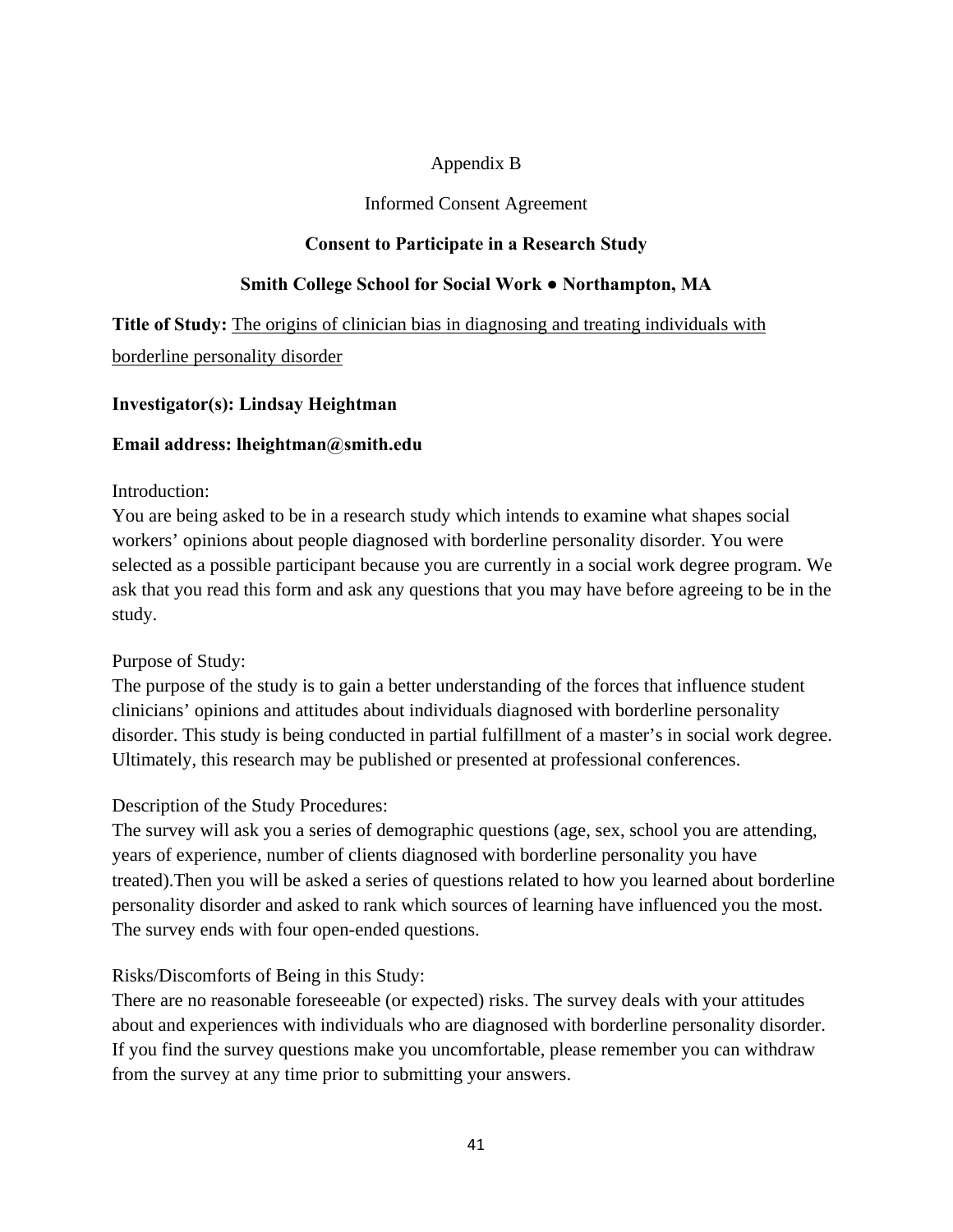# Benefits of Being in the Study:

You will be able to share your opinions on a clinically relevant subject with important implications in your practice, in addition to potentially gaining insight into your personal feelings regarding your past, current, or future work with individuals diagnosed with borderline personality disorder. The research has implications for social work practice as it relates to clients, clinicians, and the systems in which their work together takes place. Additionally, findings may have implications for social work education that could affect the way in which new clinicians conceptualize their work with people diagnosed with borderline personality disorder.

# Confidentiality:

This study is anonymous. We will not be collecting or retaining any information about your identity. The survey website will not forward any identifying information (such as your IP address) to me in order to keep your identity anonymous. I will have no way to tell who has participated.

# Payments:

You will not receive any financial payment for your participation.

# Right to Refuse or Withdraw:

The decision to participate in this study is entirely voluntary. You may refuse to take part in the study at any time without affecting your relationship with the researchers of this study or Smith College. You have the right not to answer any single question, as well as to exit from the survey at any point during it. However, since I will not know participants' identities, once you click on the "submit" button on the last page of the survey you will be unable to withdraw.

# Right to Ask Questions and Report Concerns:

You have the right to ask questions about this research study and to have those questions answered by me before, during, or after the research. If you have any further questions about the study feel free to contact me at any time **using the email address at the top of this page**. If you like, a summary of the results of the study will be sent to you. If you have any other concerns about your rights as a research participant, or if you have any problems as a result of your participation, you may contact the Chair of the Smith College School for Social Work Human Subjects Committee at (413) 585-7974.

# Consent:

By clicking on the "I agree" button below you will indicate you have decided to volunteer as a research participant for this study, and that you have read and understood the information provided above.

\*We encourage participants to print a copy of this consent for their records.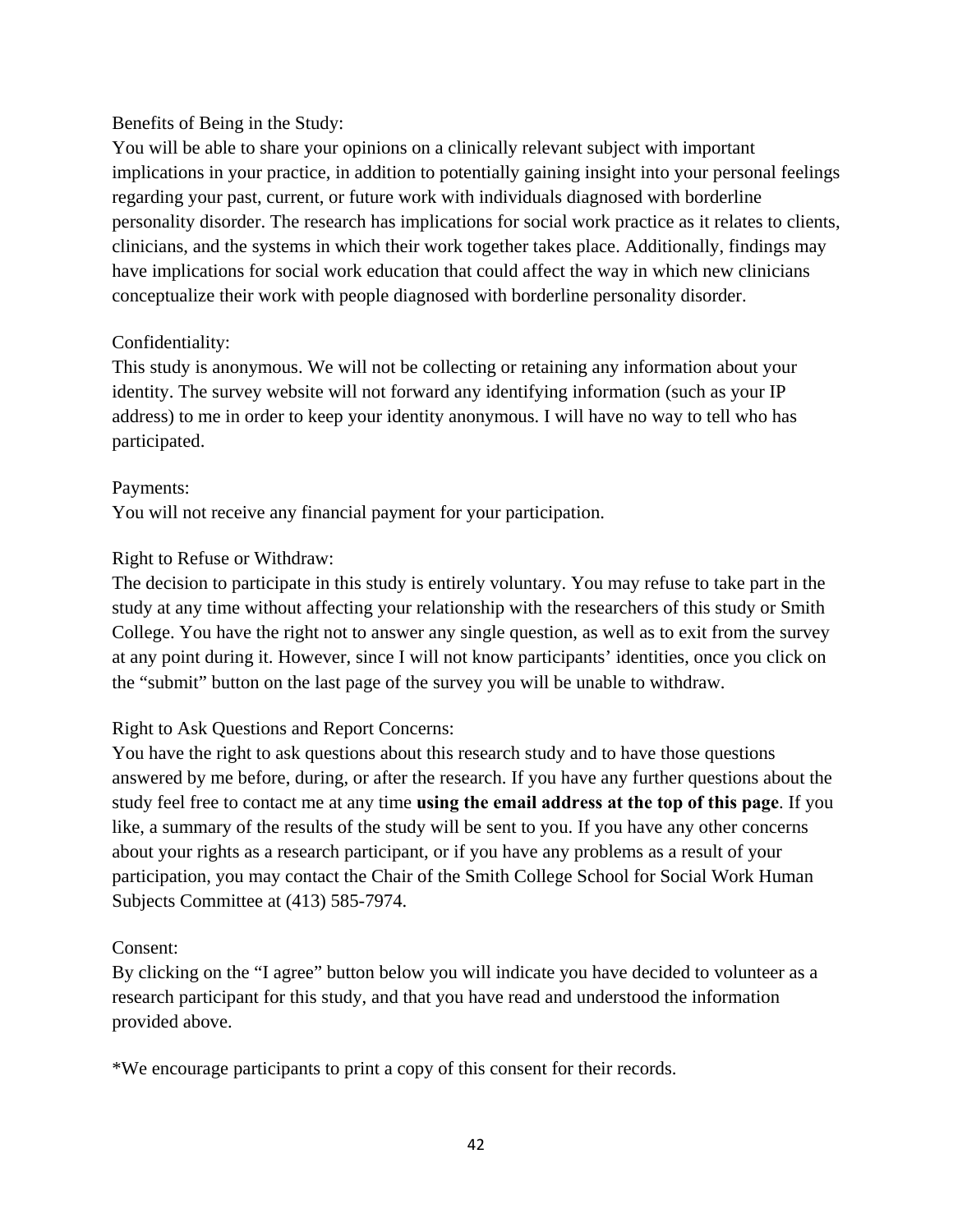# Appendix C

# Demographic and Survey Questions

# Demographic questions:

In my MSW program I am a:

\_First year student

\_Second year student

\_Third year student

\_Advanced standing student

**I am in a** 

**\_ Part-time program** 

**\_ Full-time program** 

# **I attend \_(please write name of college or university you currently attend)\_**

How do you identify your gender?

Do you have a bachelor's degree in social work? Y/N

Approximately how many years and months of clinical experience did you have prior entering your MSW program? \_\_\_ year(s) \_\_ month(s)

What is your age in years  $\frac{1}{\sqrt{1 - x^2}}$ 

Approximately how many individuals diagnosed with borderline personality disorder have you worked with in your role as clinician?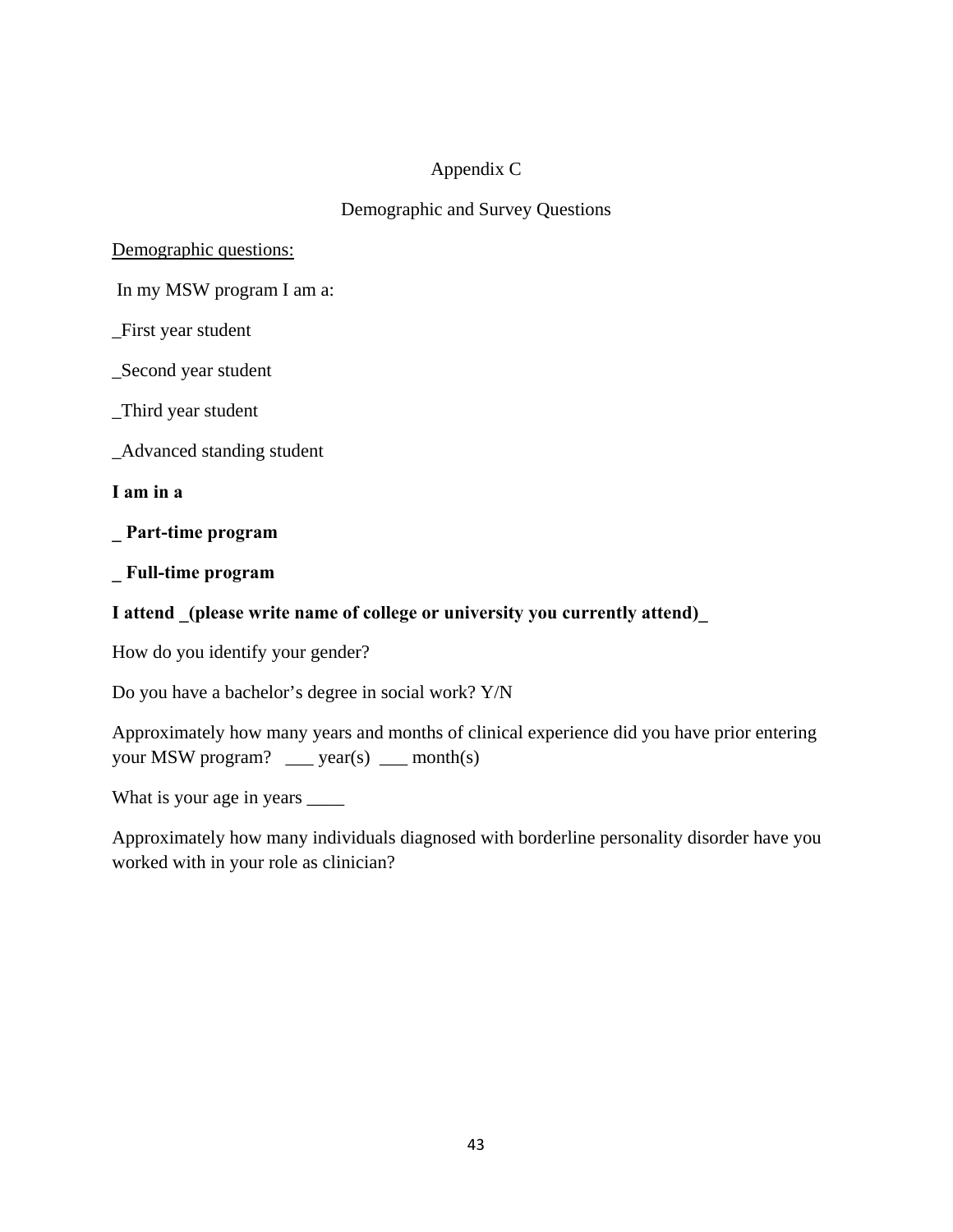# Survey questions:

- 1) I *first* learned about borderline personality disorder from: (**choose one**)
	- ‐ One or more people in my personal life have a diagnosis of borderline personality disorder
	- ‐ Conversations with colleagues in my work prior to my master's degree program
	- ‐ *The Diagnostic and Statistical Manual of Mental Disorders*
	- ‐ Reading articles or texts assigned as part of my social work education
	- ‐ Reading articles or texts outside the readings assigned in my classes
	- ‐ Working clinically with individuals diagnosed with borderline personality disorder
	- ‐ Colleagues at my social work internship/clinical placement
	- ‐ Other \_\_\_\_\_\_\_\_\_\_\_\_\_\_\_\_\_\_\_\_\_\_\_\_\_\_\_\_\_\_\_\_\_\_\_\_\_\_\_\_\_\_\_\_\_\_\_\_\_\_\_\_\_\_\_\_
	- ‐ **I don't remember when I first learned about borderline personality disorder.**
	- ‐ **I have never heard of borderline personality disorder. (if participant selects the last answer option, participant will be directed to the "submit" page).**
- 2) I have learned about borderline personality disorder from the following sources (**check all that apply**):
	- ‐ One or more people in my personal life have a diagnosis of borderline personality disorder
	- ‐ Conversations with colleagues in my work prior to my master's degree program
	- ‐ *The Diagnostic and Statistical Manual of Mental Disorders*
	- ‐ Reading articles or texts assigned as part of my social work education
	- ‐ Reading articles or texts outside the readings assigned in my classes
	- ‐ Working clinically with individuals diagnosed with borderline personality disorder
	- ‐ Colleagues at my social work internship/clinical placement
	- Other
- 3) Please rank which sources of learning have influenced your perception the most  $(1 =$ most influential,  $0 =$  does not apply):
	- ‐ One or more people in my personal life have a diagnosis of borderline personality disorder
	- ‐ Conversations with colleagues in my work prior to my master's degree program
	- ‐ *The Diagnostic and Statistical Manual of Mental Disorders*
	- Reading articles or texts assigned as part of my social work education
	- ‐ Reading articles or texts outside the readings assigned in my classes
	- ‐ Working clinically with individuals diagnosed with borderline personality disorder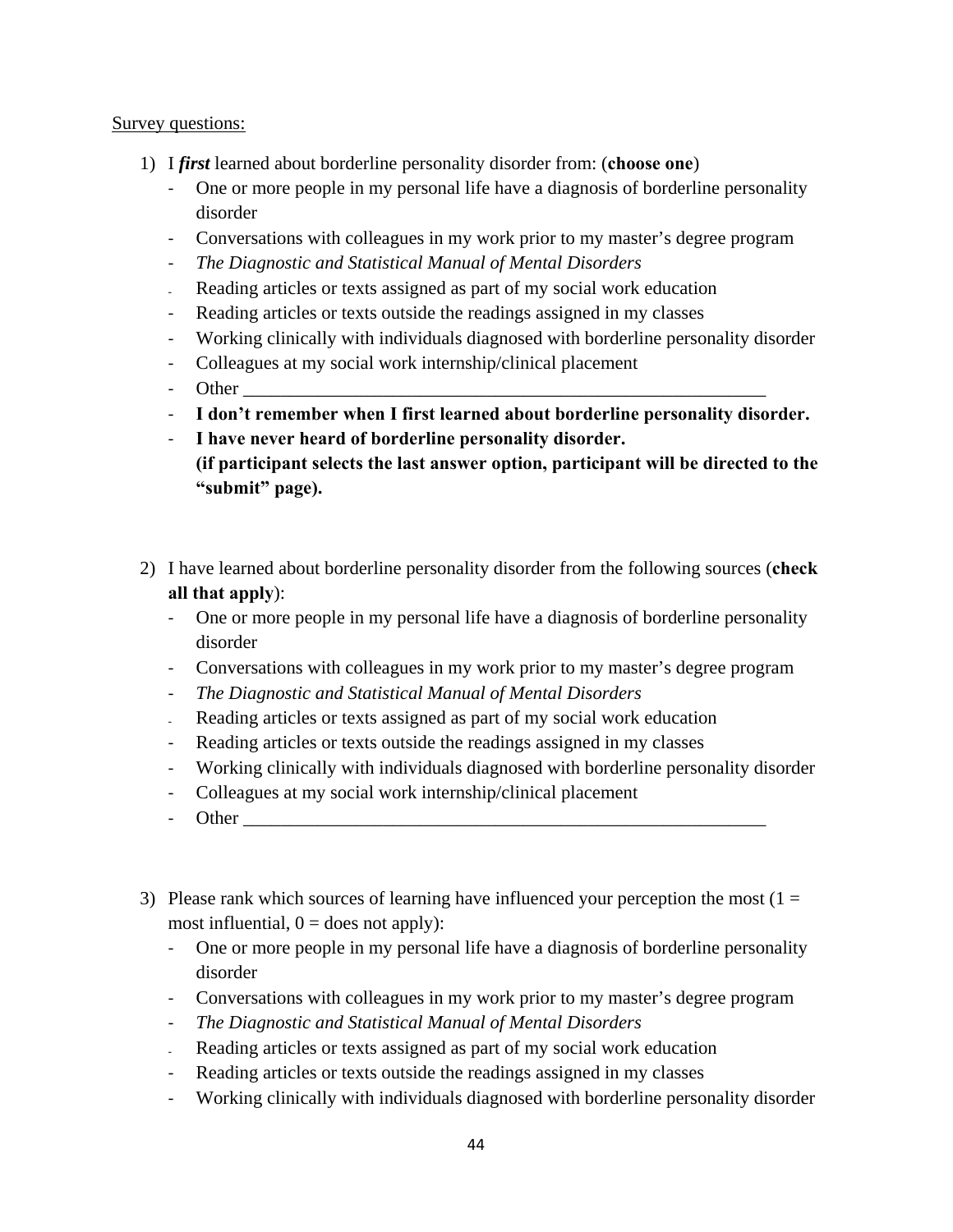- ‐ Colleagues at my social work internship/clinical placement
- Other

Drawing on the sources of learning you identified above, indicate on the scale your understanding of how each group perceives individuals diagnosed with borderline personality disorder: (questions 4-9)

4) People in my personal life who have a diagnosis of borderline personality disorder view themselves

More negatively  $\leftarrow 1$ -----2-----3-----4-----5-----6 $\rightarrow$  More positively

as a result of their diagnosis.

5) Colleagues in my work prior to my master's degree program generally view individuals diagnosed with borderline personality disorder

More negatively  $\leftarrow 1$ -----2-----3-----4-----5-----6  $\rightarrow$  More positively

*6) The Diagnostic and Statistical Manual of Mental Disorders* presents the criteria for borderline personality disorder in a way that is:

More negative  $\leftarrow 1$ -----2-----3-----4-----5-----6  $\rightarrow$  More positive

7) Articles or texts assigned as part of my social work education generally express opinions about individuals diagnosed with borderline personality disorder that reveal attitudes that are

More negative  $\leftarrow 1$ -----2-----3-----4-----5-----6 More positive

8) Articles or texts I have read outside the readings assigned in my classes express opinions about individuals diagnosed with borderline personality disorder that reveal attitudes that are generally

More negative  $\leftarrow 1$ -----2-----3-----4-----5-----6 More positive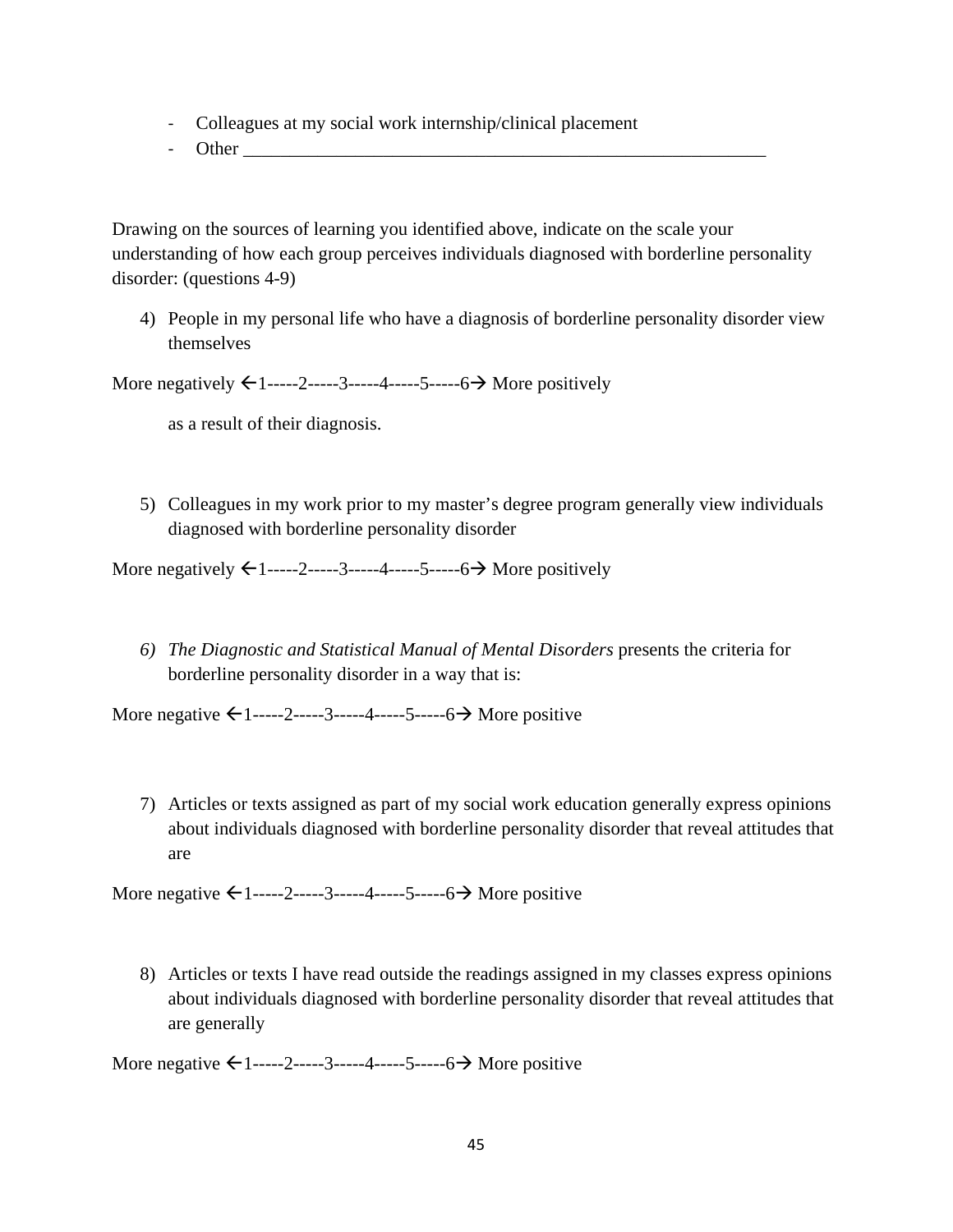9) After working clinically with individuals diagnosed with borderline personality disorder, my perception of those individuals is:

More negative  $\leftarrow 1$ -----2-----3-----4-----5-----6 More positive

10) Colleagues at my social work internship/clinical placement tend to express views of individuals diagnosed with borderline personality disorder

More negatively  $\leftarrow 1$ -----2-----3-----4-----5-----6 $\rightarrow$  More positively

- 11) Prior to your program, what did you know about Borderline Personality Disorder?
- 12) What did you learn in school about individuals with Borderline Personality Disorder?
- 13) During your social work courses, how was borderline personality disorder first presented to you?
- 14) Have you worked with one or more people who are diagnosed with Borderline Personality Disorder during your master's level clinical social work field placement: Y/N (If you answer No, please skip the following two questions.)
- 15) How has your experience working with individuals diagnosed with borderline personality disorder been different than you expected based on the information you received in your coursework?
- 16) If you have diagnosed an adult with borderline personality diagnosis, how did you arrive at that diagnosis?